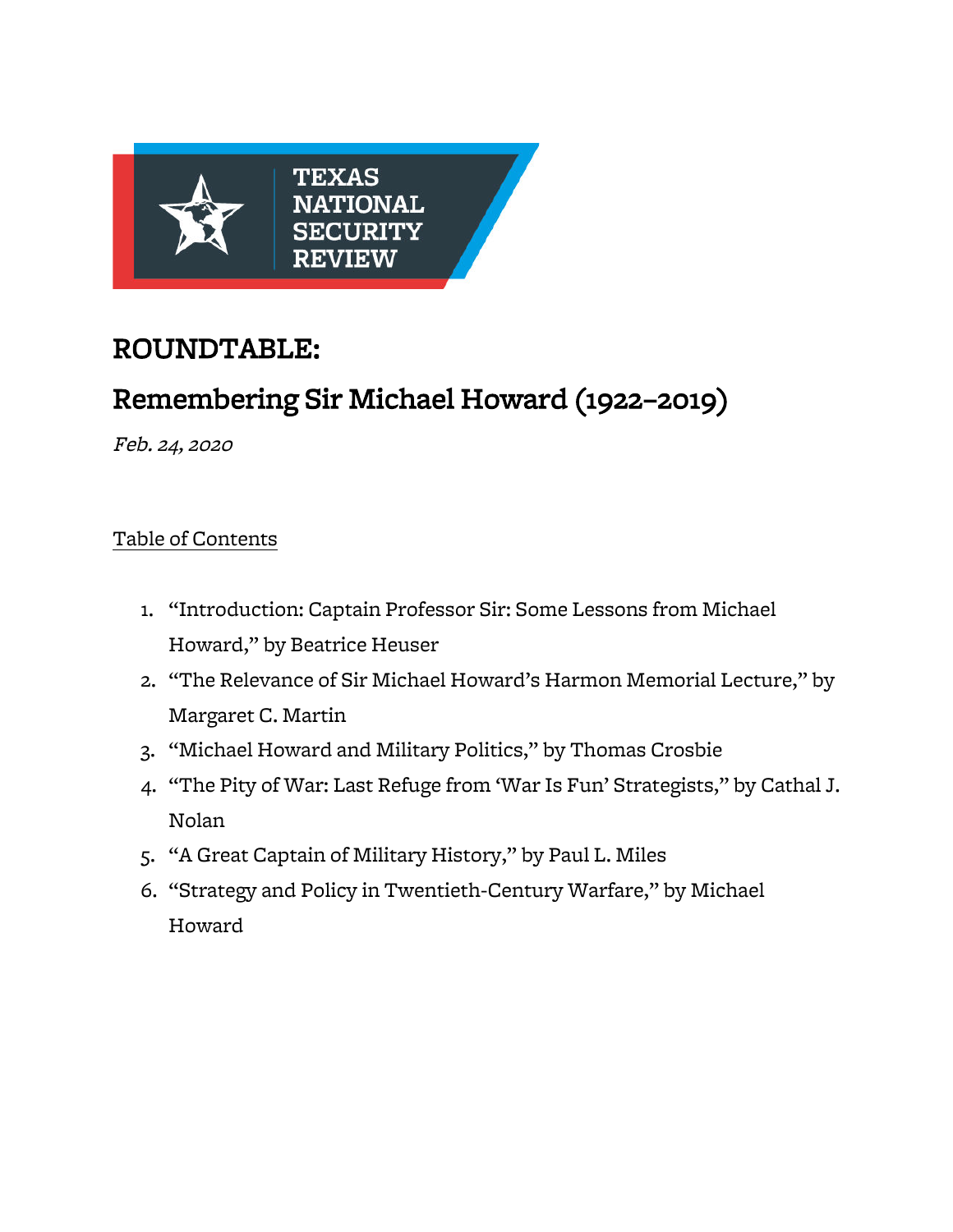Note from the Editor: Late last year, Texas National Security Review publisher Ryan Evans came across a lecture delivered by the eminent military historian Sir Michael Howard at the U.S. Air Force Academy in 1967. The lecture embodied many of the themes developed in historian Cathal Nolan's 2017 book, The Allure of Battle, and Evans and Nolan thought that it could serve as an interesting focal point for a roundtable. As the roundtable was coming together, Howard passed away on Nov. 30, 2019, at age 97. The roundtable, which had begun as a reflection on one of his works, evolved into an appreciation of Howard as a scholar, mentor, and shaper of the fields of history and strategy. In the essays below, we hear from a variety of voices: Beatrice Heuser, a student of Howard's and now a prominent professor in her own right, offers a glimpse into Howard's influence on her thinking and career. Margaret Martin is the chair of the history department at the Air Force Academy, where Howard's lecture was delivered, and where the Harmon lecture series continues. In her essay, she explores the ways in which the themes of his lecture are of enduring importance to aspiring officers today. Thomas Crosbie, a military sociologist teaching at a defense academy in Europe, likewise finds in Howard's words important guidance for those training their minds for the military profession. Cathal Nolan broadens the themes developed by Howard in his lecture and explores his influence on the profession of history. Finally, Paul Miles, a soldier-scholar, shares how a chance encounter with Howard early in his career helped to shape his views, both of war and of history. The full text of Howard's 1967 Harmon Lecture, "Strategy and Policy in Twentieth-Century Warfare," is reproduced at the end of this roundtable.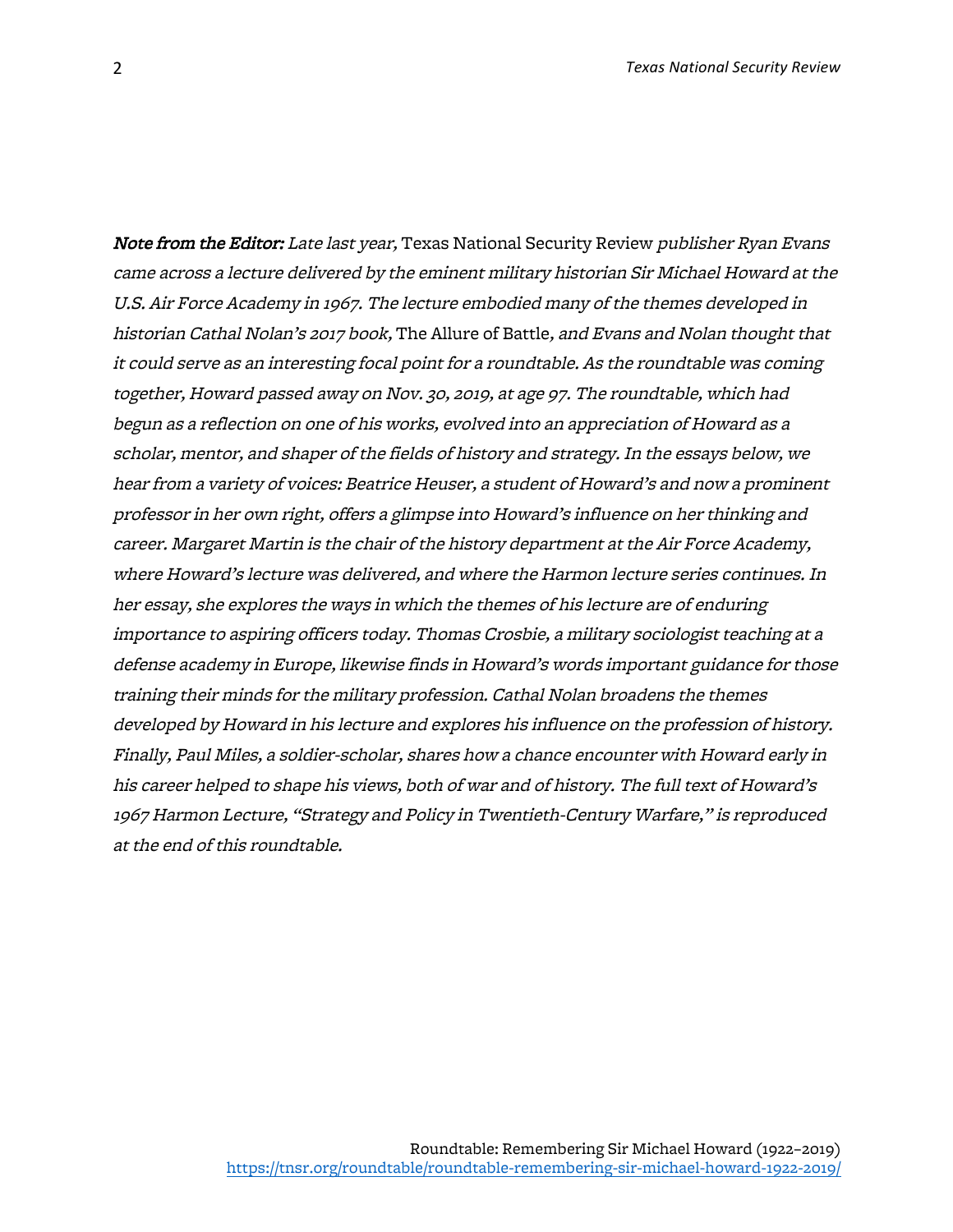## 1. Introduction: Captain Professor Sir: Some Lessons from Michael Howard

By Beatrice Heuser

In 1967, the professor of war studies of King's College London, then still an integral part of the University of London, was invited to give the ninth Harmon Memorial Lecture in Military History at the U.S. Air Force Academy. Ostensibly speaking about "Strategy and Policy in 20th-Century Warfare," the speaker, Michael Howard, used this occasion to make a plug for widening military history to become more of a historiography of war. He argued it should explain the traditional campaign history in the larger context of the history of war, which, in turn, is an intrinsic part of the history of society. Combat activities should be seen as "methods of implementing national policy, to be assessed in the light of political purposes which they are intended to serve." $^{\rm h}$  Influenced by Edward Mead Earle's famous Makers of Strategy, he identified this linkage between "national policy" and the use of force as "strategy." Almost 40 years later, this is how he put it in his biography:

The history of war, I came to realize, was more than the operational history of armed forces. It was the study of entire societies. Only by studying their cultures could one come to understand what it was that they fought about and why they fought in the way that they did. Further, the fact that they did so fight had a reciprocal impact on their social structure. I had to learn not only to think about war in a different way, but also to think about history itself in a different way. I would certainly not claim to have invented the concept of 'War and Society', but I think I did something to popularize  $it^2$ 

I first encountered Michael Howard when his star was at its zenith and he was invited to give another celebrated lecture to another set of students, this time civilians. In 1981, as the incumbent of Britain's most prestigious chair in modern history — the Regius Chair, which is appointed by the monarch on the prime minister's advice — he gave the annual Creighton Lecture at the University of London. It was the last peak of the Cold War, and the lecture,

Michael Howard, Strategy and Policy in 20th century Warfare, 9th Harmon Memorial Lecture in Military History (Colorado: United States Air Force Academy, 1967), 2.

<sup>2</sup> Michael Howard, Captain Professor: The Memoirs of Sir Michael Howard (London: Continuum, 2006), 145.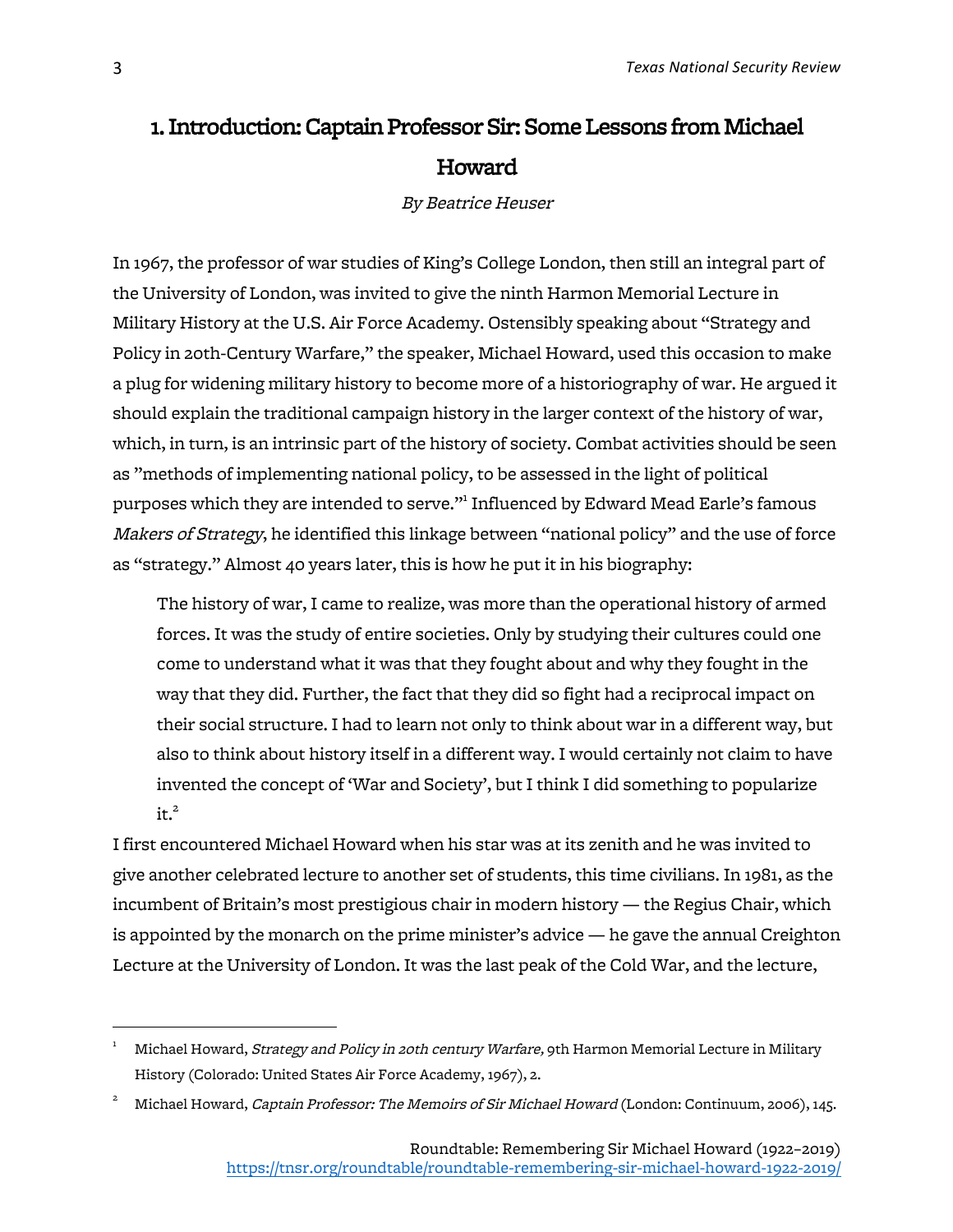entitled "The Causes of War,"<sup>3</sup> was given in the University's Senate House, Britain's most glorious fascistoid piece of architecture. Into this lecture I drifted, then myself a confused history student at the London School of Economics and a member of the Campaign for Nuclear Disarmament, to find that it was the most inspiring thing I had heard on the subject of war. Sitting in the cold marble Art Deco lecture room, I realized that I had discovered my academic model: a scholar who started a lecture with Thucydides' explanation of the origins of the Peloponnesian War and ended it with a pointer to the horrendous dangers inherent in balance-of-power thinking. He conjured up the nightmare that a nuclear power might be tempted to go to war to prevent an adversarial nuclear power from growing to the point that it would become unbeatable. Not only did he articulate the fears of Campaigners for Nuclear Disarmament, but he also intuitively caught the essence of how Soviet military leaders felt in the face of NATO's deployment of the Euromissiles or Intermediate-Range Nuclear Forces.4

Moreover, here was a historian who did not hesitate to sketch the big picture. I had had my fill of lecturers who, when asked about parallels across time and space, claimed not to be able to comment because that was "not their period." I had also had my fill of lecturers who thought the study of history was worth pursuing because it was intriguing, entertaining, and fascinating, but who proclaimed that history should be studied exclusively for its own sake — that it holds no wisdom for the present. I realized that I had found the approach to history that I have since made my own, not *l'art pour l'art* or history as entertainment, but a database for the study of human behavior, our only guide to understanding rerum causas the origins of things, of configurations of the present and the future.

This is printed as the first chapter in Howard, The Causes of Wars (London: Maurice Temple Smith, 1983, reprinted by Unwin paperbacks).

The Soviet hawks, we recall, were afraid of a NATO surprise attack with these weapons which could pass under the radar (cruise missiles) or take so little time to reach the Soviet Union that Moscow might not have time to react. See, Beatrice Heuser: "The Soviet Response to the Euromissile Crisis, 1982-83," in The Crisis of Détente in Europe: From Helsinki to Gorbachev, 1975-1985, ed. Leopoldo Nuti (London: Routledge, 2008), 137–49.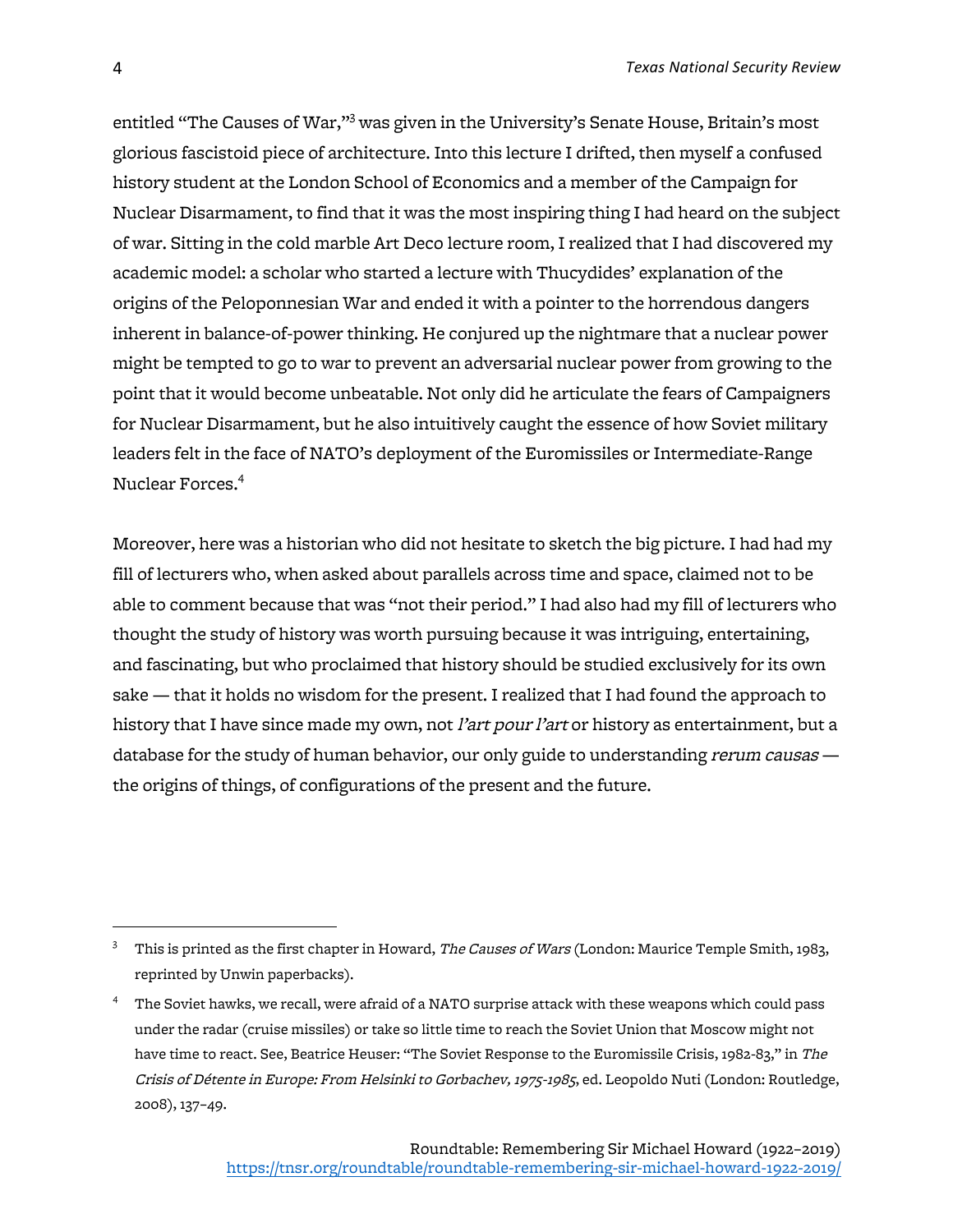Howard was well aware of the potential for abuse of history.<sup>5</sup> History, he said, does not teach lessons; historians do, some wisely, some less so. New evidence constantly emerges, requiring a constant re-evaluation of our understanding of past times, just when we thought we understood this causality or that period reasonably well.<sup>6</sup> Historians can make few predictions of the future, but as historians perceived with glee, particularly in the late 1980s, the many theories of international relations could not do more. History furnishes us with patterns — not identical patterns as found in wallpaper, which would allow us to formulate a verifiable, hard-and-fast theory that whenever there is a grey circle, then a brown square follows. But we do find an erratic, unreliable but nevertheless discernible repetition of basic configurations — structure and process, in the words of Howard<sup>7</sup> — of human interactions, such as jealousy and competitive behavior between rivals and colleagues; the dynamics of group decision-making in a cabinet of ministers or the NATO Council; inter-service rivalry; conspiracy theories; bureaucratic politics; the individual's temptation to defect from the group and follow his or her own, shortsighted, narrow interests; and the distrust of any rising power, however peaceful and democratic it is, and the dangerous window-of-opportunity thinking that might bring on avoidable conflicts. History also provides examples of moral dilemmas that resurface time and again: what balance to strike between the liberty of the individual and the sacrifice made for the collectivity or how to identify the lesser evil, given that the choice in politics and international relations is generally between several bad options, rarely between good and bad.

#### The Lessons He Taught

Two years after hearing him speak, when I applied to do a D.Phil. at Oxford, I was assigned Howard as my supervisor. I sent him a gushing note to express my excitement about this. He wrote back, kindly: "It is nice to be appreciated." He must have wondered how to respond to this effervescence of enthusiasm, and clearly, his British reserve kicked in.

 $^5$  See, Howard, "The Use and Abuse of Military History," in *The Causes of Wars*, 208–17; and Howard, *The* Lessons of History (Oxford: Oxford University Press, 1991), containing lectures he gave when at Oxford.

<sup>&</sup>lt;sup>6</sup> Howard, The Lessons of History, 11.

Howard, The Lessons of History, 188-200.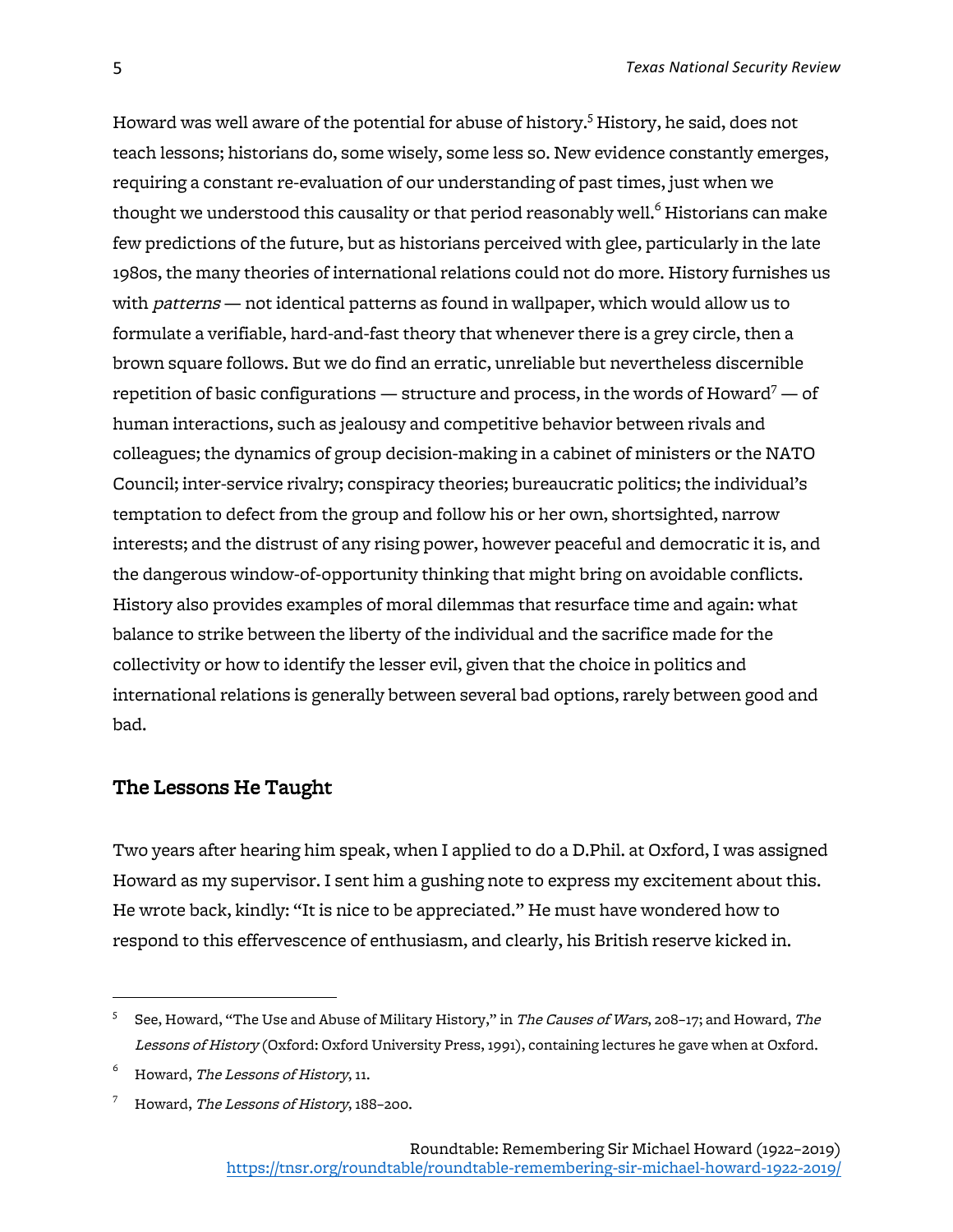When, in the second year of my DPhil, he absconded to Princeton for a sabbatical, however, he wrote glowing reports home in private letters about the enthusiasm of American students (letters now in the Liddell Hart Archive at King's College London). So he too could gush, but only in private!

I worked with him for long enough then, and later, to take on board some of the major lessons he passed on beyond that of marrying history and the present. One was that of his engagement as government adviser: I have never seen the point of studying international relations if one does not want to engage with practitioners. Knighted in 1986 and honored with further distinctions, Sir Michael Howard has been greatly honored by the British establishment, even though it was not always plain sailing, as his opposition to a number of government decisions illustrates. He clearly did wield influence in Whitehall through his articulate and lucid statements at conferences and the wisdom of his insights, presented in a sincere yet tactful way. His was always the approach of avoiding outrightly offending an adversary, rather seeking to persuade and to stimulate thinking. (Occasionally he gave in to the temptation of gentle mockery, but he would equally turn this on himself.)

Persuasion, rather than hostile confrontation, was to him a cardinal goal. I once was examiner to a PhD student who, to terminate NATO's intervention in Afghanistan, advocated bombing in winter the villages of tribes known to back the mujahideen. The student's argument was that it would kill enemy supporters, and those who were out during the day — gathering firewood perhaps — would die of exposure. The candidate added that "unfortunately" the "Obama circles" in Washington refused to contemplate this measure. Having read much the same about Wehrmacht tactics in occupied Russia in World War II, I was horrified, and I turned to Howard for moral guidance. His answer: make the candidate write as many pages on why it is that the "Obama circles" refuse to contemplate this measure. That would force him to take an even-handed approach to the subject.

In the same vein, Howard opposed the outlawing of "Holocaust denial" in the United Kingdom: He did not think it a parliament's business to legislate on the truth. By contrast, he thought one should not cease to engage with those denying that genocide had taken place — under German occupation, or under the Young Turks, or under Pol Pot or Mao —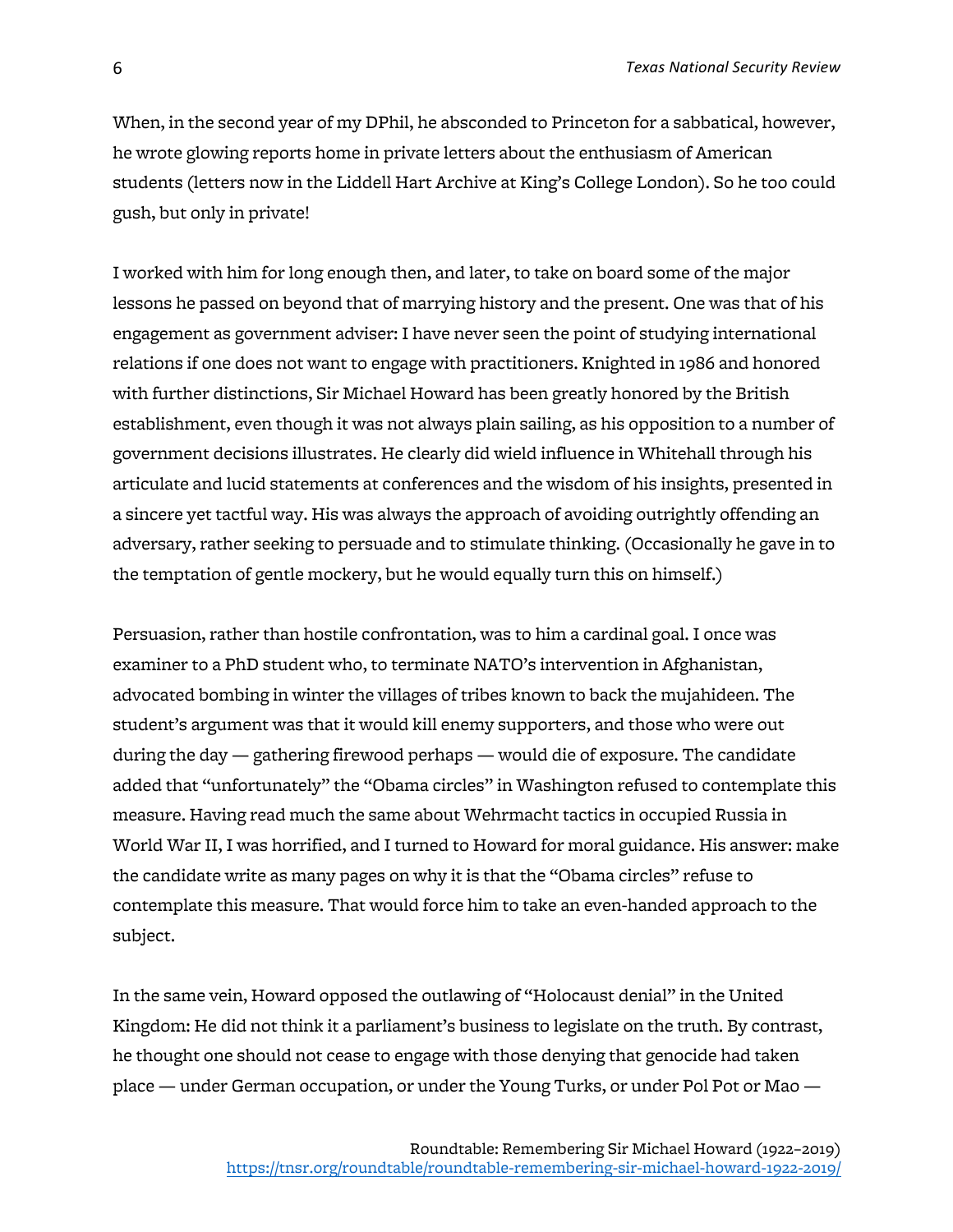and to confront them with evidence. Dialogue to him was key. In the heated debates about war and peace and nuclear deterrence, he realized a long time before many of us that Whitehall and the military had the same goal as the antinuclear campaigners: to avoid World War III. The disagreement was about how to do so, not about the goal itself. The disarmers merely showed more concern about the ever-present danger of war, including nuclear escalation, by accident or miscalculation, while the deterrers — who included Howard — argued and continue to argue that nuclear weapons make major war an impossible rational choice. As he put it in 1981,

Society may have accepted killing as a legitimate instrument of state policy, but not, as yet, suicide. For that reason, I find it hard to believe that the abolition of nuclear weapons, even if it were feasible, would be an unmixed blessing. Nothing that makes it easier for statesmen to regard war as a feasible instrument of state policy, one from which they stand to gain rather than lose, is likely to contribute to lasting peace.<sup>8</sup>

In the furtherance of dialogue, one of his great achievements was his leading role in setting up the Institute for Strategic Studies (later the International Institute for Strategic Studies) in London. Yet, in his memoirs, he was skeptical about the true enthusiasm with which this was greeted among government officials (the institute scrupulously refused any government financial support). He recalled: "Seldom can bureaucrats have listened so courteously to academics, and academics have basked so gladly under the happy illusion that their ideas were being taken seriously in the corridors of power."<sup>9</sup> There is no doubt, however, that this institute has provided an exceptional forum for international debate about war and peace, and for the exchange of knowledge between the government and scholars.

It was also Howard who founded the world-leading interdisciplinary department of war studies at King's College London, which, under the leadership of his disciple, Sir Lawrence Freedman, bloomed into the world's largest research and teaching institution on warrelated subjects. Its students are not merely normal civilian undergraduates and graduates

Howard, The Causes of Wars (Unwin Paperback reprint, 1985), 22.

Howard, Captain Professor, 163.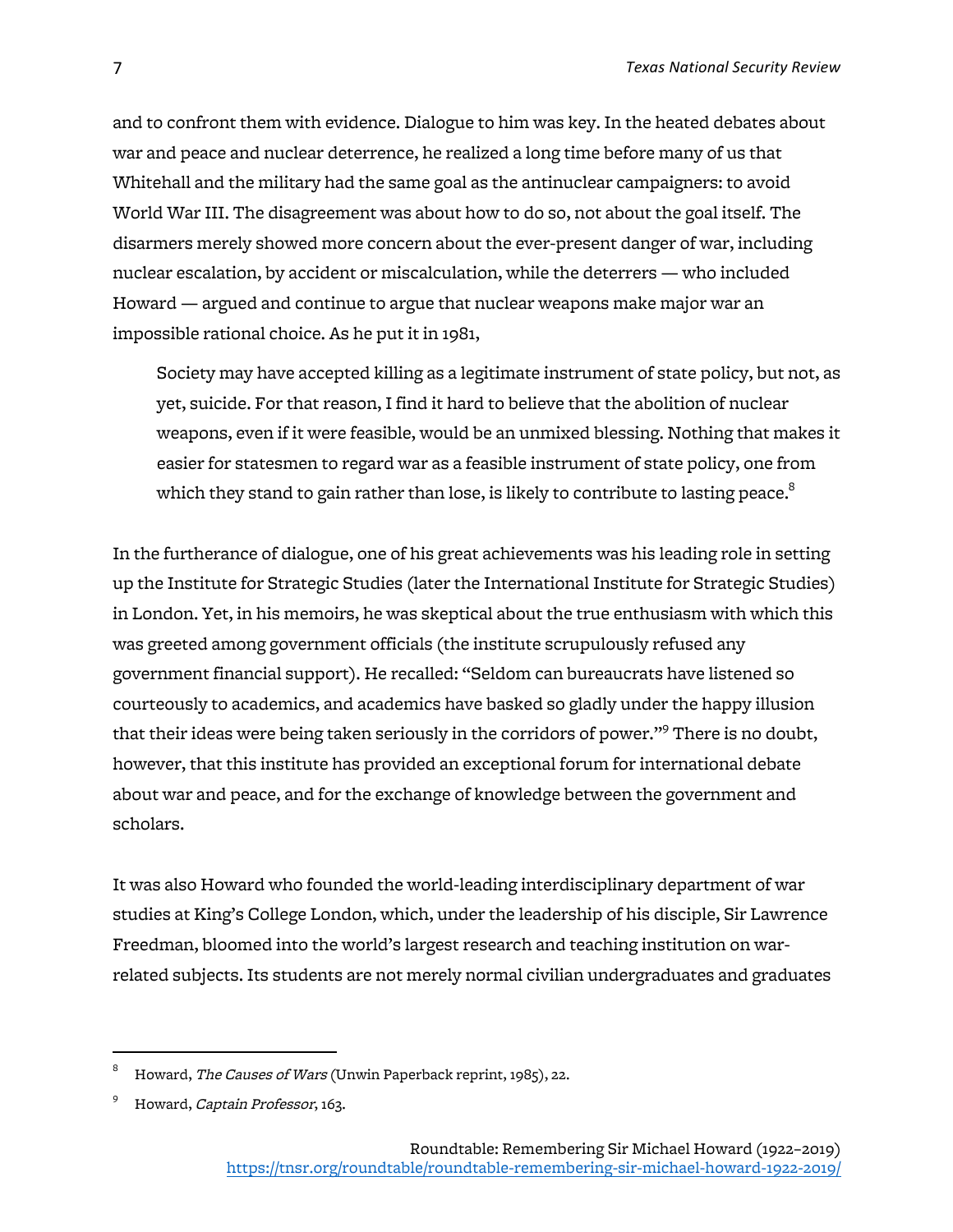(as in London) — its Shrivenham branch is now mainly responsible for the academic part in the education of most British higher officers.

Occasionally, this growth in war studies, pursued with great enthusiasm by lecturers and students alike, could lead to misunderstandings. When Howard was invited back to King's College from Oxford for, as usual, a very stimulating guest lecture, an undergraduate asked him, "Sir, what is your favorite war?" He took a deep breath and, realizing that just such a misunderstanding had occurred, replied with a voice like thunder: "My favorite war? Why, I hate them all!" Indeed, his memoirs of his own experience in World War II are full of regrets. These include the likely unavoidable inaction of the British contingent in Gorizia while Yugoslavs wrought their revenge on Italians for what Italian occupation forces had done to Yugoslavs shortly before.<sup>10</sup> Years later, Howard was invited to lecture in an Italian town, and found that not everybody gave him a warm welcome: It turned out that the British contingent that had liberated it had been unaware that in a town nearby, a bloody reckoning was taking place between two different factions of Italians. He wrote in his memoirs that he was still wondering what else he could have done.<sup>11</sup> He, for one, was never so naïf as to think there was a good answer to every such question.

In dialogue with government officials as well as civilian students and military officers, Howard followed a number of rules typical of the English School of Strategic Studies, of which another captain (one world war earlier), Sir Basil Liddell Hart, was the father. It is not by accident that Liddell Hart would also become Howard's chief mentor. True to the tradition of another "captain who taught generals" (as was said of Liddell Hart), Howard passed on the following advice to his own disciples: Do not shroud your writing in jargon. Write clearly so that any halfway educated person can understand what you are saying, and cite solid historical evidence to make your point, rather than indulging in a game of theories. Find quotations from the original sources to illustrate your point; do not quote or clutter your text with the names of other academics unless you intend to disagree with them. Write and speak succinctly. Your main argument is what matters. Don't go off on

Howard, Captain Professor, 108, 114-16.

Howard, Captain Professor, 109.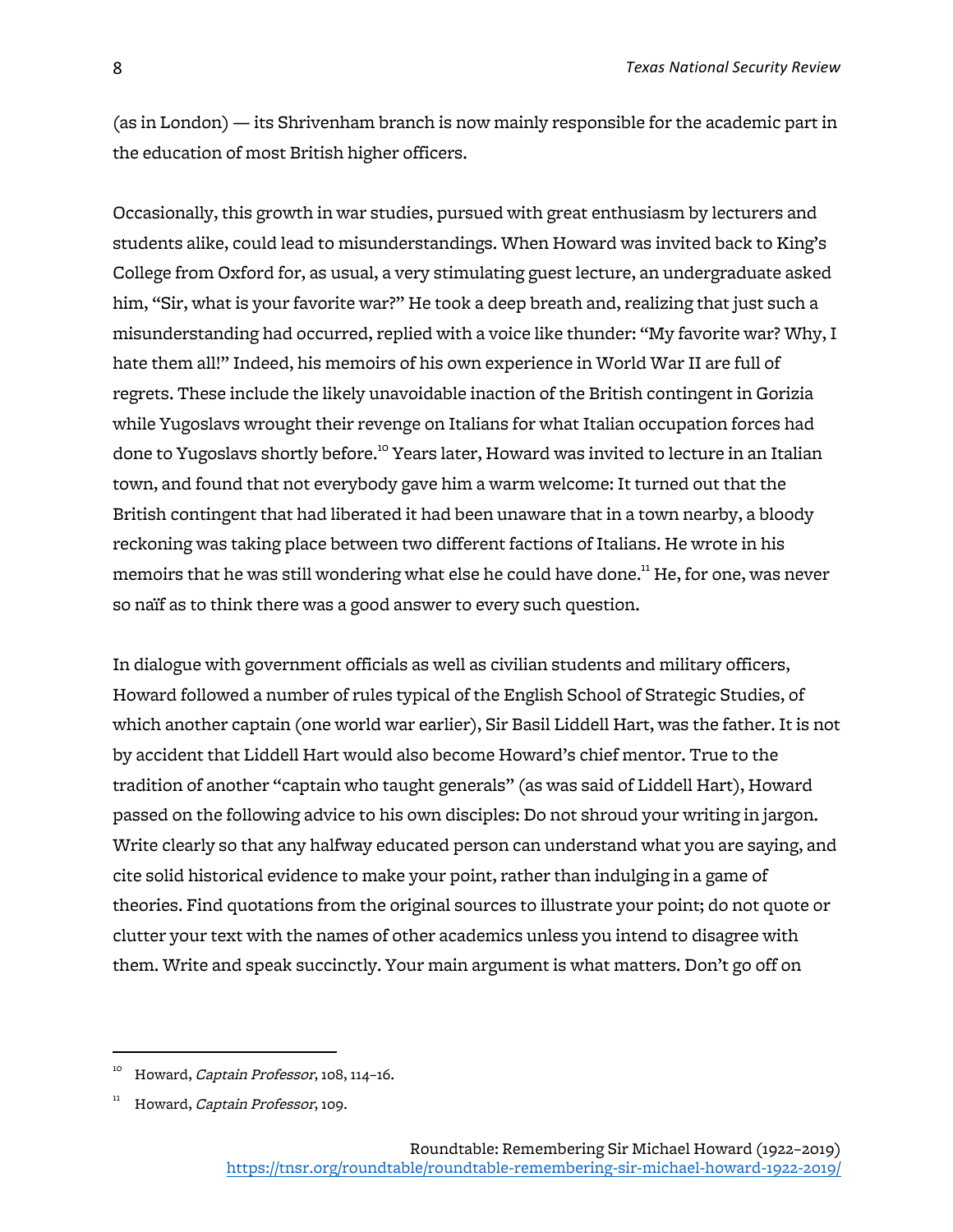tangents with details that thrill you but that distract your audience and readers from the main argument.

Howard had a particular gift of finding the right words in his writing: He could summarize complex issues most beautifully and succinctly. Sitting in an antique armchair in his exquisitely decorated office at Oriel College (I have a vague memory of pastel colors including light green, grey, and pink, which he also sported in his ties), an ornate 18thcentury golden clock ticking away above the fire place, he shared with his student a cup of tea or a crystal glass of sherry as well as his recipe on how to write a good lecture or chapter. It was derived from the old Oxbridge essay style: Do all your reading, then retire for the evening with a good glass of red wine. In nocte consilium: Rise early, write the whole thing in one go, and then go back to your notes to insert the footnotes. If you look closely, the chapters of his great think-piece books, such as *War and the Liberal Conscience* or The Invention of Peace, are all roughly the length of a good 50-minute lecture.

Howard also knew what scholars can and cannot contribute. His wisdom was to contribute a wider perspective, whether in a debate behind closed doors or in public, about any live issue, with an understanding of history that shed light on a topic from a different angle. Few scholars have real-time insights into diplomatic and policy-making activities or could ever have the detailed knowledge of the issues facing government officials and military officers directly involved in negotiations within governments, alliances, or other international organizations or arms control fora. Technical details of weapons systems, for example, are usually the last to be declassified. And Howard, for one, was acutely aware that changes in technology could significantly change arguments about strategy.<sup>12</sup> Yet, sometimes choices emerge that are clear enough even to outsiders without knowing all the technical details involved. It is especially here that scholars can weigh in and comment in ways that can enrich and enlighten the debate, as Howard did in the debate about the United Kingdom's acquisition of Intermediate-Range Nuclear Forces and of Trident in the early 1980s — he was against both and thought the American commitment to Europe's defense in NATO

See, for example, Howard, "Surviving a Protest," first published in *Encounter* (1980), reprinted in The Causes of Wars, 116f.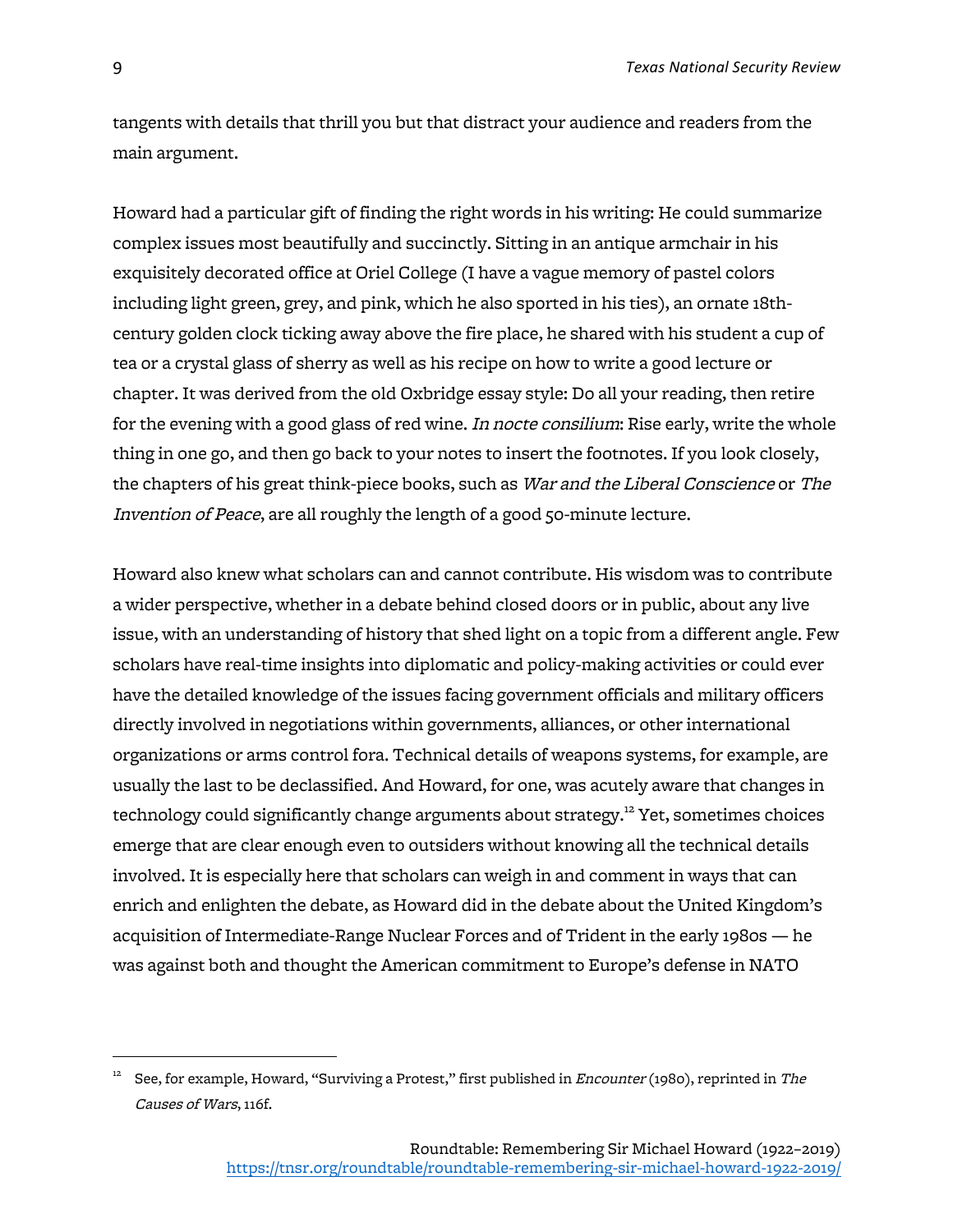sufficient<sup>13</sup> — or the debate on the U.S. "War on Terror" following the  $9/11$  attacks. (In the latter context he rightly pointed out that it is nonsense to speak about waging war on an abstract noun, while promoting a conflict with terrorists to the status of war would only give them combatant protection.<sup>14</sup>) He saw that, as a historian, the best contribution he could make was to put any issue in a wider context, to highlight the bigger picture, the recurrent patterns and questions, and the ethical dimensions beyond the specific technicalities of any ongoing negotiations, while insisting on precision in language and argument. This is an important lesson that academics can learn from the career of Michael Howard: It is in such contexts that they can make themselves most useful.

#### Translating Clausewitz

 

It is often said that Howard owed his reputation above all to his book on the Franco-Prussian War.<sup>15</sup> But his real rise to fame came when, jointly with Peter Paret, he edited a new translation of Clausewitz's On War, just as, in the wake of the Vietnam debacle, the idea that America had betrayed its Napoleonic-Clausewitzian "way of war" in Vietnam and should return to a true "American Way of War" was seizing hold of the American military. Clausewitz became the flavor of the age, and Howard and Paret, together with their late colleague Angus Malcolm of the British Foreign Office, turned obsolescent German into pithy, up-to-date English prose. Clausewitz, of course, has more to offer than merely comments on high-intensive conflict or how to organize large-scale resistance ("people's war") against an occupation regime (an aspect of On War that impressed Mao Tse-tung.) Clausewitz was to give Howard much of the intellectual ammunition that he was still groping for when he gave his lecture at the U.S. Air Force Academy in 1967: As director of Prussia's General War School, Clausewitz was at odds with his staff over their excessively positivist determination to teach warfare through formulae — what would later be called

<sup>&</sup>lt;sup>13</sup> Howard: "Surviving a Protest," 116-33, 116f; "On Fighting a Nuclear War," in The Causes of Wars, 133-50; and "Deterrence, Consensus and Reassurance in the Defence of Europe," Adelphi Paper, no. 184 (London: IISS, 1983).

 $14$  Michael Howard: "Mistake to Declare This a 'War,'" *RUSI Journal* 146, no. 6 (2001), 1–4, https://doi.org/10.1080/03071840108446710.

<sup>&</sup>lt;sup>15</sup> Michael Howard: *The Franco-Prussian War: The German Invasion of France, 1870-1871* (London: Hart-Davis, 1961).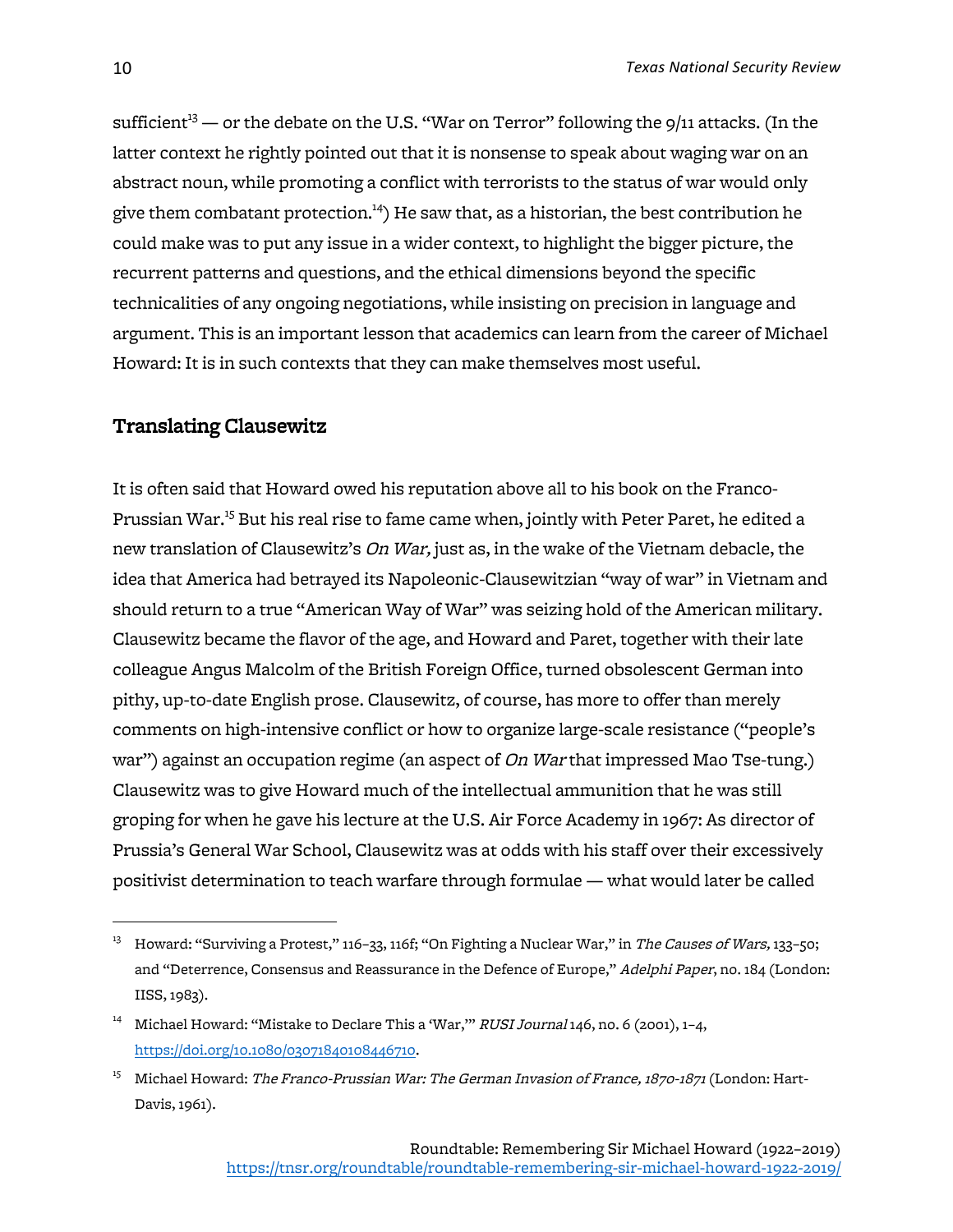the principles of warfare — and make it calculable and predictable. Clausewitz thought that "[a]ll these attempts to base the conduct of war upon arithmetic and geometrical principles are to be discarded, as the application of the rule exclude the genius [probably better translated as 'judgment'] and limit the activity of intelligence."<sup>16</sup> In his "Abstract Principles of Strategy" of 1808/1809, Clausewitz wrote:

The more I think about this part of the Art of War [i.e. what we now call Strategy], the more I become convinced that its theory can posit few or even no abstract principles [Sätze]; but not, as is commonly thought, because the matter is too difficult, but because one would go under in stating the all-too-obvious [Trivialitaten].

On the one hand, he argued,

 

In war, there are so many petty variables  $[Unstände]$  which contribute to affect action that if one wanted to include them appropriately in his abstract rules, one would appear as the biggest pedant...

On the other hand, to ignore the many variables would be unrealistic.<sup>17</sup> Nor did Clausewitz think it appropriate for the teacher to prescribe the military commander's every actions in all contexts: Howard liked to quote the passage from On War in which Clausewitz defined the role of the teacher as to "educate the mind of the future military leader or rather give him guidance in his self-education, but not accompany him onto the battlefield, just as a teacher guides and facilitates the spiritual development of a youth, without, however, keeping him strapped in leading strings all his life."<sup>18</sup>

Published in 1976, this new translation of *On War*, with its lengthy introductory chapters, gave Howard the material for many wise spin-off articles and lectures. The very next year, Howard left London for Oxford there to take up the Chichele Chair of the History of War a chair created in 1910 as the Chair of Military History and renamed in 1946 to cover "war"

Quoted in Rühle's review of On War in the Allgemeine Militär Zeitung 8, no. 3 (1833) col. 22-24. And Clausewitz: On War, II.2.

<sup>&</sup>lt;sup>17</sup> "Strategie aus dem Jahre 1809", in *Carl von Clausewitz: Verstreute kleine Schriften*, ed. Werner Hahlweg (Osnabrück: Biblio Verlag, 1979), 46f.

Carl von Clausewitz: On war, ed. and trans. Michael Howard and Peter Paret (Princeton, NJ: Princeton University Press, 1976), book II.2, 141.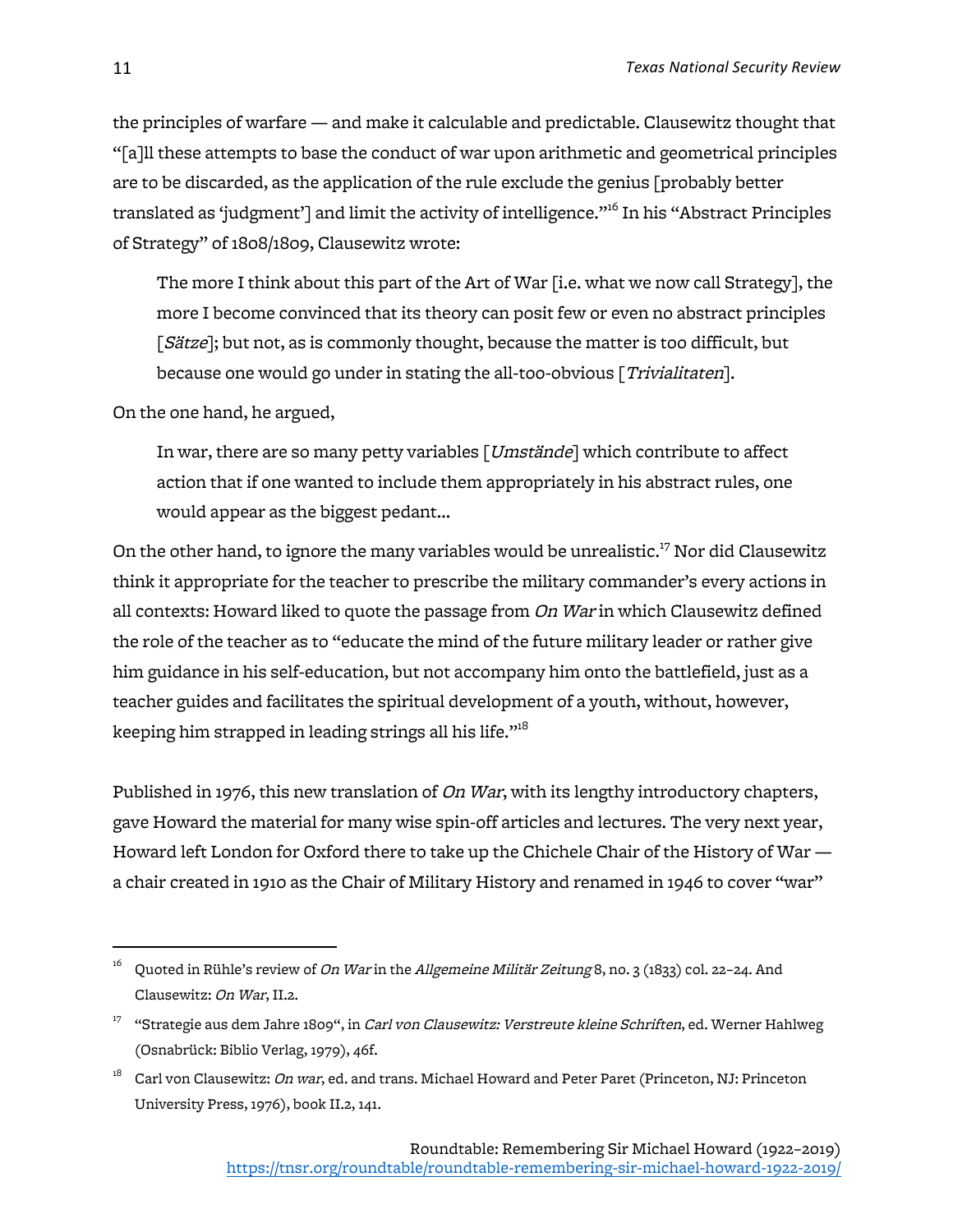more generally — which perfectly suited Howard's agenda of moving research from traditional military history to the history of war and of strategy.

But besides being the acknowledged lead historian of war in the United Kingdom, the incumbent was the obvious person to invite to conferences — public and private — on all matters military, and to bring over to Whitehall whenever one needed a more academic (and historical) perspective on matters related to defense. Here, Howard's forte would continue to be to provide the larger picture, and this he did outstandingly. This larger picture, and the memory of similar questions that had been on the table a decade or several decades before, is what government institutions notoriously lack, and do not have the time or manpower to research with the patience and thoroughness of a scholar.

#### His Legacy

What of his heritage, half a century later? The International Institute for Strategic Studies and King's College London are flourishing and have both expanded to a size even their founder would not have dreamt of in the 1950s and 1960s. Military history has truly changed into the history of war, wherever it is tolerated. Unfortunately, that is not in many universities, as many scholars are still suspicious of anybody studying war. The "war and society" approach has grown greatly, but with a massive emphasis on social history, so that, outside the department of war studies at King's College London, and a small handful of chairs at universities and the military academies, academics studying war are more likely to study soldiers' wives or patterns of desertion than strategy. Graduate degrees including the term "strategy" or "strategic" are most likely to deal with business or climate change, or include a token session on Clausewitz, taught by somebody with at best a passing acquaintance with the Paret and Howard translation, rarely the ability to read his works in the original. The English school of strategic studies, of which Howard's obituaries proclaim him to be a scion if not the founder, is now threatened by extinction. It just about flourishes still in the department of war studies at King's College London, but that is not immune from the steady spread of jargon, reductionism — "one independent variable, one dependent variable" — and confirmation bias — "this essay will argue" or "this article will show that." Also waning are sensitivities for cultural diversity and the acquisition of "the language of the past" — and of other languages tout court. They have been drowned in "monoglot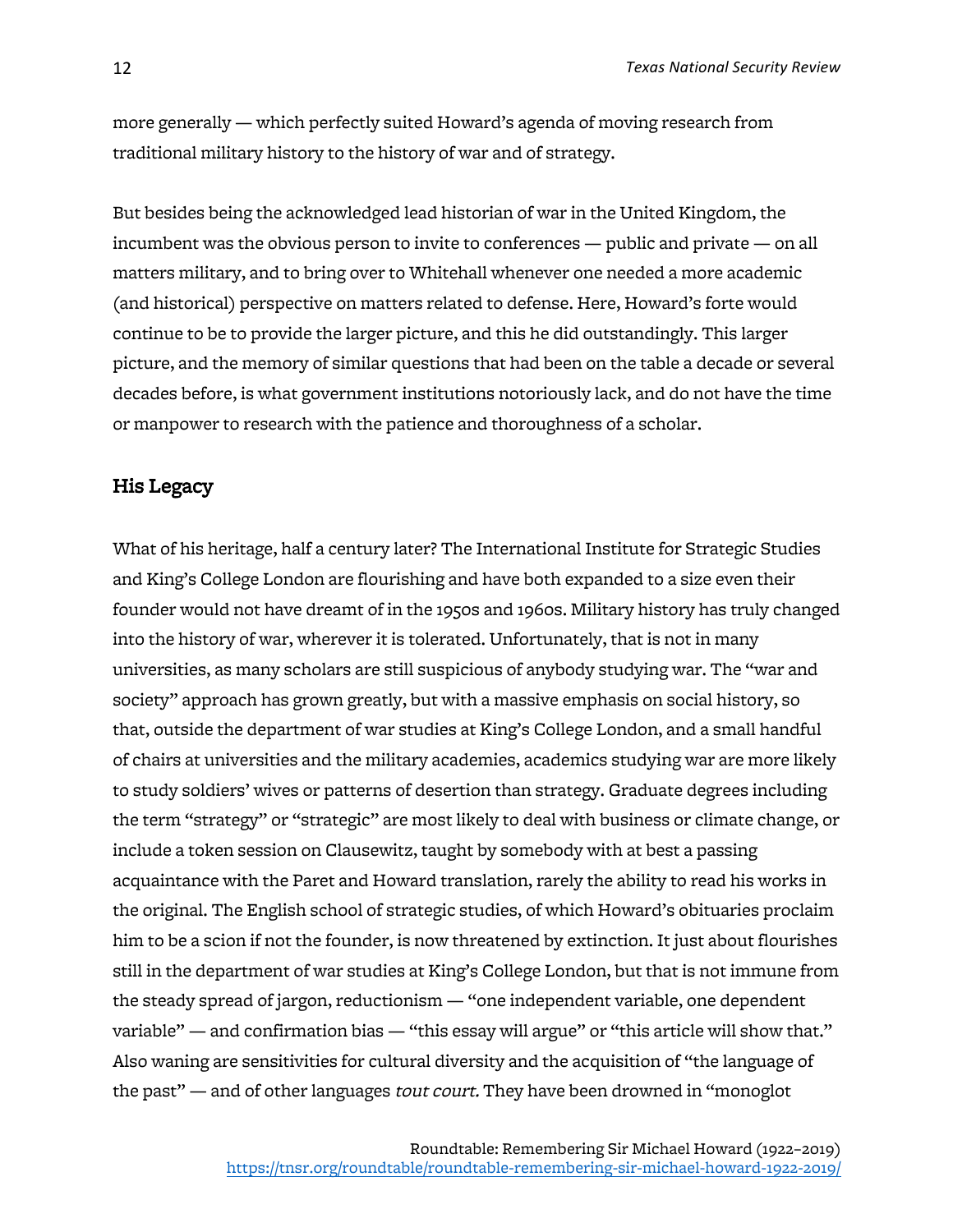illiteracy" (to quote Lord Dacre)<sup>19</sup> and the ever-increasing fashion of quantitative and theoretical analysis that has flooded Europe coming from — sorry, folks — American academe. Historical evidence — particularly anything that happened more than about 30 years ago — is disregarded or brushed aside, myths are created and happily passed on if they fit theories, and the names of obscure scholars and the jargon-heavy, and worse still monocausal, theories they have produced reign supreme. Encrypted language prevails in this discourse addressed exclusively at the initiates, which is also true for most internal government documents, although the acronyms and the jargon differ from those of the social scientists. This makes dialogue between academics and practitioners a dialogue of the deaf. It should thus perhaps not surprise us that an increasing number of international relations scholars see no way to — and have no ambition to — make themselves useful to government: Speaking different languages, they would not be able to communicate anyway. Others, with their three-case-studies approach, will claim to have created, proved, or disproved theories that, in reality, have no predictive quality for the next case. But it would be dangerous in the extreme to expose civil servants or military officers with an engineering background to such theories, which might fit even complex machines, but not the much greater complexity of multiple human interactions.

Meanwhile, the split in academia between history and international relations seems complete in all but a handful of universities, with a few aging academics still keeping a foot in both camps. Gone from international relations is an understanding that human societies are constantly evolving and are not an unalterable clockwork, the mechanism of which can be understood by any one theory. International relations, as taught today, seems to have begun in 1991, or at best, in 1945 (with a brief back-hand to a supposed Westphalian system that never existed and a Soviet-American division of the world at Yalta, which never happened), and furnishes an eclectic database — usually centering on U.S. foreign policy for largely abstract theoretical cloud-cuckoo lands. Howard's eminent successors as Chichele Professors of the History of War were progressively barred from supervising doctoral students who were not working on a purely historical subject with a narrowly historiographic methodology. Brilliant students, often military officers, from the world over had come specifically to study with Howard, and after him, Robert O'Neill (one of his own

Howard, The Lessons of History, 13, 18.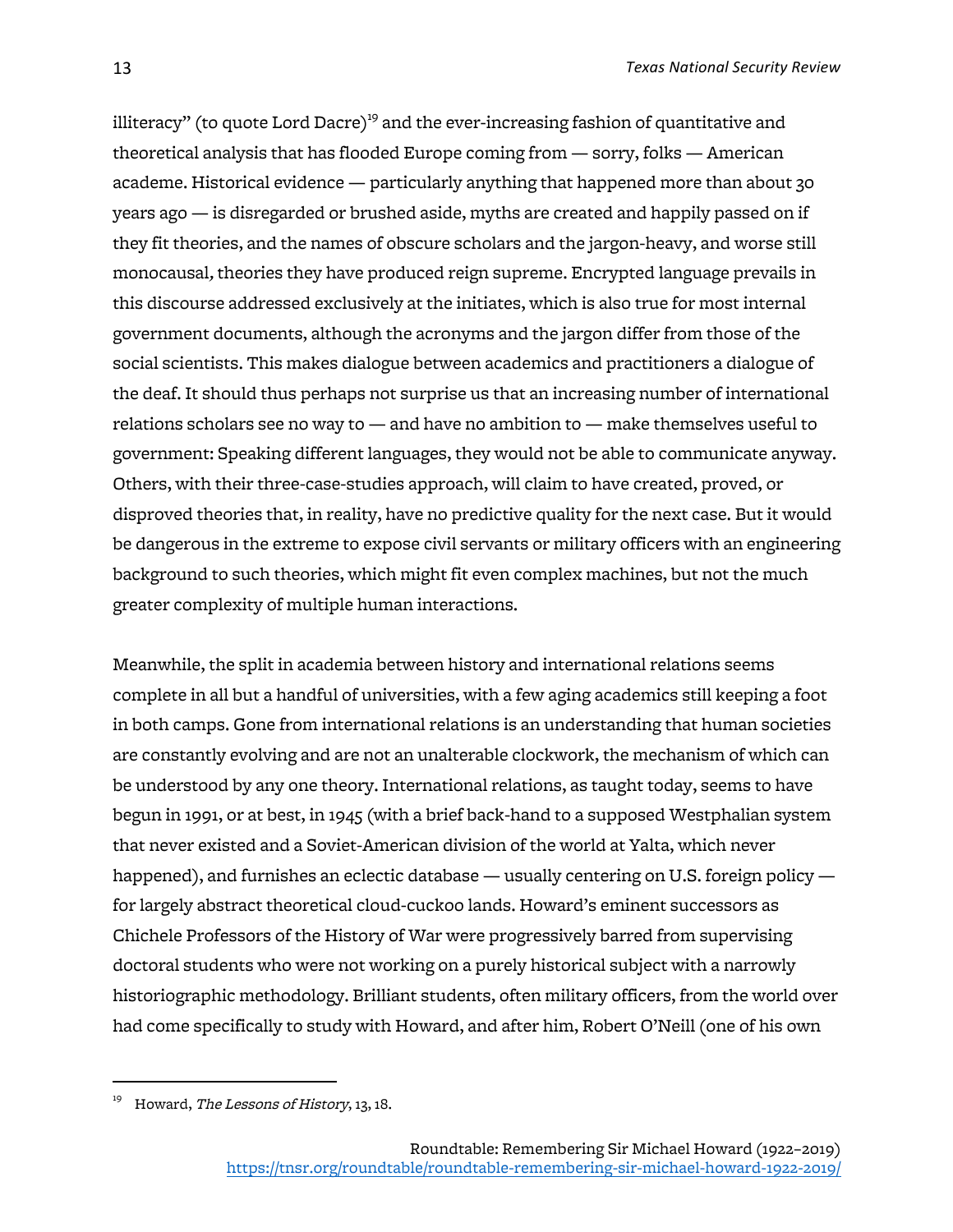disciples, and one-time director of the International Institute of Strategic Studies) and Hew Strachan (who had previously founded the Scottish Centre for War Studies at the University of Glasgow). For the last decade or so, they found themselves turned away from working with the Chichele Professor if their subjects had a strong contemporary angle. Instead those students were kept firmly in the social sciences faculty, as though understanding what happened after 1945 differed from what happened before was a distinction between the arts and humanities and the social sciences. Their work was shoehorned into international relations methodologies, with modelling, quantitative approaches, and, above all, monocausal theories — "show me *one* 'independent variable' in war" as Michael Howard used to say — and they were made to write in jargon-laden, impenetrable prose.

Perhaps we will find, looking back in some years, that Sir Michael Howard's death marks the passing of the understanding that we are part of eternal change not of unchanging mechanisms. And it may mark the passing of the use of lucid, jargon-free, universally intelligible prose in strategic studies that practitioners can immediately understand without themselves having to read about arcane international relations theories.

Beatrice Heuser holds her D.Phil. from the University of Oxford and a higher doctorate (Habilitation) from the University of Marburg. She has held chairs in international relations and strategic studies at King's College London, and the universities of Reading and Glasgow, and has been visiting professor at several universities in Paris. She has worked briefly in NATO and continues to seek engagement with practitioners on subjects such as nuclear strategy and military exercises. She has published widely on strategy — e.g., Reading Clausewitz (Pimlico: 2002), The Evolution of Strategy (Cambridge: 2010), Strategy Before Clausewitz (Routledge: 2017) — on nuclear strategy, and on asymmetric warfare. She would like to thank Professors Robert O'Neill and Margaret Macmillan for their very helpful comments; all mistakes and opinions are only her own.

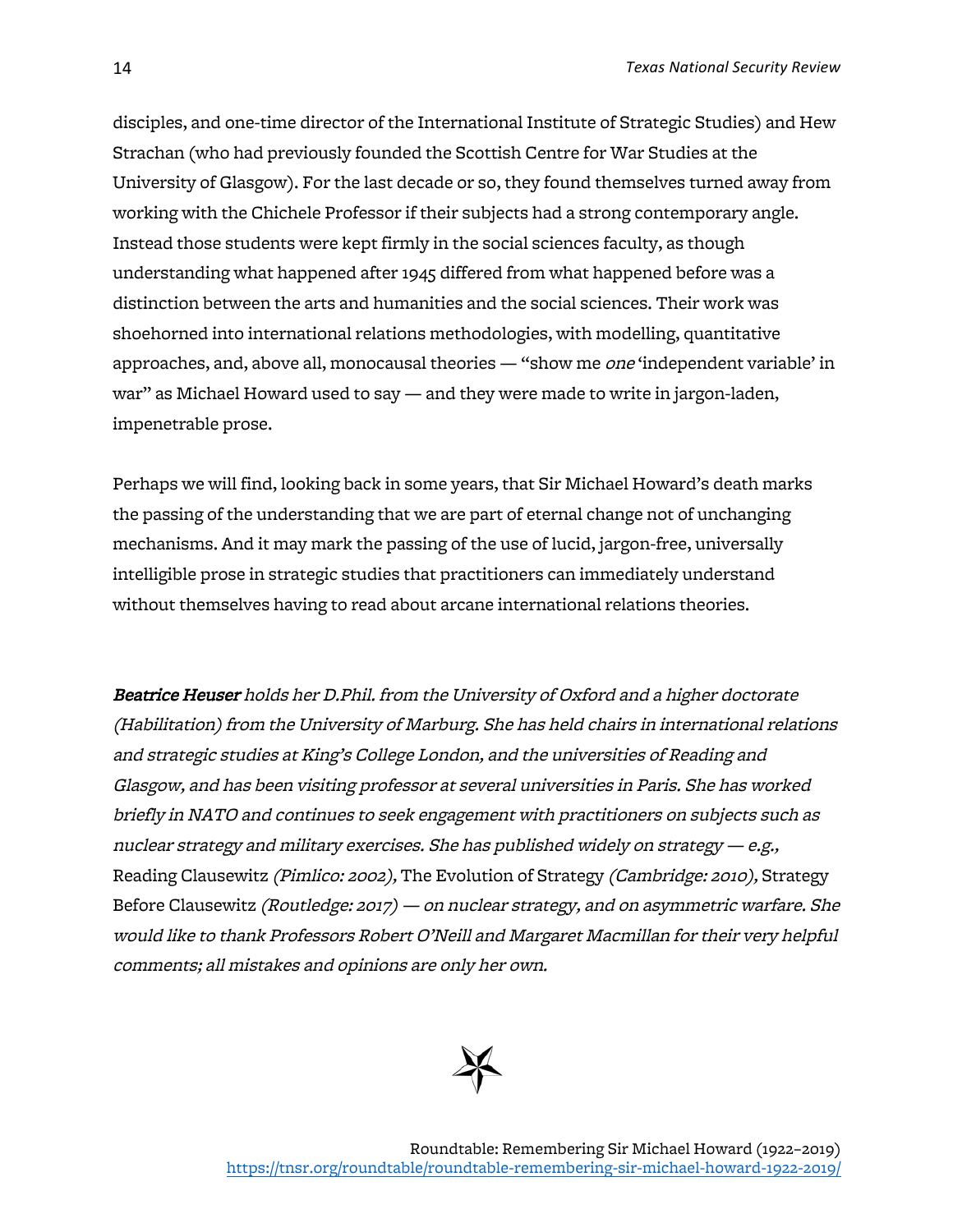## 2. The Relevance of Sir Michael Howard's Harmon Memorial Lecture By Margaret C. Martin

Each year at the U.S. Air Force Academy, an eminent historian delivers the Harmon Memorial Lecture in military history. In 1967, as the war in Vietnam fully captured the nation's attention — and shifted from a Washington-centered policy exercise to a contentious social issue that derailed President Lyndon B. Johnson's social welfare agenda — Michael Howard arrived on campus to deliver the ninth Harmon Memorial Lecture, entitled "Strategy and Policy in Twentieth-Century Warfare." At that time, Howard was an award-winning historian, which no doubt made him a prime candidate for invitation. His serendipitous presence at Stanford probably made travel planning a little easier too. Howard's lecture, alongside other notable lectures given by thinkers such as Edward M. Coffman, Peter Paret, I.B. Holley, and Russell F. Weigley, to name a few, demonstrates the success the academy had in its endeavor to elevate an appreciation for history among cadets. Howard's topic — an examination of the intersection of strategy and policy in the 20th century — complements the goal of the lecture series, the longest running at the U.S. Air Force Academy.

From its inception, the Harmon Lecture, which honors the U.S. Air Force Academy's first superintendent, Lt. Gen. Hubert R. Harmon, had two goals: "to further encourage the awakened interest in military history that evolved after World War II and to stimulate cadets to develop a lifelong interest in the history of the military profession."<sup>20</sup> This last fall, the academy hosted its 62nd Harmon Lecture, with both an audience and goals that have remained largely unchanged. Our cadets benefit from an education that is broad, in the form of a robust core curriculum, and deep, in the form of the coursework of their academic major. The Harmon Lecture adds to those experiences by putting world-class historians in front of our cadets, driving home the centrality of history to military thought and strategy.

 $^{20}$  Harry R. Borowski, ed., *The Harmon Memorial Lectures in Military History, 1959-1987: a Collection of the* First Thirty Harmon Lectures Given at the United States Air Force Academy (Office of Air Force History, 1988), vii.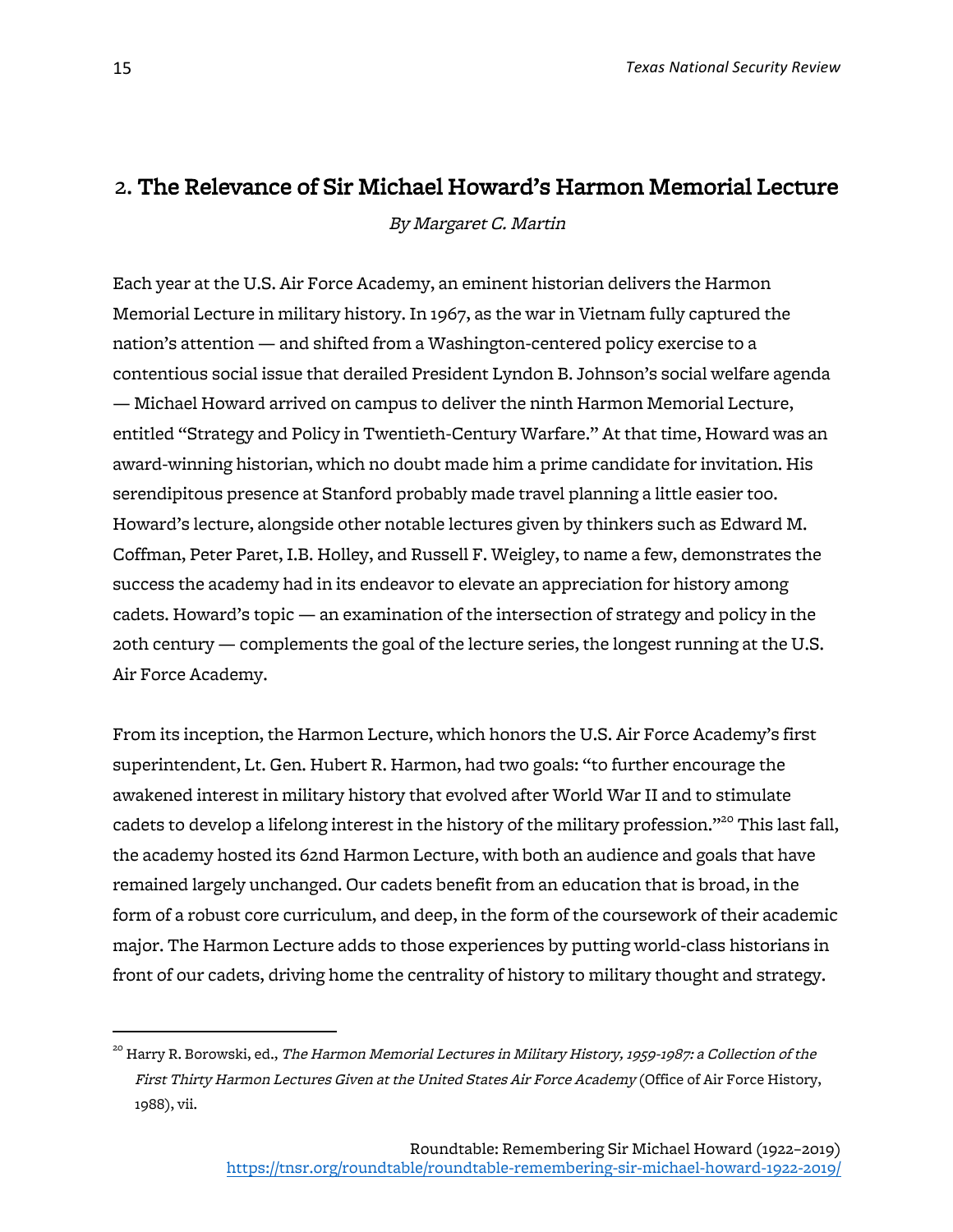That Howard's lecture, given over 50 years ago, speaks to a contemporary audience provides evidence of the enduring value of the series. And, given the audience, it is easy to imagine that its themes resonated with the cadets who were on the verge of serving in the war. Although the audience in 1967 may have honed in on Howard's comments about Vietnam in particular, with hindsight we can appreciate the lecture as evidence of Howard as a forward-thinking historian able to wrestle with the great issues facing military leaders. To have this as one of the earliest offerings in a lecture series now more than 60 years running set a high bar early on, to the benefit of our cadets and our academy.

#### Understanding War and Peace

 

Howard's lecture revolved around two intertwining themes. The first theme appears obvious initially, but in truth its profundity should give any theorist or historian pause. Military history practiced as an examination of tactics and operations independent or isolated from other factors may be interesting, but it does not take advantage of the benefit of studying the causes and effects of war. Only when war is considered alongside and within the diplomatic, social, political, intellectual, and economic context that surrounds it, does military history have meaningful explanatory power. Howard's insistence that this was the proper way to study military history set the gold standard of the discipline today.

By adhering to that perspective, Howard presented an analysis of the evolution of warfare — his second theme — which accounted for far more than just new weapons or military genius. In his assessment of the 16th and 17th centuries, Howard described military operations as part of a "complicated international bargaining process,"<sup>21</sup> one of many pressures that affected contests between states. Beginning with Napoleon, warfare took on a different significance: Armies of unprecedented size, deployed and controlled by a single commander, could determine the outcome of a war in a single encounter. States rose and fell at times based purely on the result of a single battle because of the size of the armies and the national investment involved in their employment. In the wake of Napoleonic warfare, many theorists privileged military operations — the decisive battle — over other

<sup>&</sup>lt;sup>21</sup> Michael Howard, "Strategy and Policy in Twentieth-Century Warfare," in *The Harmon Memorial Lectures in* Military History, 1959-1987, 348.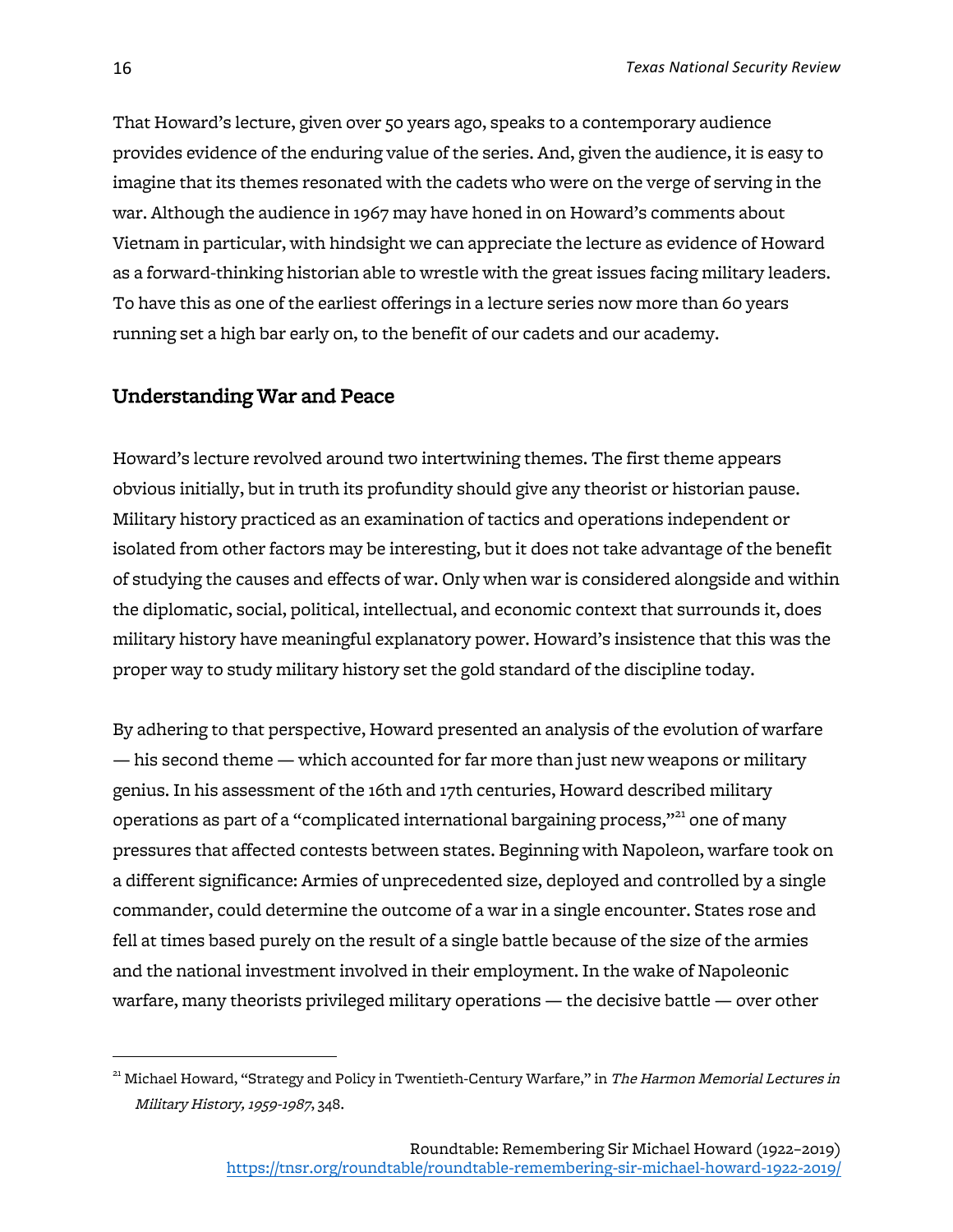factors, including diplomacy, economics, and society, which had informed the use of force in earlier centuries. Howard characterized this belief that warfare was something independent of political and social factors as war as the "interruption of political discourse."<sup>22</sup> While many post-Napoleonic military theorists may have embraced this perspective, others, such as Clausewitz, continued to struggle with the intersection of politics and warfare. In that vein, Howard's examination of 20th-century warfare is not only a corrective to this "decisive battle" perspective, but it is also the launching point for his insights into the relationship between history and strategy.

Howard reminds us that even as states clung to the notion of the decisive battle, political, social, and industrial development in the late 19th and early 20th centuries made the likelihood of such a decisive military event lower than ever. Technological changes such as the railroad and telegraph linked field commanders to seemingly endless supplies and to their political center. Victory over an opponent's army no longer guaranteed the end of a conflict, so long as national morale remained high and resources remained available. War was a "matter of competing economic resources, social stability, and popular morale,"<sup>23</sup> with World War I and World War II providing the most devastating and costly examples of the intersection of those factors. If no amount of technological, doctrinal, or tactical innovation on the battlefield could overcome "national health" to bring victory, what does that mean for strategic thinking?

Here, Howard invokes Clausewitz in his framework for good strategic thought. If war is an extension of politics by other means, then countries waging war must necessarily think about the nature of the peace they desire as well. A clear understanding of the desired outcome, as well as a clear sense of what a state is willing to bring to bear to achieve that outcome, underpins successful military strategy. This may seem simple, but simple things are not always easy. The realistic appraisal of factors such as national interest, public support, economic and social stability, and technological advantages — never mind what those factors looked like from the opponent's perspective — provide the context for what makes each military contest unique. History may be able to open strategists' eyes to

 $22$  Howard, "Strategy and Policy in Twentieth-Century Warfare," 349.

<sup>&</sup>lt;sup>23</sup> Howard, "Strategy and Policy in Twentieth-Century Warfare," 351.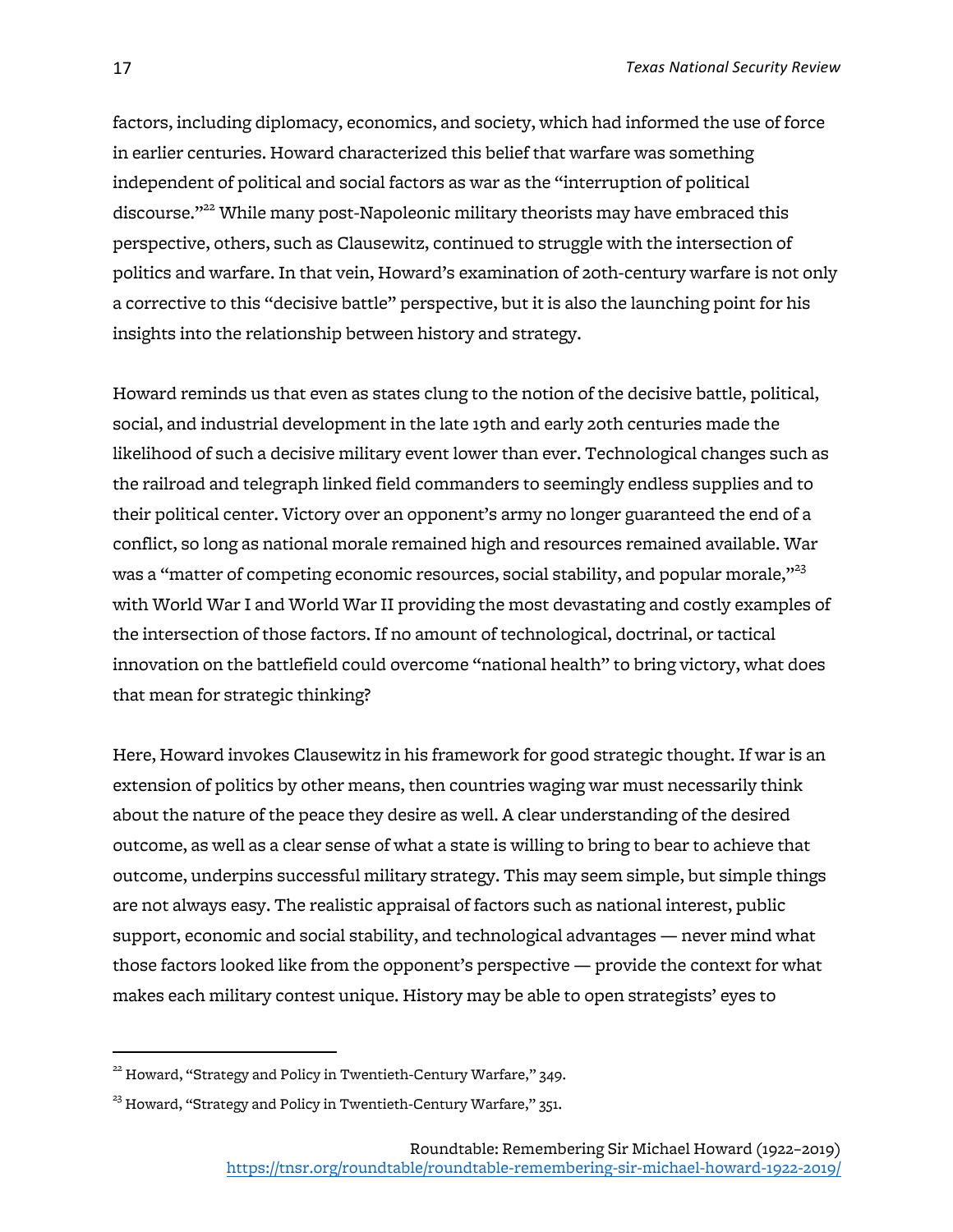patterns of warfare and the types of questions they should ask when facing war, but history cannot provide the finer details that change over time, sometimes even during the course of a war.

#### In the Shadow of Vietnam

When Howard arrived at the U.S. Air Force Academy to deliver his address, he did so against the backdrop of the Johnson administration's escalation of the Vietnam War. Johnson had been president for nearly four years in 1967. In his first 18 months, he oversaw the U.S. policy shift from "limited commitment to assist the South Vietnamese government into an open-ended commitment to preserve an independent, non-Communist South Vietnam."<sup>24</sup> Expanded authorities followed the Gulf of Tonkin incident and the first of two sustained air campaigns, Rolling Thunder. Air power was supposed to incentivize the South Vietnamese government to reform and stabilize. The government's inability to do so caused the United States to increase its troop presence, first to protect air bases and then to move into ground operations. As the South Vietnamese failed to maintain a stable government and their modest military power evaporated, Johnson had few options other than to increase the use of American military force. Unable and unwilling to accept a communist South Vietnam, Johnson ramped up America's presence in the country during a period characterized as the "Americanization" of the war. However, that escalation met with increased domestic and international criticism of the war and calls for peace.

By 1967, it had become clearer that the United States could not win with military power alone, and because of a weak South Vietnamese government, Johnson did not see a negotiated peace as an option. Domestically, the antiwar movement had become more vocal and active and by August 1967, public approval of Johnson's handling of the war was an abysmal 28 percent.<sup>25</sup> Howard took the stage to address a group of cadets whose emerging future selves would be placed in this conflict, one where air power retained its central importance to the American strategic plan. I imagine his comments on the warp and weft of

 $^{24}$  George C. Herring, *America's Longest War: The United States and Vietnam, 1950-1975,* 2 $^{\rm nd}$  ed. (New York: McGraw Hill, 1986), 108.

<sup>&</sup>lt;sup>25</sup> Herring, America's Longest War, 174.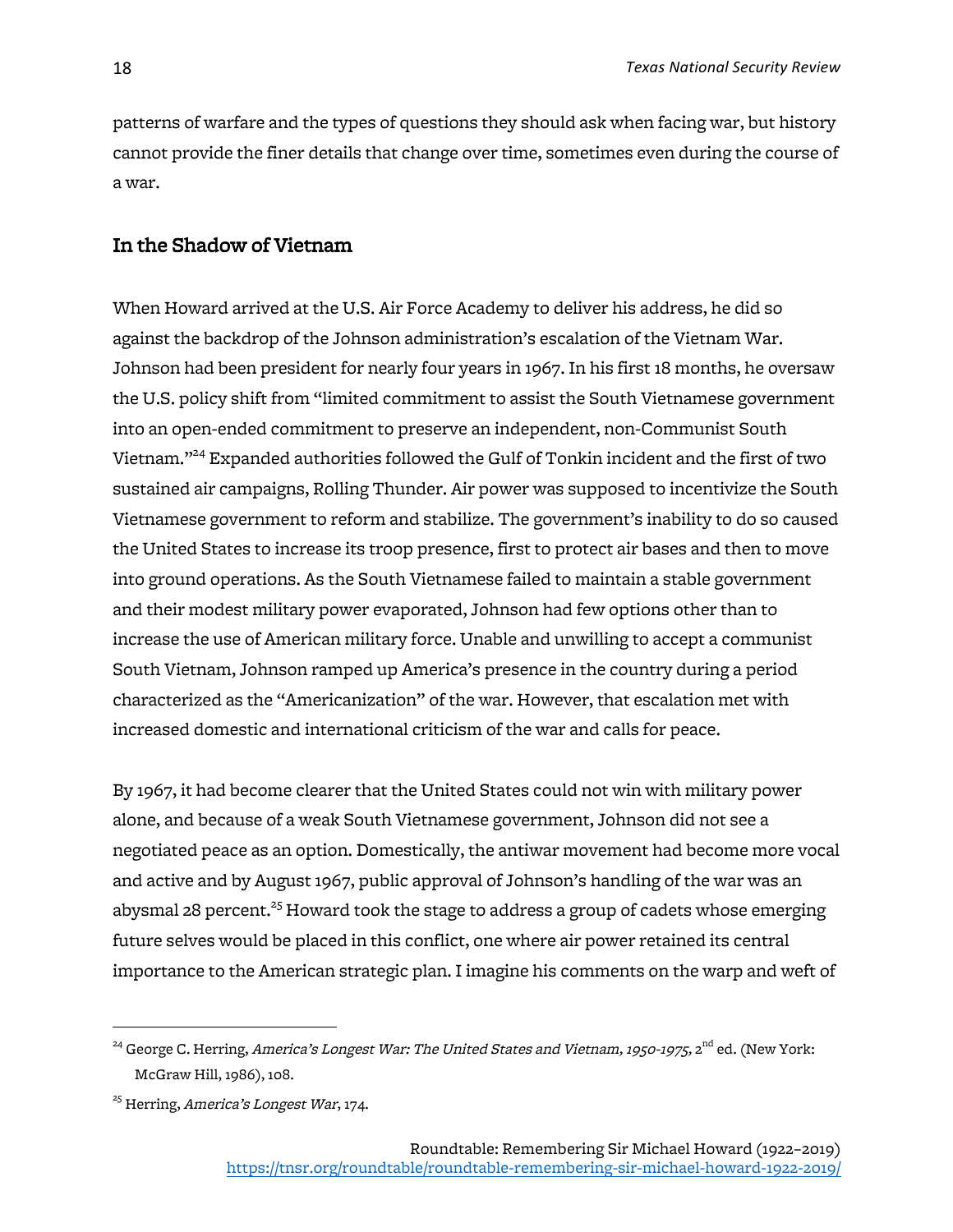history and its relation to strategy must have resonated with his audience. As he walked them through the patterns of historical military action and tied them to the ongoing conflict in Vietnam, his optimism for American success surely must have been comforting to those in the audience.<sup>26</sup>

And to some extent, one can see where his optimism was warranted. In May 1967, when Howard delivered the lecture, there were cracks in the American strategic plan and in its social fabric, but not to the extent that would emerge after the Tet Offensive in 1968. In May, the worst years of American social upheaval on the home front and the administration's palpable "credibility gap" were still on the horizon.<sup>27</sup> What prevailed instead were notions of technological and numerical superiority and a commitment to challenging communist pressures. Had Howard had the years of retrospect typically afforded to historical study, he might have seen the disconnect between the measures of success promulgated by the Johnson administration — body count — and the message heard by those college-aged Americans who saw themselves in those numbers. It was that social unrest, fueled in part by objection to the apparent hypocrisy of American foreign policy denying freedom of self-determination for both its ostensible allies and the North Vietnamese challengers that unraveled the American strategic position.

Howard's illumination of U.S. strategic objectives — to help the South Vietnamese government establish the legitimacy it needed to enforce a lasting peace and to persuade the government of North Vietnam to cease interfering in the south — were straightforward and sound. What he could not see, and should not have been expected to see at that point in time, was the far-reaching impact of the American social movements that animated opposition to the war. Clausewitz would remind us that it is the politicians and strategists who must pay constant attention to acceptable terms of peace and the necessary linkage between strategic goals and tactical action. To that end, they must pay attention to the social and political factors that animate the home front in formulating any plan. That the United States failed in that endeavor, certainly from 1968 onward, does not indicate flaws

 $^{26}$  Herring, A*merica's Longest War*, 126-74. The summary of events in Vietnam draws heavily from chapters 4 and 5 of Herrings work.

<sup>&</sup>lt;sup>27</sup> Herring, America's Longest War, 175.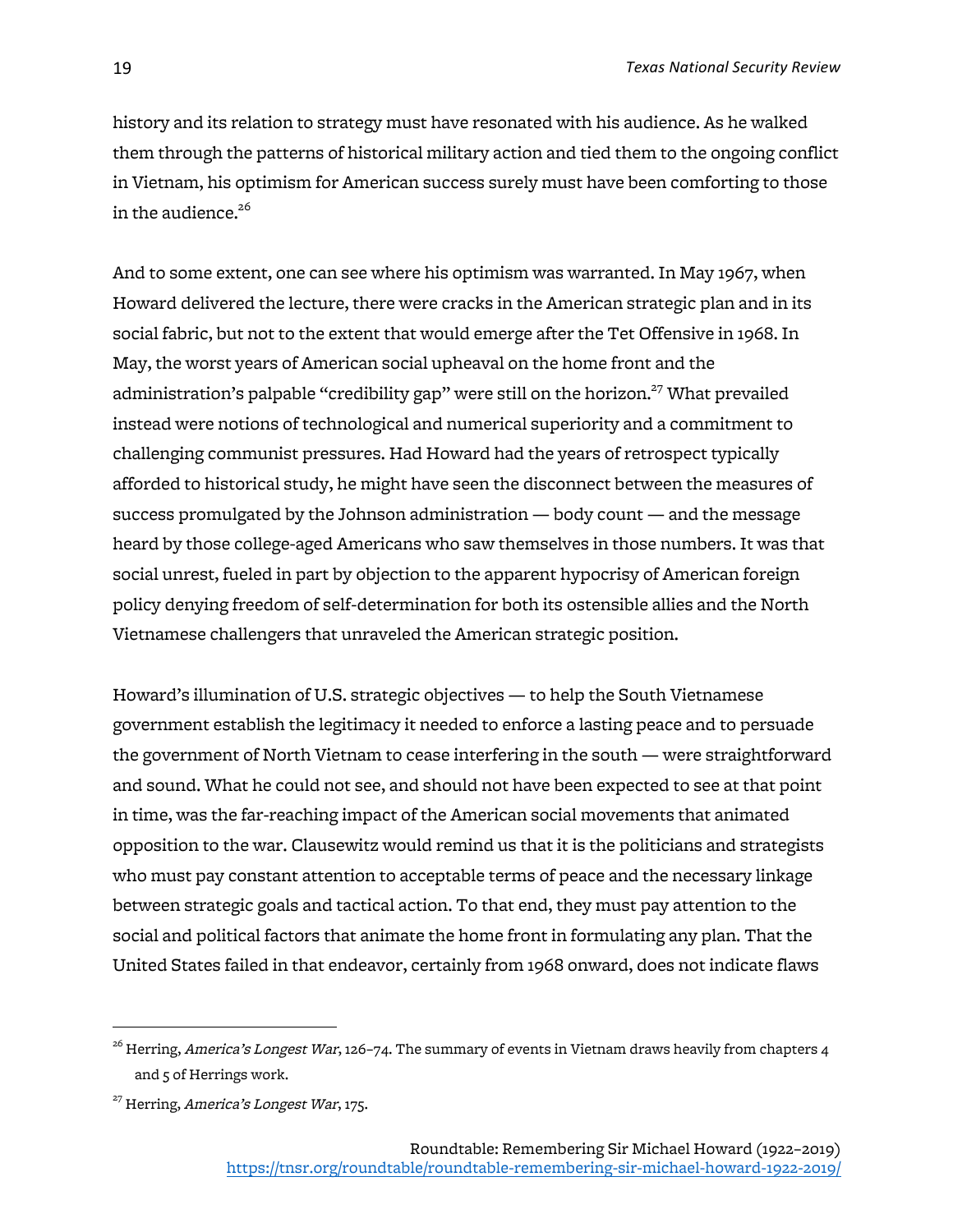with Howard's theoretical formulation regarding the intertwined nature of strategy and history. Rather, it is a reminder of the need to look at each military conflict, both historical and contemporary, with appreciation of the contextual differences that underscore each.

Although Howard ends his lecture with a shortsighted analysis of the next phase of what would prove to be a bitter American strategic setback in Vietnam, his return to the central question of what conditions indicate that military force is appropriate for achieving a lasting and stable peace is no less powerful. His insistence that to understand success in military conflict, historians and strategists must consider more than operational factors is no less true in the 21st century than it was in the 20th. The most difficult decisions — those made by state leaders to apply military force in the service of a national interest — must include the consideration of factors such as public morale, economic security, and technological superiority, whether in Afghanistan in 2001 or in Vietnam in 1967. Moreover, those same questions and considerations remain valid even as states look to new domains in which to wage war — cyber and space — and new technologies that will redefine military power, such as artificial intelligence and machine learning, drone technology, and hypersonic technology, to name a few. New domains and new technology may change where and how nations fight, but the underlying truths of this lecture, such as the inextricable link between ends, ways, and means as well as definitions of success coupled with the grand strategy to get there, remain unchanged.

Because Howard's lecture has continued relevance to how strategists should think about history and the enduring relationship between war-making and peace, it stands out as an exemplar lecture, having achieved the goals laid out by the Air Force senior leaders who inaugurated the Harmon Memorial Lecture series over 60 years ago. His ability to explain the changes in strategic thinking over time should reinforce the importance of military history, broadly construed, and ought to resonate with any young man or women on the cusp of military service. Military history is the natural archive of a strategist. Those who couple history with the unique context and complexity of a specific emerging conflict are most likely to balance successfully ends, ways, and means. That Howard could make his remarks to an audience full of young men on the verge of joining military service while their nation was at war makes it all the more poignant. It is a shining example of what we would hope for from a lecture, relevant in the moment and in its enduring value, and we are proud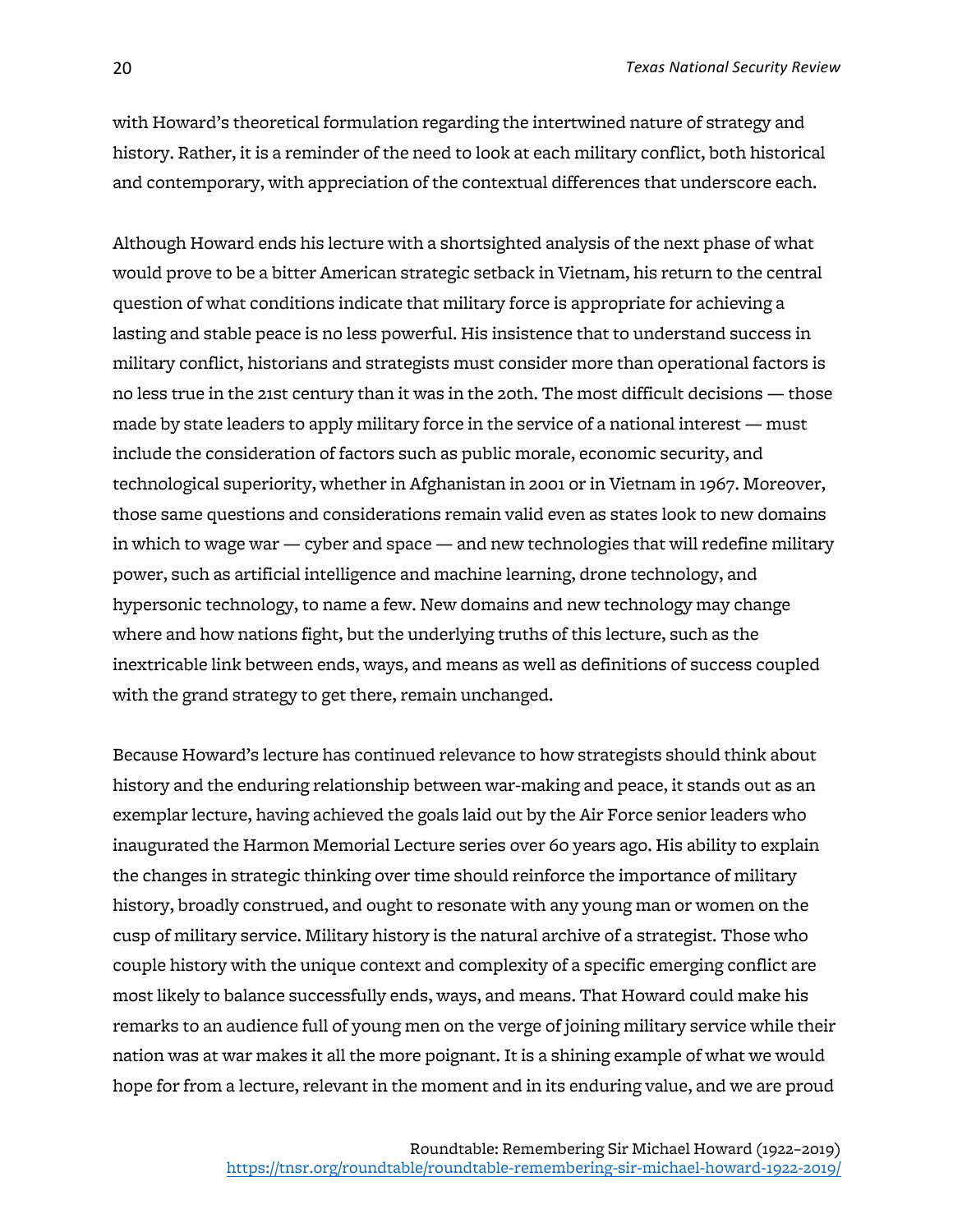to have it represent the collective efforts of the U.S. Air Force Academy to train and inspire young men and women in service to the Air Force and the nation.

Col. Margaret C. Martin is permanent professor and head of the Department of History, dean of the faculty, United States Air Force Academy, Colorado. At the U.S. Air Force Academy she leads a 26-person academic department teaching 40 different history courses to more than 2,500 cadets annually. She earned her PhD from the University of North Carolina. Col. Martin earned her commission from the U.S. Air Force Academy and graduated from Specialized Undergraduate Pilot Training at Laughlin Air Force Base, Texas. She has served in a variety of leadership positions to include commander of the 571st Mobility Support Advisory Squadron at Travis Air Force Base, California. She has also served as the director of operations for the 306 Operations Support Squadron, and as a special operations low level (SOLL) II planner for C-17A training and combat missions. She is a command pilot with more than 3,300 flight hours and 320 combat hours in the C-17A.

Views or opinions expressed or implied in this publication are those of the author and are not to be construed as carrying official sanction of the Department of Defense, the Department of the Air Force, or of the United States Air Force Academy. PA#: USAFA-DF-2020-28

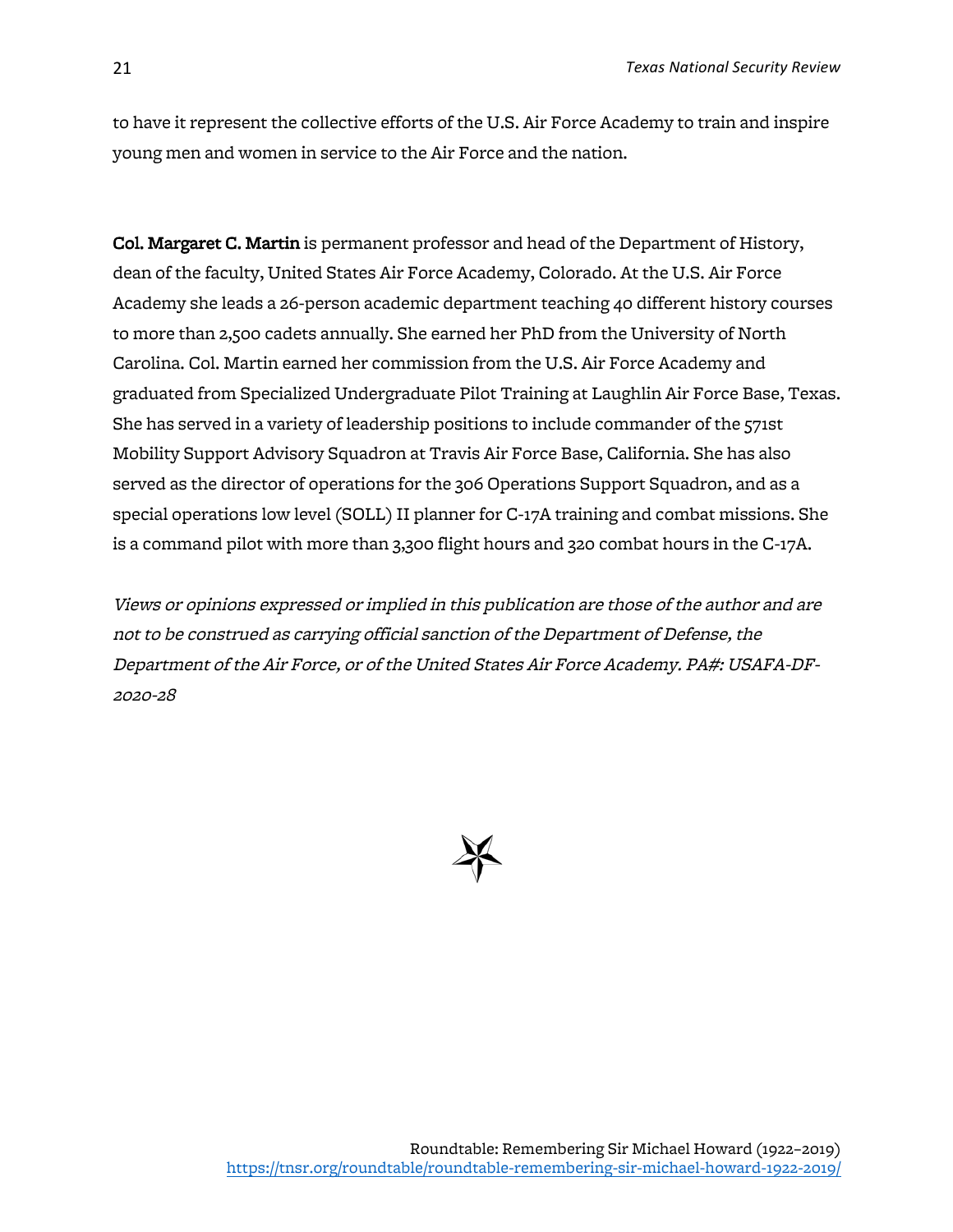## 3. Michael Howard and Military Politics

By Thomas Crosbie

A little more than 50 years ago, Michael Howard delivered the Harmon Memorial Lecture to the department of history at the U.S. Air Force Academy.<sup>28</sup> This lecture series was then, and remains today, a noteworthy professional achievement, and as we gather in this roundtable to consider Howard's comments, one can't help but marvel at the long and distinguished career we have before us. The Michael Howard of 1967 was, at only 45, already an established figure on both sides of the Atlantic, but he was not yet the legendary figure he would become. To look anew at this lecture, we must summon a vision of this younger Howard, recognizing what he had already achieved, what he was grappling with in his work, and how he chose to guide this particular audience to think critically about their own moment in time. In doing so, we not only honor the work of this remarkable member of our profession, but, I will argue, we can refine our thinking about the most challenging aspect of 21st-century warfare: the deepening entanglement of military and political matters.

#### Understanding the Time and Place of the Lecture

Howard titled his lecture "Strategy and Policy in Twentieth-Century Warfare," but I suspect few in the audience would have been able to guess quite what he intended with this phrasing.<sup>29</sup> He was speaking to Air Force cadets, the history department faculty, and invited

<sub>29</sub> Good neo-Clausewitzians today will immediately lock onto Howard's choice of "policy" in the title, since it was Howard himself (with his student Peter Paret) who, in 1976, influentially translated Clausewitz's famous dictum Der Krieg ist eine blosse Fortsetzung der Politik mit anderen Mitteln as "war is a continuation of policy by other means." The choice of "policy" over "politics" has been the subject of extensive criticism by subsequent scholars. The most accepted interpretation of why Howard and Paret chose "policy" seems be that they wanted to avoid the negative connotations of "politics." If that reasoning holds, then we should likewise assume that this lecture had a deliberately innocuous title, one that studiously avoided overtures of partisan squabbling. See, Carl von Clausewitz, On War, trans. Michael Howard and Peter Paret (Princeton, NJ: Princeton University Press, 1976); George Dimitriu, "Clausewitz and the Politics of War: A Contemporary Theory," Journal of Strategic Studies (2018): 1–41; Jan Willem Honig, "Clausewitz's On War: Problems of Text

 $^{28}$ Michael Howard, "Strategy and Policy in Twentieth-Century Warfare," The Harmon Memorial Lectures in Military History, no. 9 (Colorado Springs: United States Air Force Academy, 1967).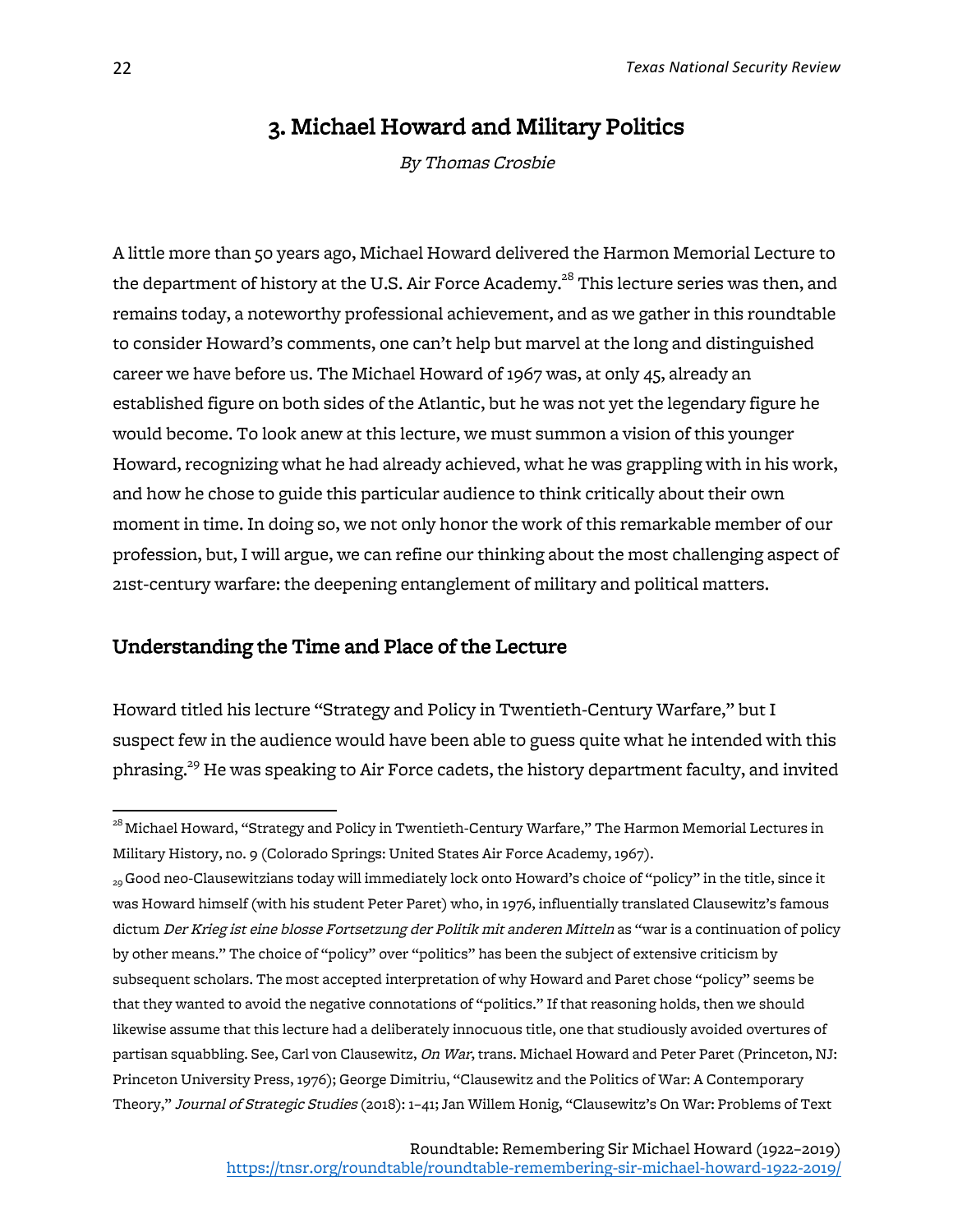guests at the end of the department's first symposium on military history. It must be recalled that lecturing to a military academy in 1967 was a politically fraught affair. Teachins, sit-ins, and other forms of protest against the Vietnam War had swept across American campuses two years prior, early signs of a generational wedge that would divide the military and the academy.<sup>30</sup>

The organizers of the symposium would certainly have recognized the dangers in choosing the wrong speaker. A powerful voice speaking against the war might undermine the confidence of these cadets preparing to deploy and stir up simmering tensions among the faculty. Howard, not being American or an expert in American affairs, must have seemed to be a safe choice. Of course, he had the right qualifications. His celebrated volume The Franco-Prussian War clearly marked him as a leading historian (on an appealingly remote topic), while his earlier volume, *Disengagement in Europe*, marked him as an anticommunist who foregrounded the role of the military in deterring Soviet Bloc aggression in Europe. $31$  It seems likely that Howard's role in supporting the growth of British military education would have further validated him as a trustworthy figure to speak to the cadets, someone unlikely to wade into the debate of the moment.

From our current vantage point, Howard is probably not the person you would want to give a pep-talk to junior officers about to be deployed to lead unhappy conscripts in a war without an effective strategy. We now know that Howard's histories, no matter how remote they were in time, took their vitality from his keen understanding of the contemporary world.<sup>32</sup> He was no antiquarian. While *The Franco-Prussian War* dealt with a conflict far removed from the proxy wars of the Cold War, its concluding chapter dwelt upon the

 

 $31$  Michael Howard, The Franco-Prussian War: The German Invasion of France, 1870-1871 (London: Rupert

and Translation," in Clausewitz in the Twenty-First Century, ed. Hew Strachan and Andreas Herberg-Rothe (Oxford: Oxford University Press, 2007), 57-73; and Youri Cormier, War as Pardox: Clausewitz and Hegel on Fighting Doctrines and Ethics (Montreal: McGill-Queen's University Press, 2016).

<sup>&</sup>lt;sup>30</sup> Marshall Sahlins, "The Teach-Ins: Anti-War Protest in the Old Stoned Age," Anthropology Today 25, no. 1 (February 2009): 3–5, https://www.jstor.org/stable/20528196.

Hart-Davis Ltd., 1961); Michael Howard, Disengagement in Europe (Harmondsworth: Penguin Books, 1958).

 $^{32}$  As argued by, for example, David Curtis Skaggs, "Michael Howard and the Dimensions of Military History," Military Affairs 49, no. 4 (1985): 179–83, https://www.jstor.org/stable/1987538.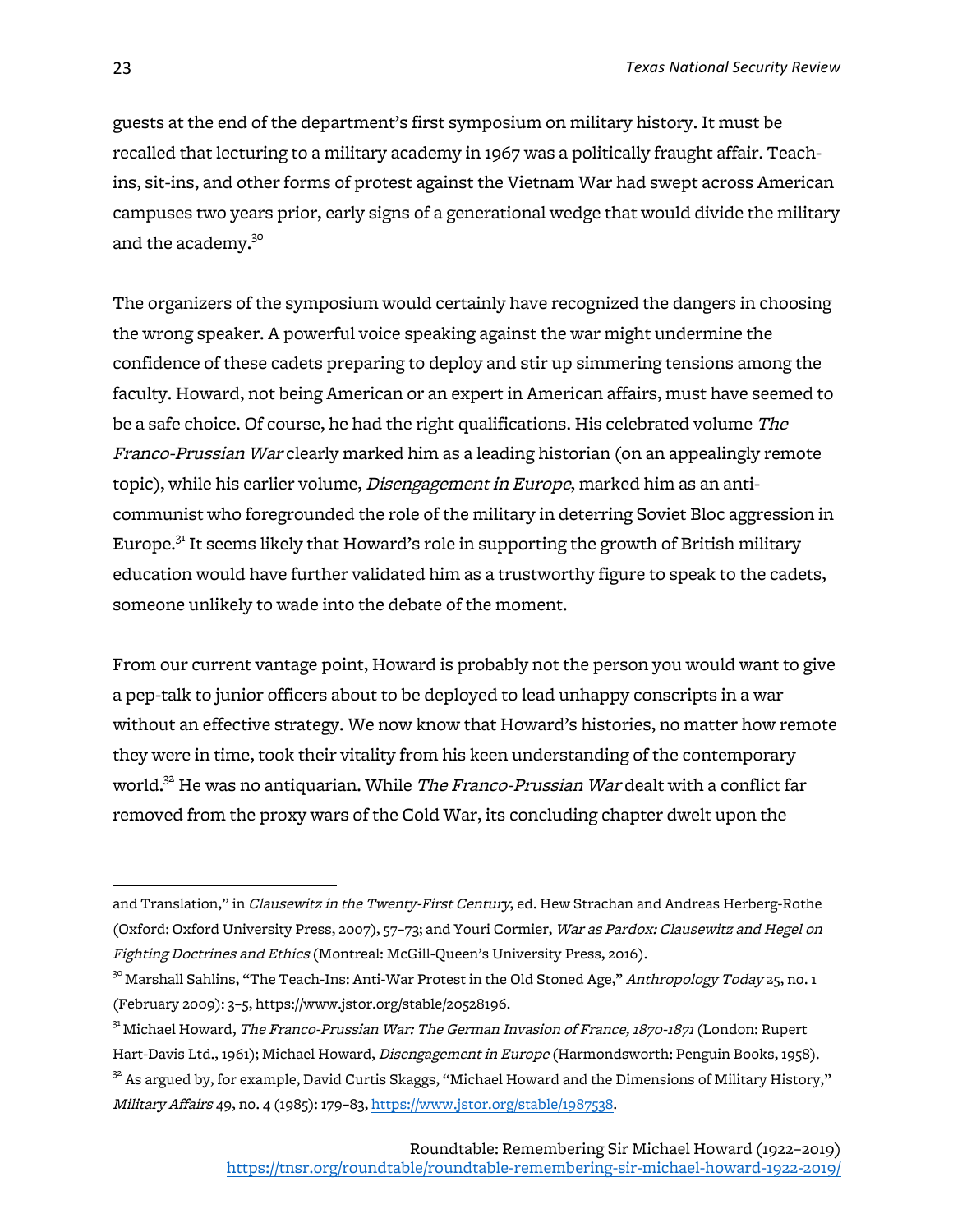challenges of peacemaking in ways that Howard would connect to the present moment in his 1967 lecture.

Beyond a general desire to link his studies of military history to the questions of the day, Howard, at this time, had already had occasion to grapple with American civil-military affairs. It is clear that by 1967 he gave little credence to the long-standing myth that officers could escape politics. We can glean something more of his thinking at this early phase of his career from the book Soldiers and Governments, which he edited.<sup>33</sup> Featuring a long introduction by Howard, the volume brought together experts on the civil-military relations of several countries, including a chapter by famed Americanist D.W. Brogan.<sup>34</sup> A keen reader of Howard would have arrived at the symposium with some sense that he viewed military history as something more than the who, what, and when of military campaigns, and specifically that he was part of a movement of scholars who saw militaries as dynamic elements of their broader political environments — and regretted the tendency to view wars as the business of military professionals alone.

Howard's audience would have been primed to listen carefully to what he had to say: This was a chance to hear a respected British historian talk about modern militaries, someone without a dog in the fight regarding Vietnam but who was nevertheless at the cutting edge of the profession. For his part, here was an audience of future officers who were starting their careers in an exceptionally fraught period of American civil-military relations, facing a conflict that exemplified the political complexity of 20th-century war. Connecting to the young officers in the room must have struck Howard as a challenge worth pursuing. These were the very people whom he most needed to heed his warnings regarding the limits of military power.

 $^{33}$  Michael Howard, ed., *Soldiers and Governments: Nine Studies in Civil-Military Relations* (London: Eyre & Spottiswood, 1957).

<sup>&</sup>lt;sup>34</sup> Incidentally, Brogan, writing in 1957, expressed a similar dissatisfaction as Howard with respect to the amount of research on military affairs within his own field, political science. In a piece published in the widely read Harper's Magazine, Brogan lamented, "Willy-nilly, the United States is a great armed power in which the role of the professional soldier is of the first importance and it is a role that has been neglected, for example, by political scientists like myself … the transformation of an America nominally at peace into one of the world's two great military powers is perhaps the single greatest and most ambiguous change in America." Quoted in Anthony K. Wermuth, "The Army's People in Changing Times," Military Review 40 (1969): 20.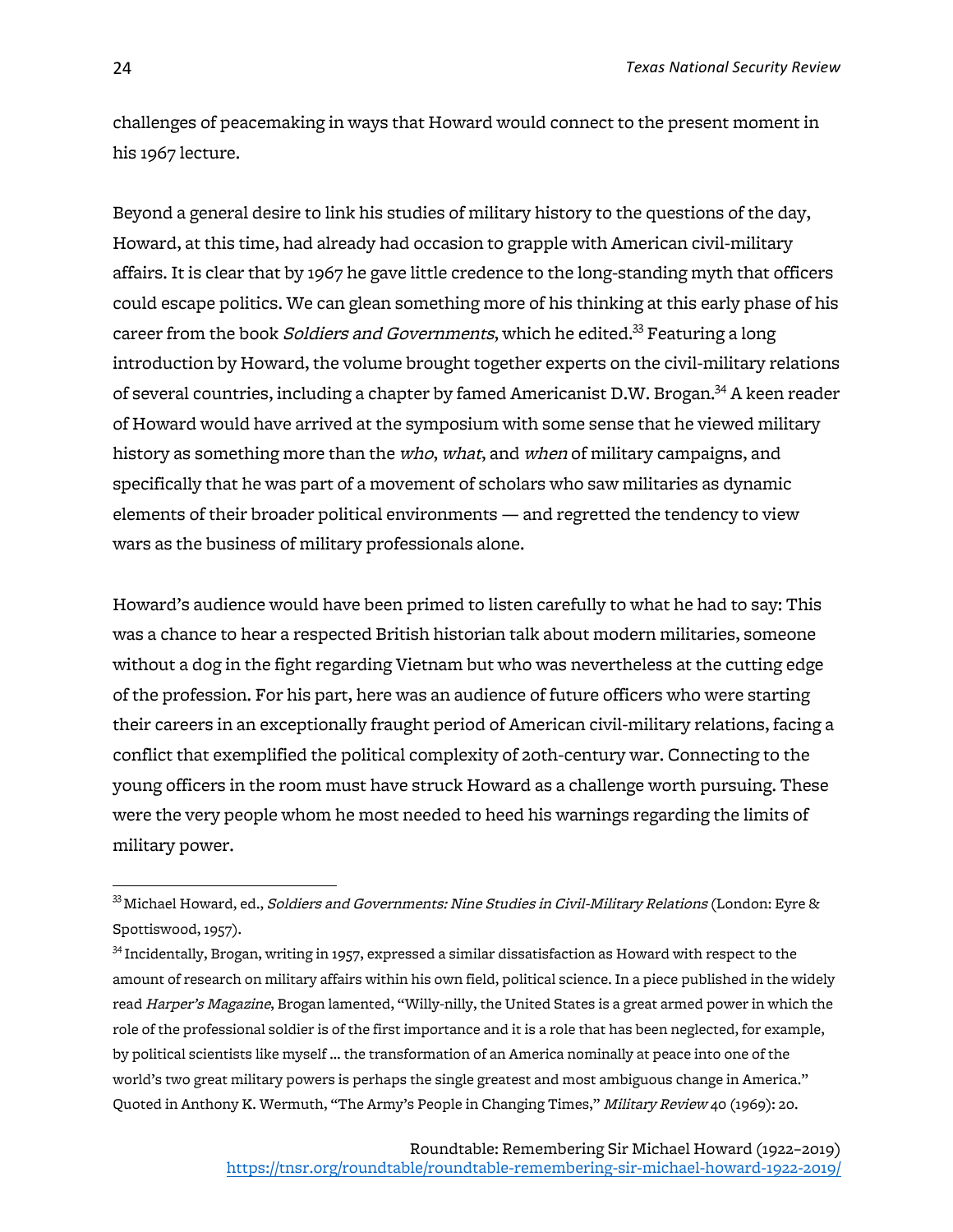#### The Military as Political Institution

Howard began his talk with typical humility, effacing his own claims to expertise in an effort to historicize military history and the work of military historians. Just as we have stepped back 50 years to meet Howard, he invited his audience back 50 years to consider military history as it was in the "bad old days." He criticized an older generation of military historians who "moved in a closed, orderly hierarchical society with inflexible standards." Worst of all, they had no interest in analyzing the politics of why soldiers fight the wars they fight. This old-fashioned separation of politics and military affairs was unquestionably "unhealthy" in Howard's view, and he credited Quincy Wright and Edward Mead Earle, among others, with finally leading military history out of its seclusion into a full and thoughtful engagement with social and political realities.

Howard begins his story in the Middle Ages, where he argues that the political role of the military was self-evident since sovereigns, fielding small and temporary military forces, were only ever able to wage limited wars. The military instrument was balanced against economic, diplomatic, and political means. In the late 18th century, Napoleon's levée en masse inaugurated an era of large militaries sufficiently powerful that they could disrupt and even destroy opposing political orders through the use of force alone. At this time, military historians began to pick up the bad habit of focusing on the personalities of senior officers and the materiel and tactics of fielded units, to the exclusion of all else. Historians who were not primarily interested in conflict turned their backs on the hermetic world of militaries and discussed any topic other than international conflict. Soldiers and statesmen were influenced by the historians and came to accept the preeminence of militaries in advancing the interests of the state. Thus, in Howard's view, the bad variety of military history that ignores politics was a reflection of its era, but it also had a reinforcing effect, helping to bring about the very reality it described.<sup>35</sup>

This Napeolonic inheritance is doubly toxic. Epistemologically, we blind ourselves to the political character of military force by segregating knowledge of the military in specialist

<sup>&</sup>lt;sup>35</sup> Howard, "Strategy and Policy." Page 4 especially stresses this point.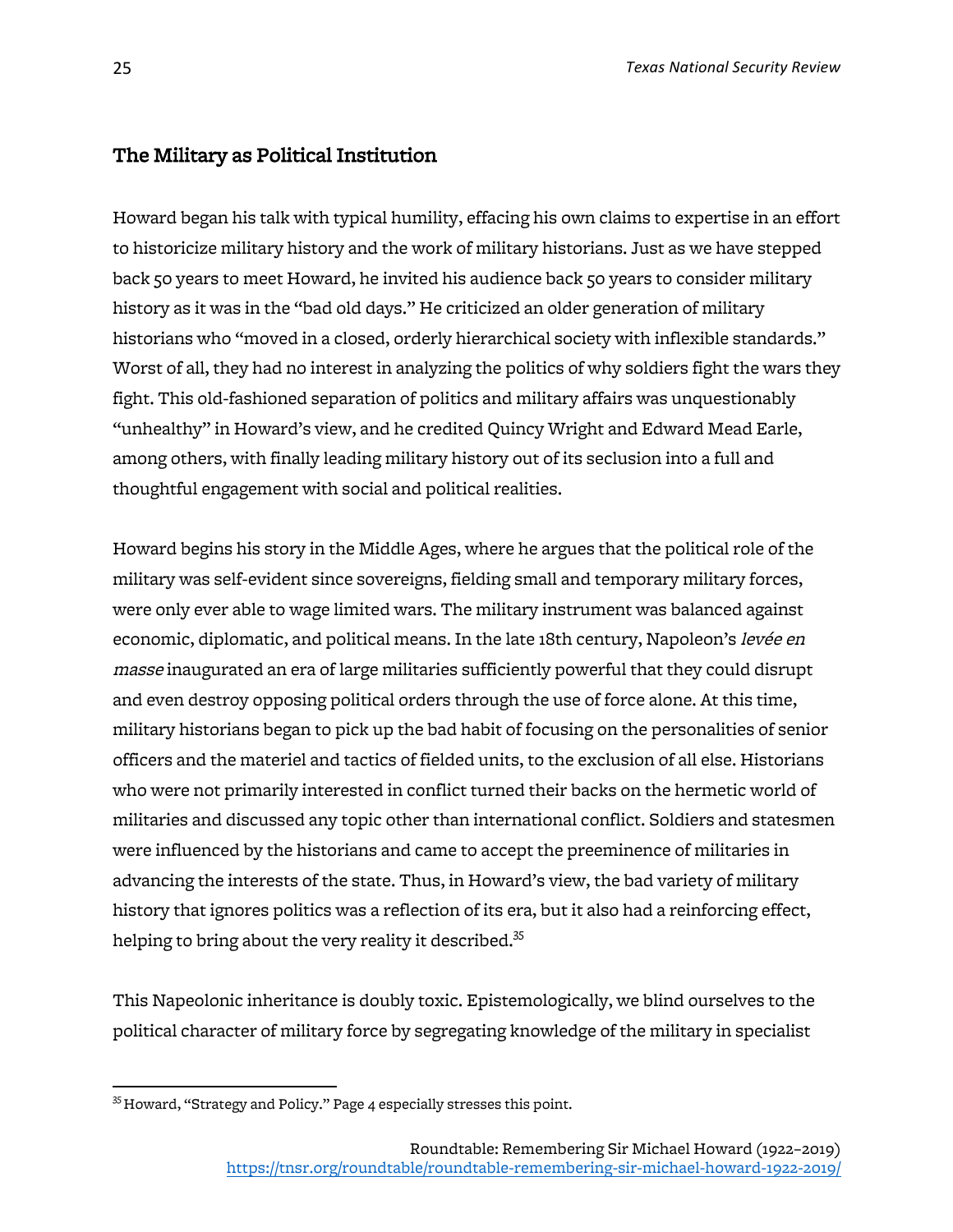subgroups. Howard explicitly draws a parallel here between knowledge of how to wage war, which is monopolized by military professionals, and historical knowledge about wars, which is monopolized by the bad type of military historians. Ontologically, having inherited the knowledge of how, under the right circumstances, powerful militaries can shape the geopolitical landscape, we have grown accustomed to wars being resolved through military processes alone, rather than through political processes. With this understanding, post-Napoleonic great powers have outsized militaries that view themselves as separate from other elements of statecraft. They hold out the promise to sovereigns that they can solve geopolitical problems while consequently distorting our understanding of what a viable solution to a conflict would look like.

The great fear that Howard clearly communicates to this audience of cadets and instructors is that the post-Napoleonic line of reasoning leads to wars of attrition and to quagmires without room for political resolution. To win, according to the post-Napoleonic strategists, one must destroy one's enemy, utterly.<sup>36</sup> But this, Howard reminds us, is not the path to peace.37

What, in its historical and sociological context, was this dense, nuanced lecture really all about? As I see it, Howard recognized that the officers in the room were being taught to think wrongly about how wars are won and how peace is achieved. His goal was to redirect their thinking: to make them aware that military solutions must be subordinated to alternative forms of national power, and furthermore, that officers are the ones who must insist upon this subordination. Howard provided his audience with a historiography of the military that demands reflexivity and attention to how wars are understood by practitioners as much as by historians.

Howard was demanding, but he was also empowering. The cadets were hearing about themselves: They were heading out to fight a war of attrition against an implacable enemy with an unreliable ally, armed with political guidance unlikely to allow them to end that war. Howard was inviting them to question political guidance and to think seriously about how

<sup>&</sup>lt;sup>36</sup> Beatrice Heuser, "Victory, Peace, and Justice: The Neglected Trinity," Joint Force Quarterly, no. 69 (April 2013): 6–12, https://ndupress.ndu.edu/Portals/68/Documents/jfq/jfq-69/JFQ-69\_6-12\_Heuser.pdf.

<sup>&</sup>lt;sup>37</sup> Howard, "Strategy and Policy," 9.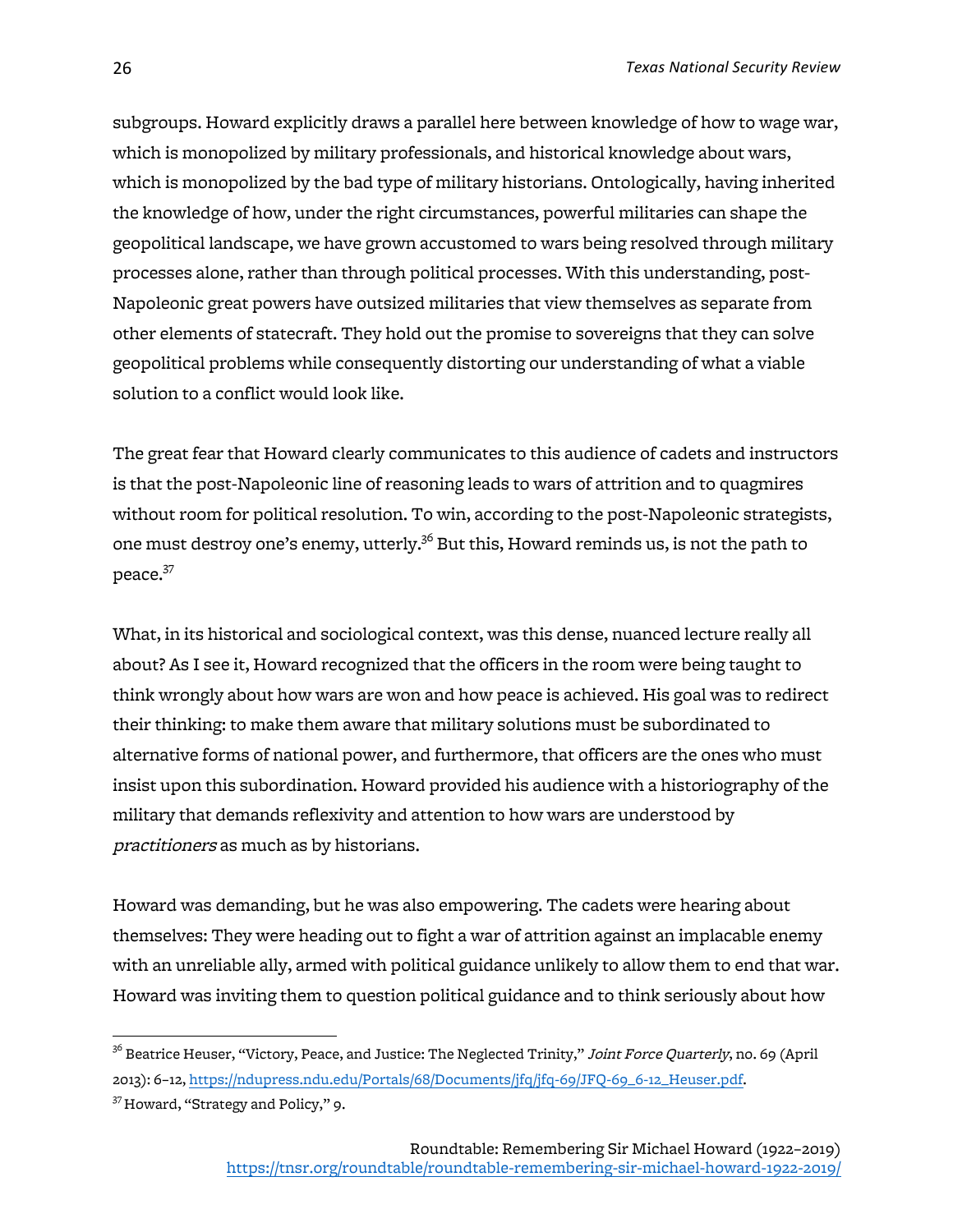the military instrument should be balanced against other instruments of national power. In doing so, I contend, they were invited to break out of the role of apolitical professional to which Samuel P. Huntington, in his 1957 classic The Soldier and the State (borrowing all the worst habits of the old-fashioned military history), had recently consigned them.<sup>38</sup>

#### Fifty Years Since

Fifty years later, we ought to take the time to think through whether the trends Howard described continued along the path he indicated. Let's begin with Howard's emancipatory historiography, his optimistic sense that the bad habits confronted by Wright and Earle had been swept away. The first thing to note is that military history of the sort Howard criticized has persisted, although this actually aligns with his prediction. Painstakingly detailed operational histories of Vietnam (not to mention Grenada, Panama, the Falklands, Kuwait, Iraq, and Afghanistan … and Iraq again) have been written and, through agencies such at the U.S. Center for Military History, will continue to be written. In 1967, Howard was describing a fairly new trend in academic history that placed operational nuance in meaningful dialogue with social and political context. On the academic side, at least, we can see today that this trend has indeed continued and given us quite remarkable academic histories of major conflicts. Top rate academic studies of war are today readily available. For example, answering Howard's particular request, William S. Turley's The Second Indochina War: A Concise Political and Military History is as good an example of a comprehensive Vietnam War history as Howard could have wished, one giving equal weight to the struggles of the Vietnamese people as to the military and political decisions of the foreign belligerents.39

There are other significant indicators that historians have followed the path Howard outlined in this lecture. In an influential Society for Military History White Paper, Tami Davis Biddle and Robert M. Citino describe how socially and politically nuanced military history has become the modern core of the field, seemingly fulfilling Howard's century-long

<sup>&</sup>lt;sup>38</sup> Samuel P. Huntington, *The Soldier and the State: The Theory and Politics of Civil-Military Relations* (Cambridge, MA: Harvard University Press, 1957).

 $^{39}$  William S. Turley, *The Second Indochina War: A Concise Political and Military History*, 2nd ed. (Lanham MD: Rowman & Littlefield, 2009).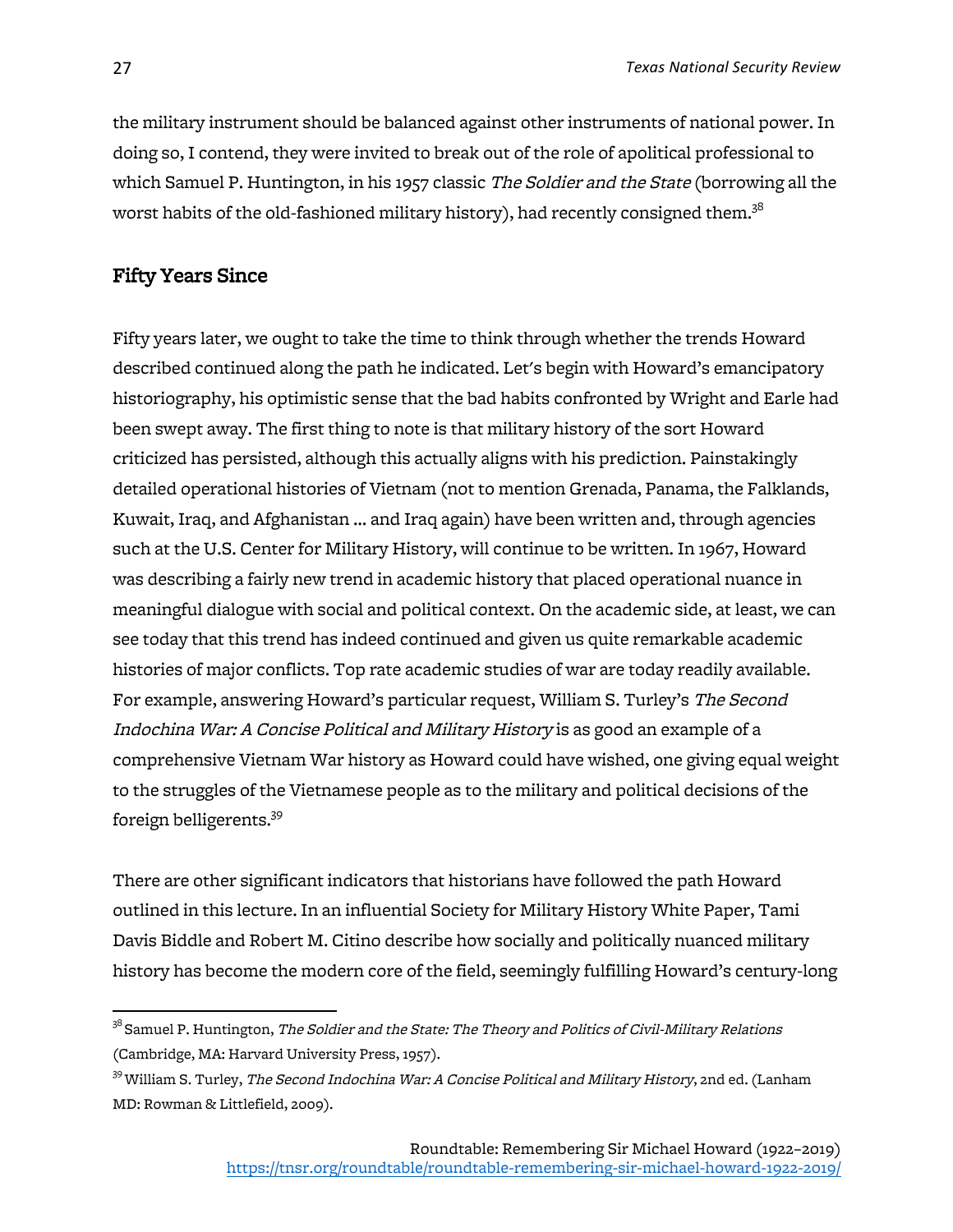historiographic arc.<sup>40</sup> Howard himself contributed enormously to spreading a slightly different form of this type of military history under the "war studies" banner.<sup>41</sup> Howard's individual impact now rivals and likely surpasses the impact of those giants he praised in his lecture.<sup>42</sup>

In 1967, Howard challenged his audience members to be historically reflexive in order to question the policies that constrain military strategy. Howard and Paret in 1976 embedded this particular language into the core of war studies by translating Clausewitz to read "war is a continuation of policy by other means."<sup>43</sup> Appropriately, as his influence has grown in the academy, we have seen a more nuanced understanding of the political and social impact of war on society spread through the historical sciences. At first glance, then, it appears that we have indeed made progress toward an academic history that takes the role of international conflict more seriously.

#### Strategy and Politics

If Howard's lecture was a challenge to the cadets, inviting them to embrace a more politically sophisticated form of officership, then we can ask ourselves, did any such evolution in military professionalism come to pass? In other words, if scholars have managed to make strides in placing war and military affairs within a broader socio-political framework, have military professionals likewise evolved their thinking about the sociopolitical character of their work? This short essay can provide only the briefest sketch of an

 $40$  Tami Davis Biddle and Robert M. Citino, "The Role of Military History in the Contemporary Academy," Society for Military History White Paper (2014).

 $^{41}$ Brian Holden Reid, "Michael Howard and the Evolution of Modern War Studies," Journal of Military History 73, no. 3 (July 2009): 869–904, https://doi.org/10.1353/jmh.0.0336; Laurence Freedman, "Strategic Studies in Britain and the Cold War's Last Decade," chap. 9, in War, Strategy and History: Essays in Honour of Professor Robert O'Neill, ed. Daniel Marston and Tamara Leahy (Canberra: ANU Press, 2016).

 $^{42}$  Evidence for this modest claim can be found through a simple Google Ngram search, which shows "Michael Howard" virtually switching places with "Quincy Wright" from 1970 to 1990. "Michael Howard" appears today almost exactly as frequently in Google's digitized books as "Quincy Wright" appeared in his heyday, the mid-1950s. See: https://tinyurl.com/taphkw9.

 $43$  Clausewitz, On War, trans. Howard and Paret.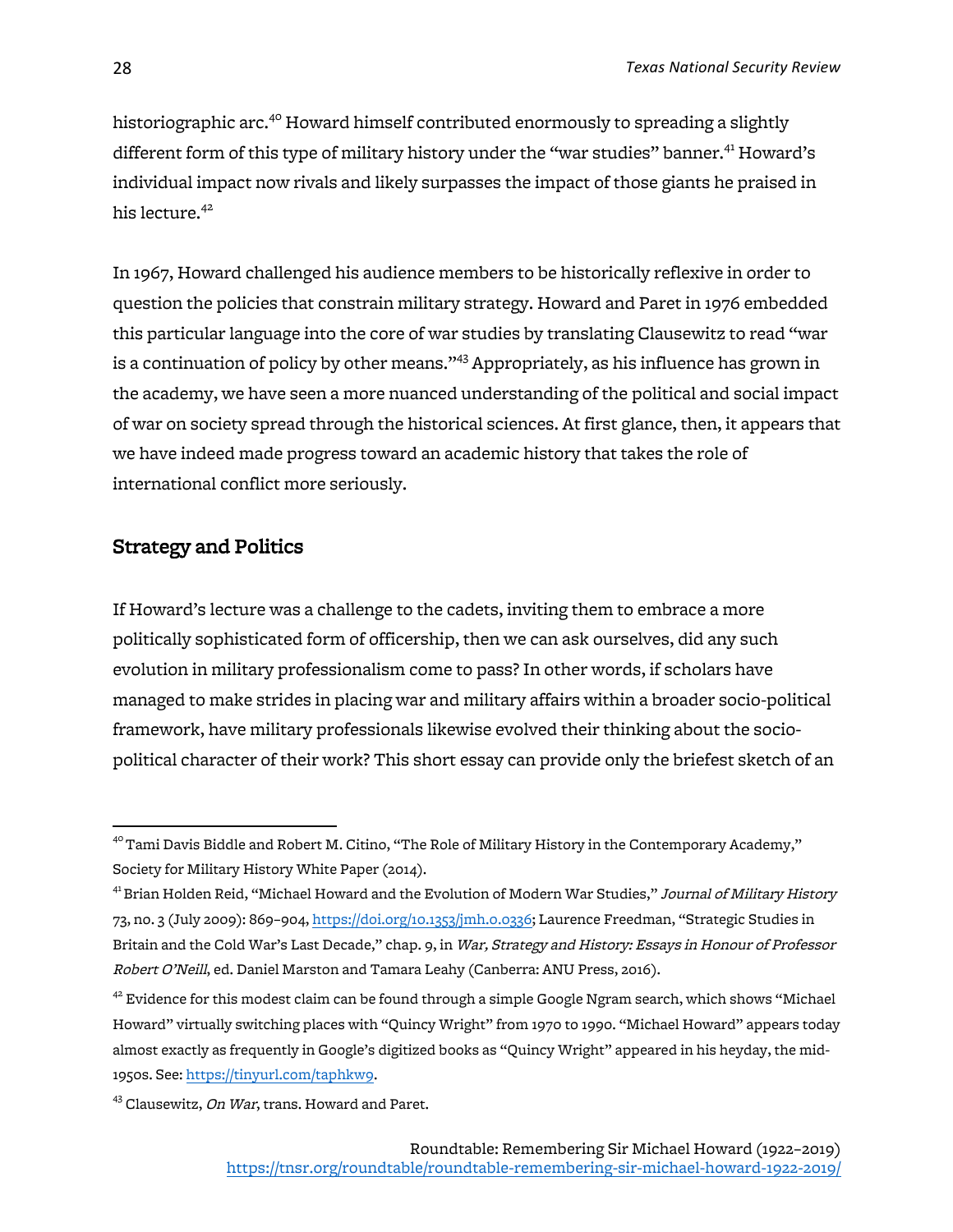answer, but it can also tease out another nuance of Howard's thinking that deserves recognition.

As Howard argued in his lecture, historical reflexivity is as essential to military professionals as it is to historians. He warned that military professionals work against their own interests when they seek the primacy of their instrument over the other instruments of national power, simply because a hands-down military victory "is likely to increase the postwar political and economic troubles of the victorious side."<sup>44</sup> Howard had in mind the devastating cost of rebuilding post-World War II Europe, but modern readers will surely recognize the wisdom of this insight as it relates to Iraq. These are clear cases where strategy should push back against policy, to use Howard's 1967 language.<sup>45</sup> The question might be rephrased as such: To what degree does American military doctrine accord a role for non-military ways and means to support or supplant military ways and means?

While, admittedly, American doctrinal evolution is by no means a linear or logical process,<sup>46</sup> some trends are readily apparent. Indeed, it is hard to ignore the many ways in which American military doctrine increasingly acknowledges the need to balance military power against other forms of national influence. Most famously, the U.S. Department of Defense has embedded the linked concepts of DIME and PMESII at the highest levels of its joint doctrine, stating boldly that to effectively wield military force, American leaders must balance diplomatic, informational, and economic actions against military ones, and should simultaneously pursue political, military, economic, social, informational, and infrastructural effects.<sup>47</sup> At a rhetorical level, at least, the American military has thoroughly

<sup>&</sup>lt;sup>44</sup> Howard, "Strategy and Policy," 9.

 $45$  We are today saddled with decades' worth of debates and doctrinal accretion around the key concepts of strategy, policy, politics, operations, and so forth. As he writes about strategy and policy in this lecture, "strategy" appears to encompass military decision-making broadly conceived (see, for example, page 4), while "policy" typically remains opaque.

 $^{46}$  See, inter alia, Thomas Crosbie, "Getting the Joint Functions Right," *Joint Force Quarterly*, no. 94 (July 2019): 96–100, https://ndupress.ndu.edu/Media/News/News-Article-View/Article/1913080/getting-the-jointfunctions-right/.

 $^{47}$  For contemporary references to the DIME (Diplomatic, Informational, Military and Economic) model of instruments of national power, see, U.S. Joint Publication 3.0, Operations (2018), section I-1. References to the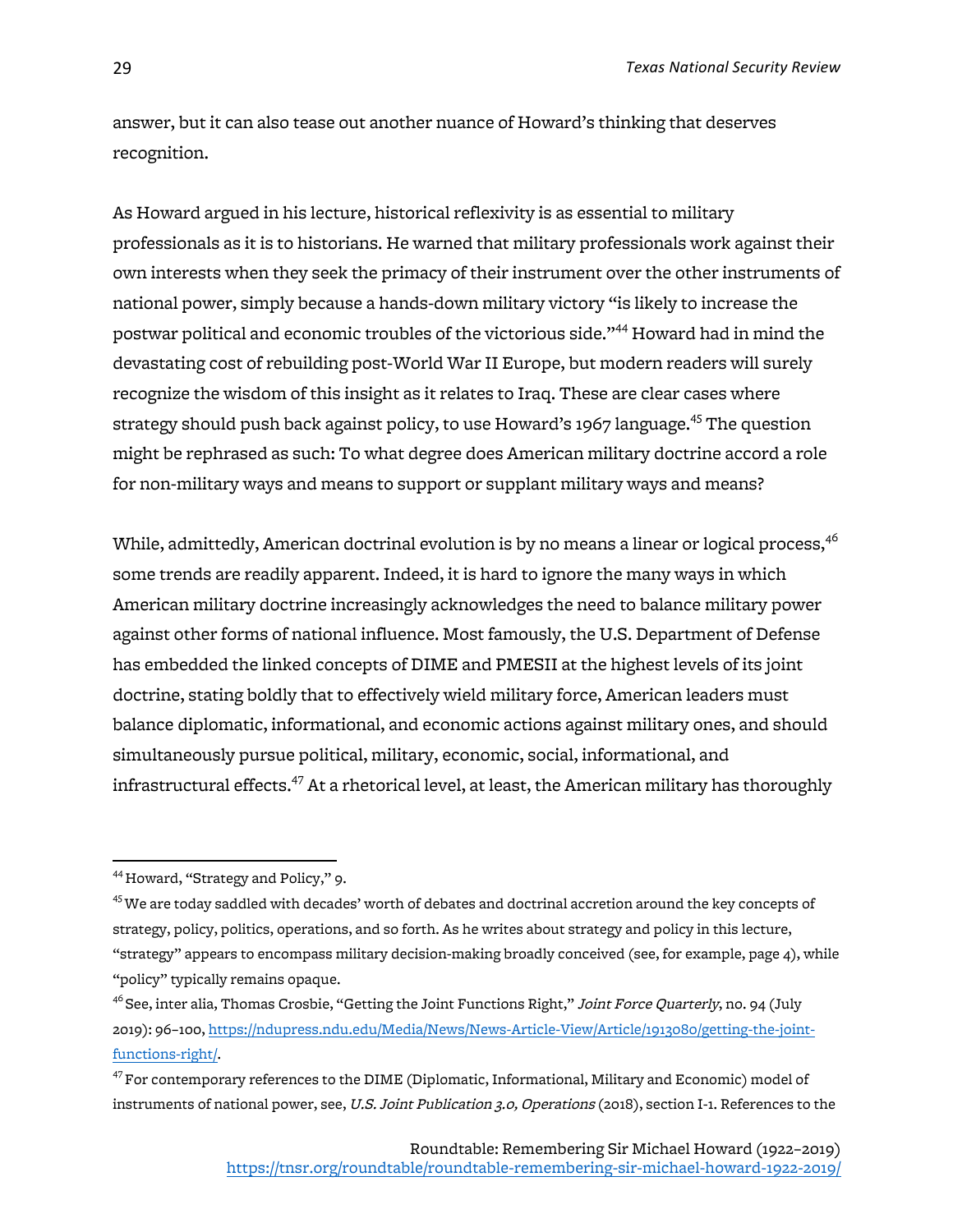addressed what Howard viewed as "the traditional problem of twentieth century warfare," namely how to balance military power against other forms of power in order to achieve peace without devastation.<sup>48</sup>

If we look under the hood of military organizations, we see that contemporary militaries are politically engaged in surprisingly multi-faceted ways, far beyond what Howard was suggesting in his lecture. As I have argued elsewhere (inspired in part by Howard's 1979 essay on social strategy), these collective efforts enable militaries to pursue their own forms of statecraft.<sup>49</sup> Consider, for example, some of the ways that the U.S. Army shapes its political environment. The past 50 years have seen the growth of no fewer than five separate efforts to achieve domestic political ends. Perhaps the most obvious form of Army political strategizing is legislative liaising in Washington. This is supplemented at the local level (mainly around Army installations) by a second category, community relations, which is overlooked almost entirely by scholars. A third category is the field of command information (formerly called troop information) — the Army's internal communication program. By regulation, the Army is allowed to inform its troops but can no longer indoctrinate them directly. However, this can be considered a kind of political strategy to the degree that the Army directs efforts to influence soldiers' voting habits and to use soldiers to effectively proselytize Army interests to their friends and family. Public information, a fourth category, is dedicated to shaping the work of civilian journalists. Finally, the fifth category is marketing and public relations, much of which is contracted out to civilian agencies.

The point is not that the Army surreptitiously embarks upon inappropriate, shadowy political maneuvers, but rather that the Army is constantly engaged in appropriate, overt

PMESII (Political, Military, Economic, Social, Information and Infrastructure) model of effects can be found in section IV-3.

 $^{48}\!$  This is my gloss on Howard. The text states the problem as "how to persuade the adversary to come to terms without inflicting on him such severe damage as to prejudice all chances of subsequent stability and peace."

<sup>&</sup>lt;sup>49</sup>Thomas Crosbie, "The US Army's Domestic Strategy, 1945-1965," *Parameters 44*, no. 4 (Winter 2014/2015): 105–18, https://publications.armywarcollege.edu/pubs/3713.pdf. See also, Michael Howard, "The Forgotten Dimensions of Strategy," Foreign Affairs 57, no. 5 (Summer 1979): 975–86,

https://www.foreignaffairs.com/articles/1979-06-01/forgotten-dimensions-strategy.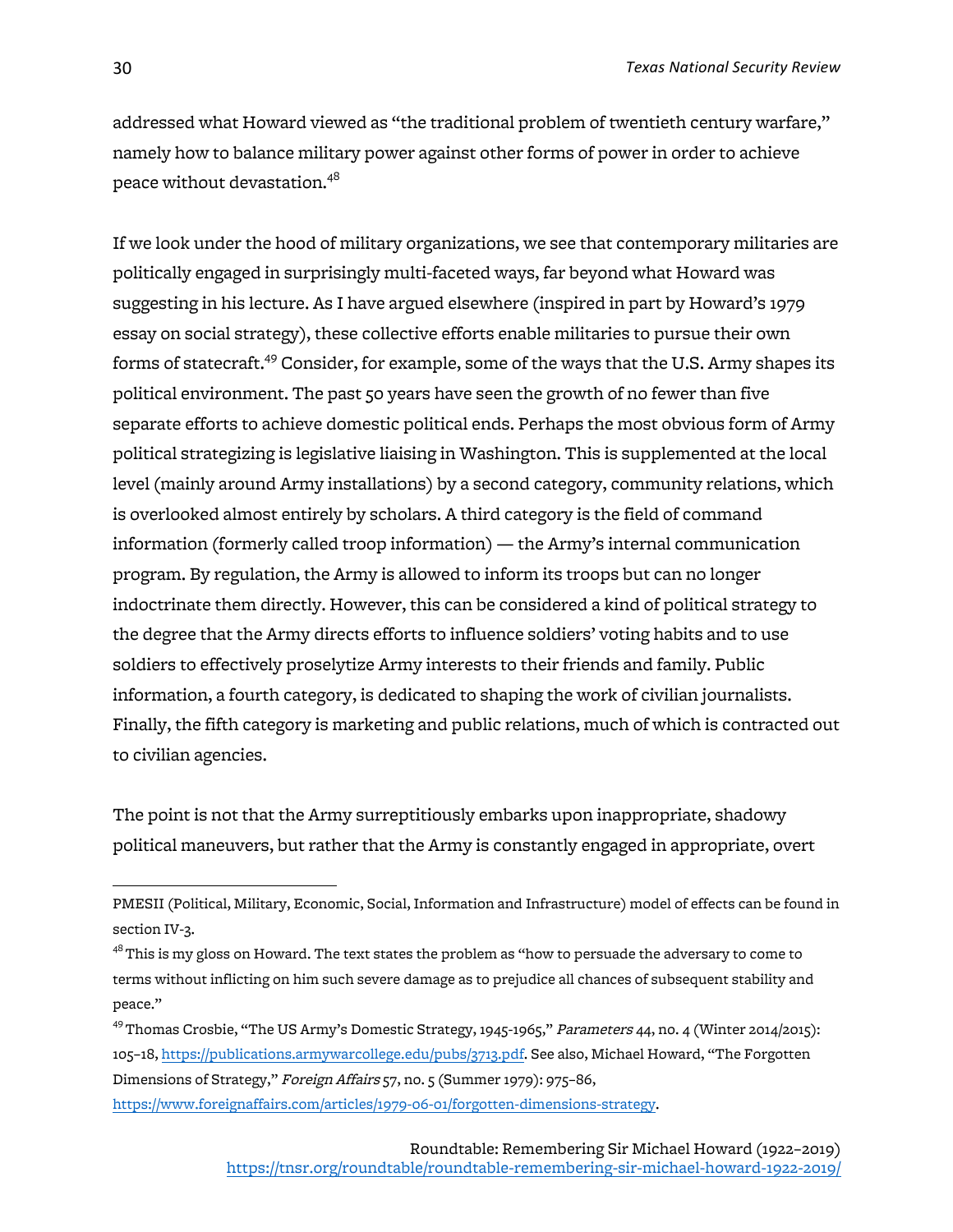political behavior across multiple levels, targeting multiple audiences, with the aim of affecting government policy (if often indirectly). Having largely ignored this type of domestic-facing political behavior, scholars have yet to fully conceptualize how political modern militaries really are.

What has become clear to virtually all observers of global conflict in the past decade is that America's adversaries have shifted toward more politically nuanced forms of power expression, blending violent and non-violent means to achieve ends through obfuscating "gray zone" strategies.<sup>50</sup> Russian and Chinese military developments in particular have been labeled "hybrid" as they appear to blend the military and the political in ways that the West is poorly equipped to address.<sup>51</sup> That the newer Russian and Chinese doctrines appear to have been inspired by NATO's own comprehensive approach — a "dark reflection," in the words of NATO Secretary General Jens Stoltenberg — is often downplayed, yet is hard to deny. $52$  The point, of course, is that war is more Howardian — more Clausewitzian than ever, and modern militaries know it. Clearly, a number of lessons about managing the political environment have taken root in military doctrine. What remains unclear is the effect of this new broad-mindedness on the world.

#### Michael Howard and the New Military Politics

Military agencies have learned an enormous amount about the political character of war, and yet — here comes the twist — Americans are once again caught in an endless war with apparently no political will or capacity to achieve peace. Thus, 50 years after Howard reassured us that what democracies needed was to better blend the political and the

 $5^\circ$  See, for example, Joseph L. Votel et al., "Unconventional Warfare in the Gray Zone," Joint Force Quarterly, no. 80 (January 2016): 101–09, https://ndupress.ndu.edu/JFQ/Joint-Force-Quarterly-80/Article/643108/unconventional-warfare-in-the-gray-zone/.

<sup>&</sup>lt;sup>51</sup> Howard himself fretted over similar oversights in an influential article in 1979, where he contemplated our adversaries' superior social strategies. See, Howard, "Forgotten Dimensions." The literature on hybrid warfare and hybrid threats is vast. For a useful introduction, see, Bastian Giegerich, "Hybrid Warfare and the Changing Character of Conflict," Connections: The Quarterly Journal 15, no. 2 (Spring 2016): 65–72, https://www.jstor.org/stable/26326440.

<sup>52</sup> Jens Stoltenberg, "Keynote Speech," NATO, Opening of NATO Transformation Seminar, March 25, 2015.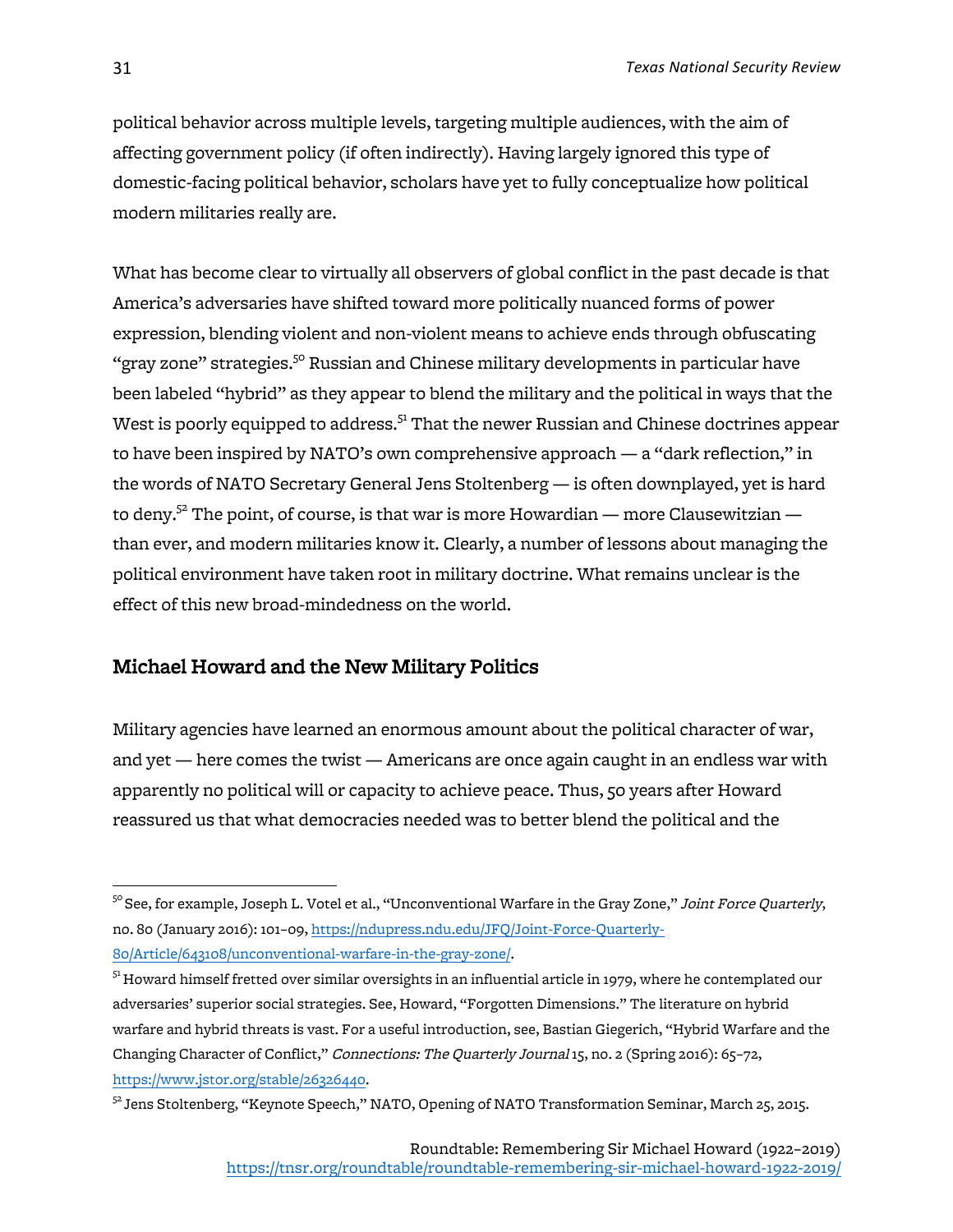military, we must recognize that despite its best efforts, the American defense establishment, at least, has not yet struck the appropriate military-political balance.

On the one hand, we have come very far from the bad old days of military history and of military practice, when historians and officers were cloistered within institutional walls with little contact with broader social and political realities. Historians and military professionals working today recognize that conflict between states is political and that it is tangled together in a Gordian knot with all other aspects of social and political life.

On the other hand, despite this, we see many examples of the lingering bad habits Howard thought had been excised a century ago by Wright and Earle. For example, the Huntingtonian vision of an apolitical officer corps persists. Most flagrantly, even as American military leaders take over traditionally civilian positions, they disavow having any political role.<sup>53</sup> And while political vulnerabilities take center-stage in defense debates, conventional weapon systems and politically muted doctrinal solutions predominate.<sup>54</sup>

Howard is most compelling in this lecture when he reveals the limitations of military power, and particularly so when he invites military thinkers — rather than civilian leaders or academics — to integrate this limiting view of military power into their own work. Viewed in these terms, Howard stands today as a precursor to a new movement emerging in the war studies landscape. Damon Coletta and I have recently called this emerging subfield "military politics."<sup>55</sup> Choice of name aside, what is so exciting about this very heterogenous movement is that so many different scholars have been struck by the same recognition: namely that the war studies scholarship has provided only a very modest framework for

 $^{53}$  See, for example, James Mattis' characteristic disavowal of having occupied a political role while Secretary of Defense. W.J. Hennigan, "James Mattis on Why Call Sign Chaos Isn't a Political Book About the Trump Administration," Time, Sept. 14, 2019, https://time.com/5677440/james-mattis-call-sign-chaos/.

<sup>&</sup>lt;sup>54</sup> Consider, for example, the lack of political nuance in the two new operational concepts being promoted with the Defense Department: the mysterious Joint Concept for Access and Maneuver in the Global Commons (JAM-GC) and Multidomain Operations (MDO).

<sup>&</sup>lt;sup>55</sup> Damon Coletta and Thomas Crosbie, "The Virtues of Military Politics," Armed Forces & Society, Sept. 12, 2019, 1–22, https://doi.org/10.1177%2F0095327X19871605.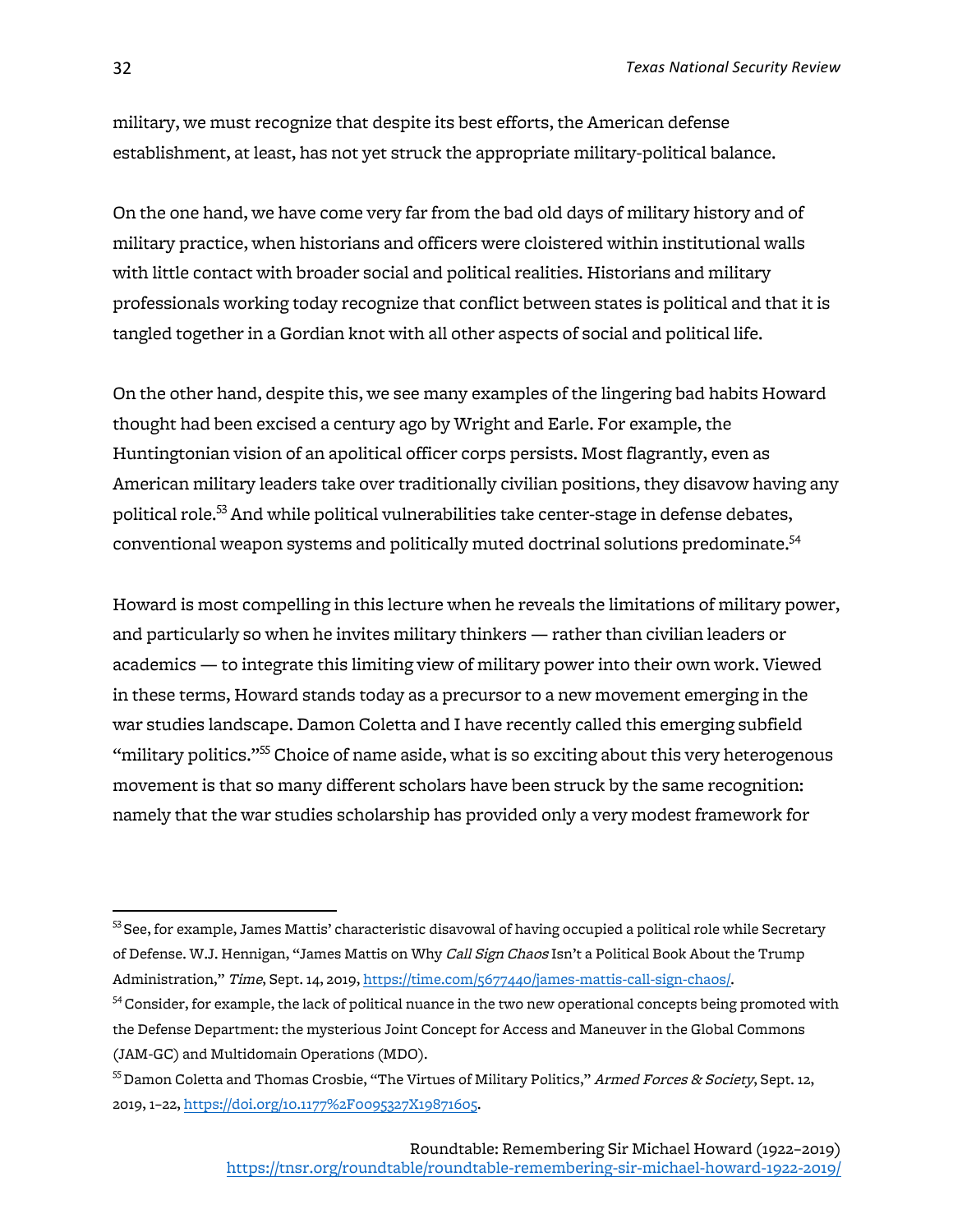understanding the ways militaries manage their messy political realities.<sup>56</sup> Scholars including Risa Brooks, Sharon K. Weiner, William E. Rapp, James Golby, Mara Karlin, Charles D. Allen, and Carsten F. Roennfeldt, among others, have followed precisely the thread that Howard was picking at in this lecture, asking, in effect, how officers should balance their military expertise with their political realities.<sup>57</sup> This new "military politics" paradigm is distinctive in that it investigates the full spectrum of political (not simply partisan) engagement by military leaders with their domestic environments, and not only with their elected civilian counterparts, as has been the focus of the civil-military relations subfield. In these works, I believe we see yet another fertile offshoot attesting to Howard's enduring influence on how we think about war.

Cadets and students reading Howard's 1967 lecture today would likely find much to unsettle their beliefs. Howard invited young officers to think of military force as just one resource available in the grand acts of persuasion and dissuasion that constitute international relations, and warned that the devastating power of modern state-of-the-art weapon systems was precisely what made them dangerous to use. Anyone who has taught

https://doi.org/10.1177%2F0095327X07304191; Sharon K. Weiner, "Military Advice for Political Purpose," in Mission Creep: The Militarization of US Foreign Policy, ed. Gordon Adams and Shoon Murray (Washington, DC: Georgetown University Press, 2014); Crosbie, "The US Army," 2014; William E. Rapp, "Civil-Military Relations: The Role of Military Leaders in Strategy Making," Parameters 45, no. 3 (Autumn 2015): 13–26, https://publications.armywarcollege.edu/pubs/3710.pdf; James Golby and Mara Karlin, "Why 'Best Military Advice' is Bad for the Military – and Worse for Civilians," Foreign Policy Research Institute, Jan. 8, 2018, https://www.fpri.org/article/2018/01/best-military-advice-bad-military-worse-civilians/; Brett D. Weigle and Charles D. Allen, "Keeping David from Bathsheba: The Four-Star General's Staff as Nathan," Journal of Military Ethics 16, no. 1-2 (2017): 94–113, https://doi.org/10.1080/15027570.2017.1357327; Charles Allen, "Military Officers Need to Be Politically Savvy," Australian Institute of International Affairs, Aug. 18, 2018, http://www.internationalaffairs.org.au/australianoutlook/military-officers-need-to-be-politically-savvy/; Carsten F. Roennfeldt, "Wider Officer Competence: The Importance of Politics and Practical Wisdom," Armed Forces and Society 45, no. 1 (2019): 59–77, https://doi.org/10.1177%2F0095327X17737498.

<sup>&</sup>lt;sup>56</sup> Readers will recognize that this complaint is not so different from Howard's criticism of the old-fashioned history or Brogan's complain about mid-century political science (see footnote 9).

 $^{57}$  A review of this emerging field has not yet been written, but see the following for a sense of the major developments: Risa Brooks, "Militaries and Political Activity in Democracies," in American Civil-Military Relations: The Soldier and the State in a New Era, ed. Suzanne Nielsen and Don Snider (Baltimore: Johns Hopkins Press, 2009); Damon Coletta, "Courage in the Service of Virtue: The Case of General Shinseki's Testimony before the Iraq War," Armed Forces and Society 34, no. 1 (2007): 109-21,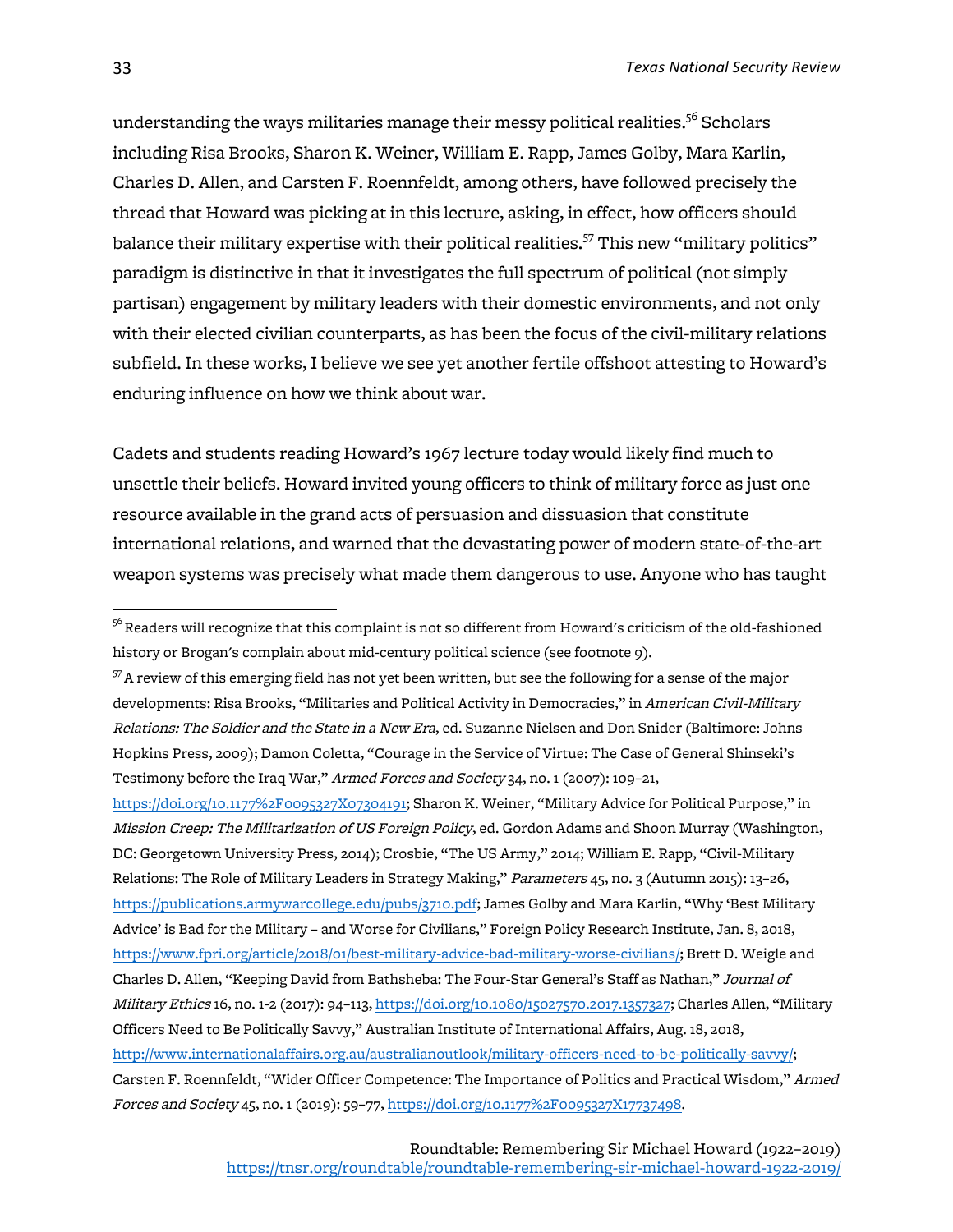officers will recognize the visceral appeal — a sort of *call of the void* — of these weapon systems. It is hard indeed to counter the simplifying promise of force. Our hope for some distant but enduring peace rests in large part with our ability as scholars and educators to foster ever more nuanced and reflexive understandings among practitioners, both in and out of uniform. As the boundaries separating military from civilian and war from peace blur, the challenges of using military force prudently will only increase. But somewhere between endless war and isolationism lies the path we mean to take.

Thomas Crosbie is an associate professor at the Royal Danish Defence College.



### 4. The Pity of War: Last Refuge from 'War is Fun' Strategists

By Cathal J. Nolan

"This book is not about heroes ... Nor is it about deeds, or lands, nor anything about glory, honour, might, majesty, dominion, or power, except War ... Above all I am not concerned with poetry. My subject is War, and the pity of War. The poetry is in the pity." –Wilfred Owen

These famous lines were written in 1918 by a young poet at war, Wilfred Owen, during the closing months of the terrible calamity and Great War of his generation.<sup>58</sup> They might have

 $^{58}$  Owen's words were published posthumously in 1920 in the prelude to his first book of poems, edited by his friend Siegfried Sassoon with assistance from Edith Sitwell, and released under the remarkably yet also suitably humble title Poems (London: Chatto & Windus, 1920).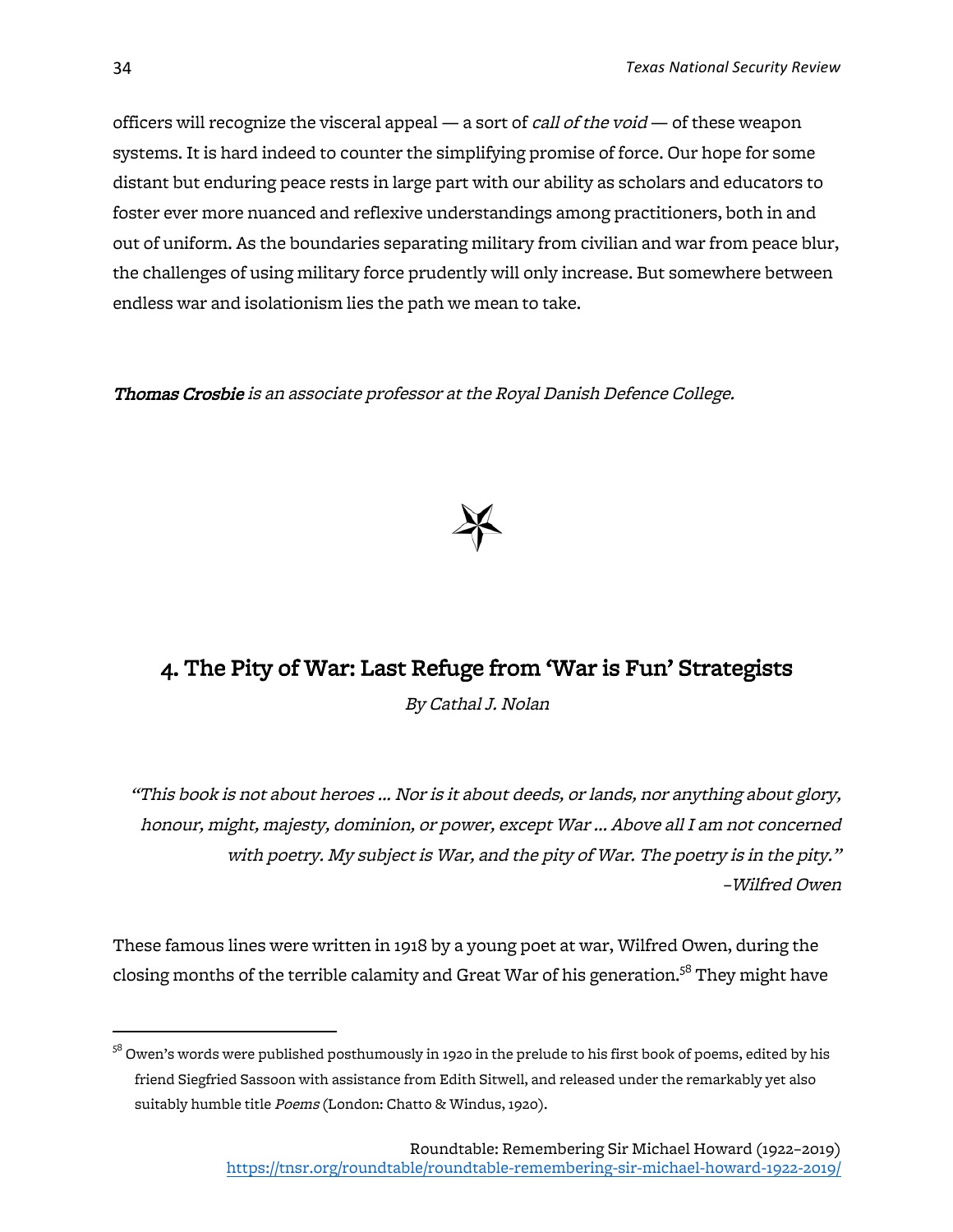been written by a young Michael Howard during the even greater catastrophe and more destructive war fought by his generation barely 20 years later. What did two youths thrust into different world wars have in common? National, class, and cultural sensitivities to be sure, along with a sense of being social outsiders admitted to the insider club. But it is not their class or culture or Britishness that matters. More importantly, they shared an unusually keen insight into the essence of things, an uncommon honesty about private motivations and public lies, and an exceptionally rare sense of the power of beautiful language to communicate far beyond the normal impoverished capacity of words. Above all, after being directly exposed to the savage reality of war, neither was ever again seduced by personal or martial vainglory, or nationalist tripe, or pitiless poetry of the kind that killed tens of millions during the first half of the 20th century and, in different languages and national traditions, continues to kill all around the world today. That is why one became a vivid and terrifying poet of the soldier's experience of war who is evermore widely read a century later, and the other became one of the great military historians of the last century who surely will be read a hundred years from now.

Owen pulled us down into the mud and blood and refused to let us look away or pretend that his war was about national honor, or was manly or glorious or morally worthy of its costs. Howard uplifted our most basic understanding of the ebb and flow of the tides of war, and of deeper ocean currents that are today called "war and society" in syllabus shorthand. Having heard the thunder of war in their own lifetimes, each man turned against war while admitting its essential and continuing place and profound meaning in human affairs. It was Howard's focus on the why of military history, not just the what, when, and how, that distinguished his work and separated it from the bellowing herd. He thereby reshaped the whole project of writing the history of war, tracing it from battlefields and contested oceans and skies back to all the nooks and crannies far behind the lines, where decisions for war are made and war's consequences are lived for decades after the guns fall silent. Until they start again.

An admirable lack of ideology in his own public and academic life also comes through in Howard's writing on war. It is clear, jargon-free, and untrammeled by fashionable theories of the moment. It is instead momentous in its view of war in history and of the larger human story too often deformed and overwritten by war. That is why, in the 1980s, he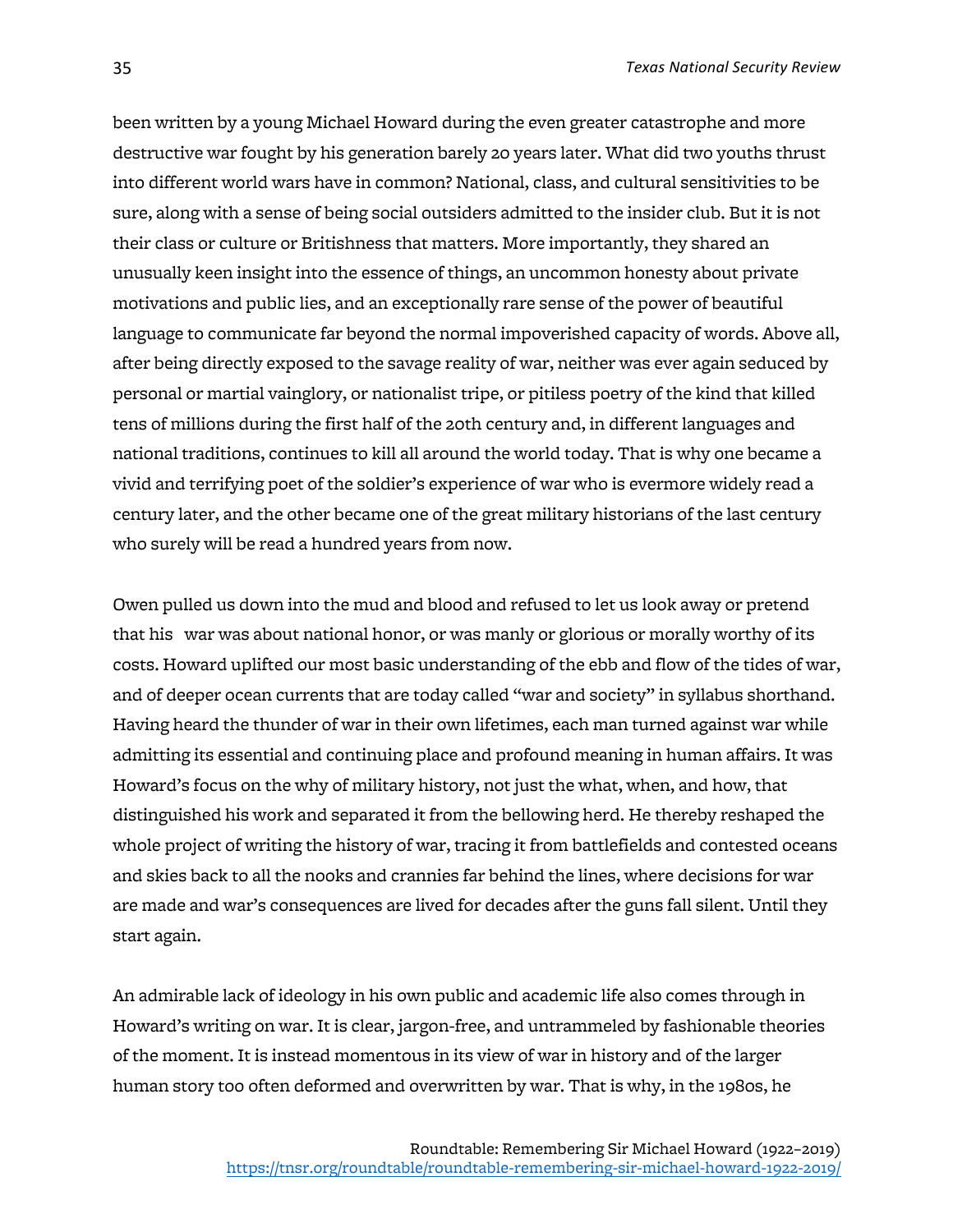understood what more ideological strategic thinkers and international relations theorists did not, and still do not: that we don't leave all old realities behind or enter an altogether new era — a "unipolar moment" or "new world order" or "Revolution in Military Affairs" every time a major player or older method of violence changes costume on the stage of world conflict, as they all do sooner or later. He understood how interactions between culture and technology were ever changing, in turn forcing military adaptation as complex societies prepared for, then actually waged wars. He was not seduced by claims of evermore narrow and specific (and usually unpersuasive) Revolutions in Military Affairs. He looked instead for long patterns and basic rhythms of war in history. He was not blinded by changes in military capability or doctrine. He also looked to other concerns of the true historian of war: abiding social, cultural, and national hates and habits. He knew that we live always and forever in the middle of history, not at some breathlessly posited beginning or fanciful philosophical end. That sober understanding separated his work from revolutionary ideologues of the hard left, who always want to hurry on to the next change without necessarily preserving the essential foundations of basic law and decency, and from reactionary ideologues on the hard right, who still lament and oppose the last change in the name of some imagined prior golden age. Howard was not just a man of reason. He was a champion of reasonableness.

I read nearly all Howard's books while in graduate school at the University of Toronto in the early 1980s, despite not one being on any syllabus in my international relations courses. Reading lists were instead clogged with impenetrable books on the "cybernetic theory of decision-making" and the like. These were no more than cluttered, extended metaphors disguised as faux scientific laws of behavior said to have advanced our understanding of war and peace beyond historical knowledge, which was blithely and arrogantly dismissed as unrigorous, old-fashioned, and merely "anecdotal." So I read Hedley Bull and Michael Howard in the evenings, almost as a guilty pleasure. It turned out that I had not read this particular lecture delivered to the U.S. Air Force Academy in May 1967. I was keen to start in, the way I used to feel when very young and reading an unknown minor work by a then favored author: J.R.R. Tolkien. That fellow countryman of a poet and a historian, who also went to war as an ardent youth, has far more influence over my students than any historian, even one as great as Howard. Tolkien lost all but one of his school friends when he and they volunteered and left to fight in the same trenches that killed Owen, in a war that dressed the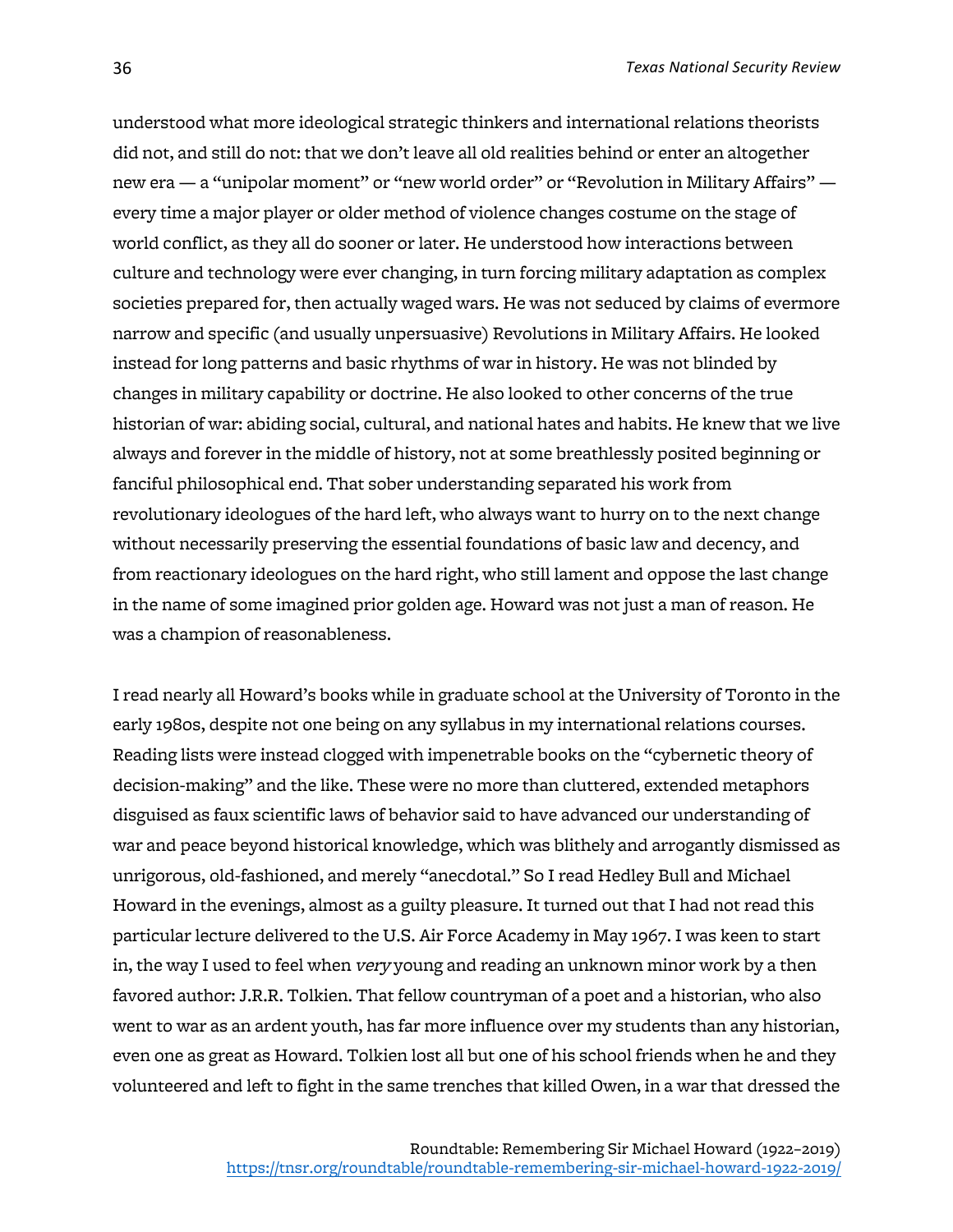stage for an even greater calamity that pulled in a future historian 20 years later. Yet not even in his white hairs was Tolkien dismayed by the pity of war. Not the way Wilfred Owen was. Not the way a young Michael Howard was.

#### Fantasies of War

 

Tolkien saw drowned faces with open eyes looking up beside the duckboard as he walked behind the frontline at the Somme. He witnessed a lifeless land of rot and clanking metal monsters that tore up nature, where the very air was tinged with poison. He thought it all evil. Years later he wrote about it. He called it Mordor. And yet, he wrote far more fondly (and popularly) of the fellowship that the lucky meet at war and cherish ever after, if they survive. As I matured I came to see that, unlike Owen's or Howard's personal encounters with combat, Tolkien's was an experience of war leading to an opportunity missed. His books are filled with regret at endless war, yet they encourage renewed celebration of the glory of war rather than understanding of the pity of war. Huge audiences revel in imagined clashes of arms and battle, are seduced once more by high martial ideals and virtues, and are introduced to a presumed natural leadership of men with swords. They fail to notice that even his best armies never take prisoners. Or that the evil enemy has no women or children, making it far easier to cheer mass slaughter of all his males. Even after experiencing the pity of modern industrial war, Tolkien — an early medievalist by training and temperament — believed in myths of chivalry and knightly virtues. He believed in war as heroic poetry, with just a garnish of pity. He still believed the old lie.<sup>59</sup> Tolkien did not believe in war as, at best, always evil yet sometimes necessary even so. He thought of war as a positive good wherein a hidden, ultimately divine, purpose guides armies waging forever wars of clouded good versus clearer evil.

We might wonder how so old-fashioned an epic could be published to such acclaim a few decades after World War I and just after World War II, even as the Algerian War and a half dozen other brutal "wars of national liberation" were underway, and while the Vietnam

 $59$  "My friend, you would not tell with such high zest to children ardent for some desperate glory, the old lie: Dulce et decorum est pro patria mori." Wilfred Owen, Dulce et Decorum Est, Poems (New York: Viking, 1921).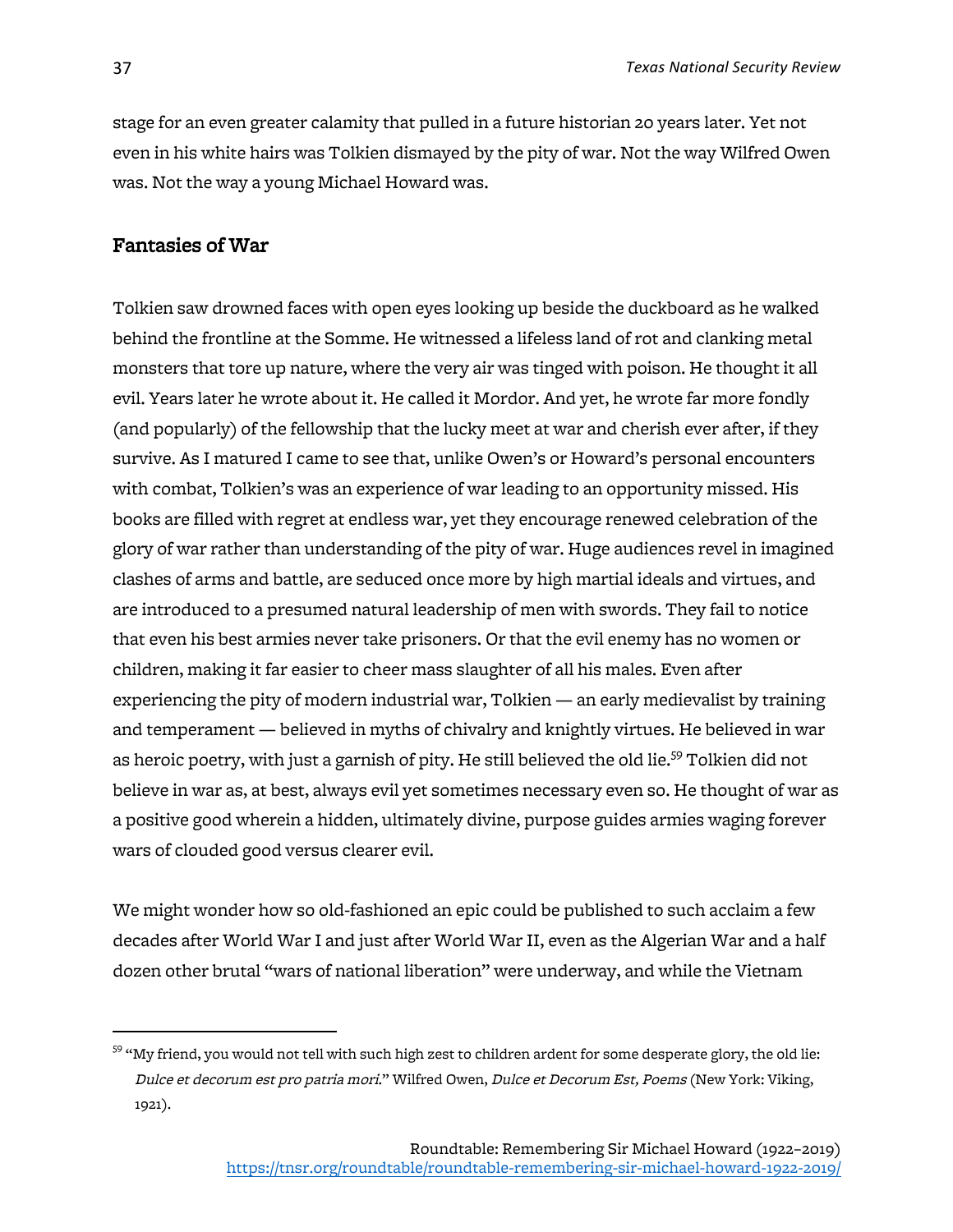Wars were still escalating. How could it captivate, even enrapture, successive generations who really have no excuse for not seeing war for what it truly is? Yes, there is power in its folk myth and reshaped cultural memories, in its poetical and musical language, in its epic literary imagination. But that's not it. That does not explain why, as we wage 21st-century wars that are decades long and have no end in sight, we have major universities with appointments of "Lecturers in Fantasy," graduate degrees offered in "Tolkien scholarship," and an annual academic journal entitled Tolkien Studies. Or breathless books by a who's who of leading strategic studies scholars with titles like Winning Westeros: How Game of Thrones Explains Modern Military Conflict, and Strategy Strikes Back: How Star Wars Explains Modern Military Conflict.<sup>60</sup> These books should be shelved as parallels to the distorted 19th-century genre of "battles that changed the world," or maybe even pre-World War I war stories for boys.<sup>61</sup> It is morally obscene, or at best tragicomic, that a respected American general wrote a cover blurb endorsing essays with titles such as "Arya Stark's Targeted Killings and Strategic Decision-Making," "Mother of Dragons: Defiant Leadership for Uncertain Times," and "White Walkers and the Nature of War," asserting that they "make understanding military history and strategy accessible and fun." $62$  Because, of course, one should make war accessible and fun for all. In 2019 another American general endorsed a shallow and pretentious book proposing "new rules of war," claiming to provide a philosopher's stone to transmute stagnant forever wars and deliver victory "against Russia, China, and other threats."63

 $\rm ^{60}$  Max Brooks et al., eds., *Winning Westeros: How Game of Thrones Explains Modern Military Conflict* (New York: Potomac Books, 2019); and Max Brooks et al., Strategy Strikes Back: How Star Wars Explains Modern Military Conflict (New York: Potomac Books, 2018).

 $^{61}$  Edward Creasy, Fifteen Decisive Battles of the World: From Marathon to Waterloo (London: Bentley, 1851); Nugent Robinson, A History of the World with All its Great Sensations, 2 vols. (New York: Collier, 1887). More familiar to modern students are, J. F. C. Fuller, A Military History of the Western World, 3 vols. (New York: Funk & Wagnalls, 1954-1956); and Fletcher Pratt, Battles that Changed History (Garden City, NY: Hanover House, 1956). On "war stories for boys" see, for example, D. M. Kelsey, ed., Deeds of Daring by the American Soldier, North and South, rev. edition (New York: Saalfield, 1903).

 $^{62}$  Lt. General H. R. McMaster, former national security adviser, quoted on the back cover of *Winning* Westeros.

 $^{63}$  "As an American, I loathe seeing our national honor tarnished by low-level enemies … People who claim they know how to win future wars are usually wrong. This book is different." Sean Mcfate, The New Rules of War: How America Can Win — Against Russia, China, and Other Threats (New York: William Morrow,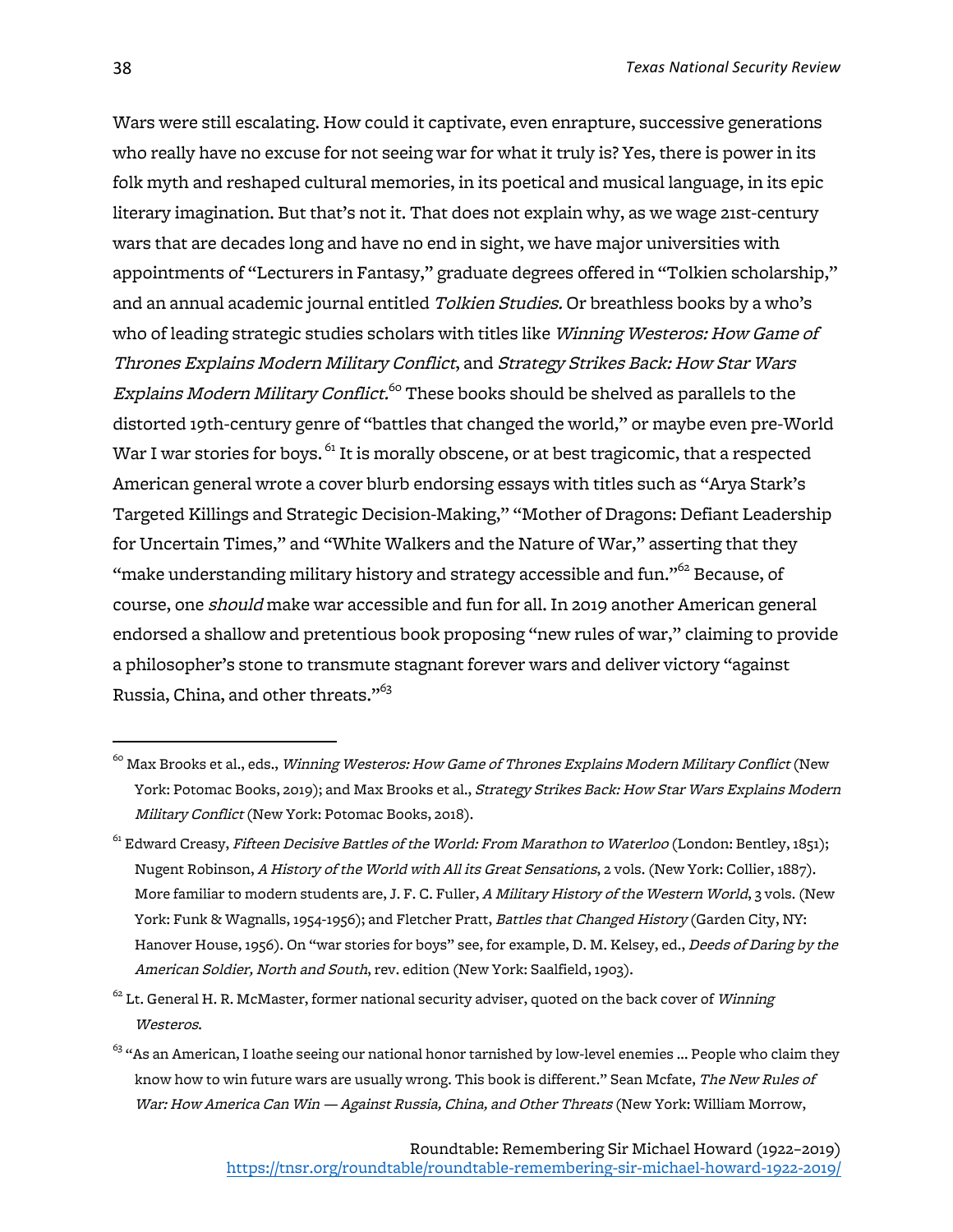In the 1950s, Akira Kurosawa avoided the then-taboo subject of the Japanese army waging vicious war in China and the Pacific to deliver an older, more honorable, and more acceptable portrait of the Japanese making virtuous war in the samurai era. I think we are seeing the same thing today in all the great power capitals. I do not think it is an accident that contemporary strategic studies parallels the three most important popular cultural depictions of war since the 20th century's descent into total war. Nor is it an accident that all three are faux-medieval epics: Star Wars, Game of Thrones, and The Lord of the Rings. And they are important, because they are internationally and generationally influential as deep distortions of what war is, and threatens to become. These highly profitable epics are supporting legs of a triad of cultural longing that is as intense as Kurosawa's desire to restore the "joy of battle." They seek to elevate the named hero over the faceless soldier after a joyless era of total war by mass conscript armies and strategic bombers. Coming out of two world wars full of atrocities, as all major militaries moved from slaughtering each other's armed youth in uniform in World War I to targeting "enemy civilians" in World War II and afterward, we meet fantasies of immense wars that are nonetheless decided by champions of virtue. On the page and screen, mass armies clash in colossal battles and genocide is routine practice, yet it is individuals fighting with swords (special forces?) who dominate the imagined moral and combat universes. Having survived the wars of the 20th century we understand that we can never do that again. But we want to. War is terrible, yet it seems that we love it too much to give it up.

I don't agree with everything Howard said in his 1967 lecture. But nowhere in any of his writing is there even a hint of this cultural fantasy that is also creeping into policy papers and arguments. For it is mere fantasy that, living as we must in the messy middle of history, we might somehow escape from history. The arc of expansion of war that began as early as the 14th century forces us to acknowledge that the destination of military history was the 20th century's total wars. Seventy-five years later, we despise what history showed us more than we really remember or fear it. We want to turn away again. We want to return to fighting that is intimate, full of warrior values and moral virtues, of victory and defeat and not just annihilation. We seek a return to some form of "limited war," redefined by new

<sup>2019).</sup> Endorsements by Gen. (Ret.) Stanley McChrystal and Sir Richard Dearlove, former director of MI6, amount to more crude hubris.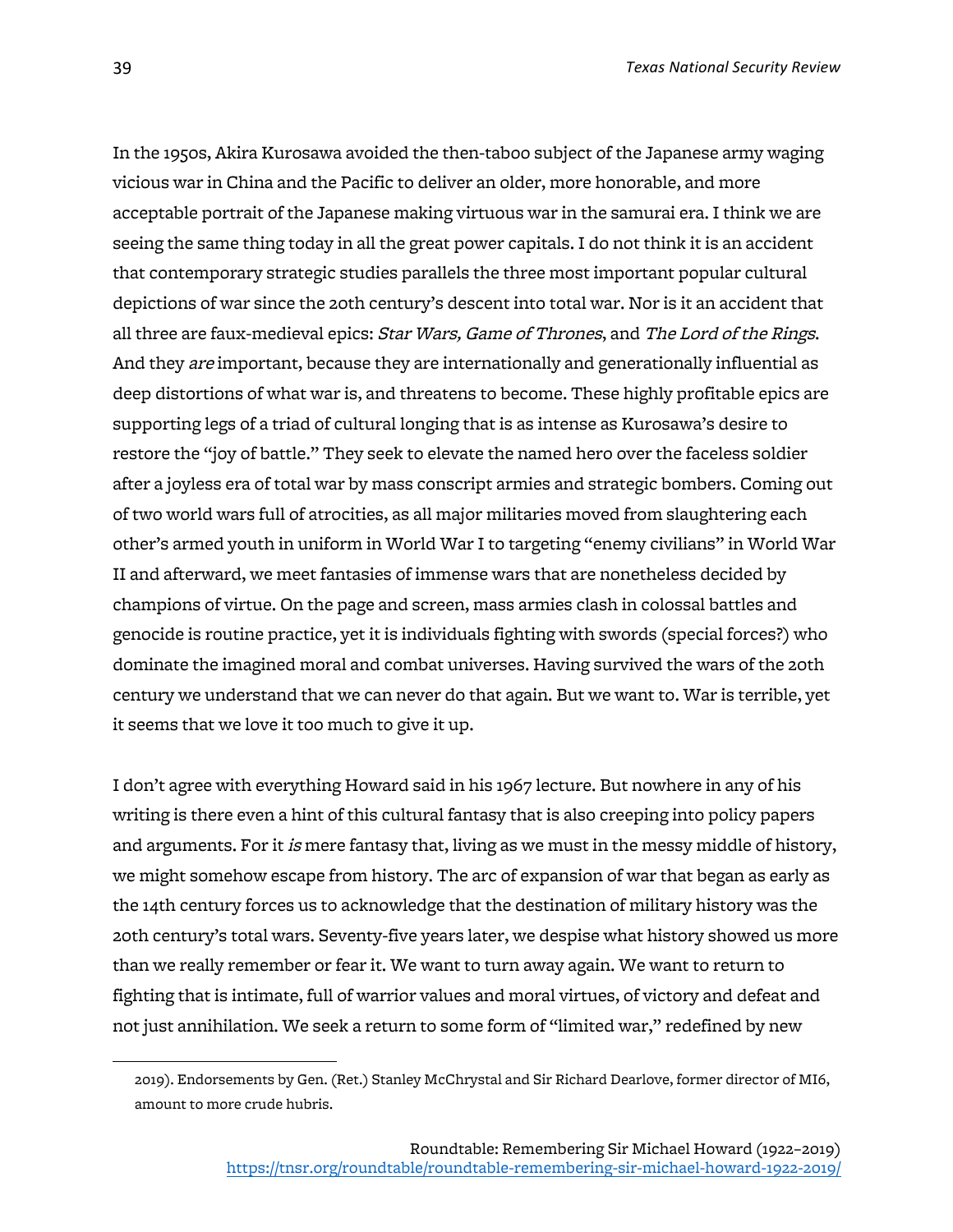strategic and operational escalation theories of precision bombing, targeted killing, and nation-building rather than nation-wrecking counter-insurgency. Never mind that these ideas are leading us into endless wars and covering up our obliteration of many other laws of war, tattering what few restraints there are as we destroy some village or valley in order to save it. Let the drones and smart missiles fly. Never mind that as they fly over ancient borders in acts of force majeure they further abrade the already worn thin ideal of muted restraint in a world of sovereign states, a kind of armed reasonableness now set aside as too quaint. Or just in the way.

This appears to be a global phenomenon, not culturally specific to Americans or Western societies. Why? Generations that fought old wars fade and die and follow-on generations forget, eroding the main support of what peace there is: direct memory of the horrors and moral calamity of war. The last war fades to gray until it seems bookish, no matter what historians say or write in a mostly vain effort to keep memories alive and vivid. New generations march behind leaders who themselves never experienced war and think they might like to try it. Or who did fight and lost, and now want vengeance for the humiliations and defeats of their youth. New technologies of violence are heavily funded across years and decades of always tentative peace, with promises of Revolutions in Military Affairs that will change the nature of war but don't. In much the same way, panzers promised to break the stalemate of total war in the trenches but didn't. For a short time, they only seemed to. Once defenders were no longer surprised by deep armored thrusts and learned to respond with mines, artillery, and tank buster planes, once Allied armies deployed in a strategic defense in depth and overwhelming quantities, the panzers bogged down. Along with German ambition to Weltmacht, they were systematically destroyed in an even larger industrial war in which accelerated rates of attrition exceeded those of World War I. It has been said before and is now being said again that a Revolution in Military Affairs, or our side's special moral virtue or new strategic thinking, will reshape the face of war. We can tilt the playing table in our favor, make the "iron dice of war" roll sixes only for us. Through war we can solve our most irresolvable problems, end feeble decades of geostrategic dilemma, and defeat intractable foes. It is one of the persistent patterns of military history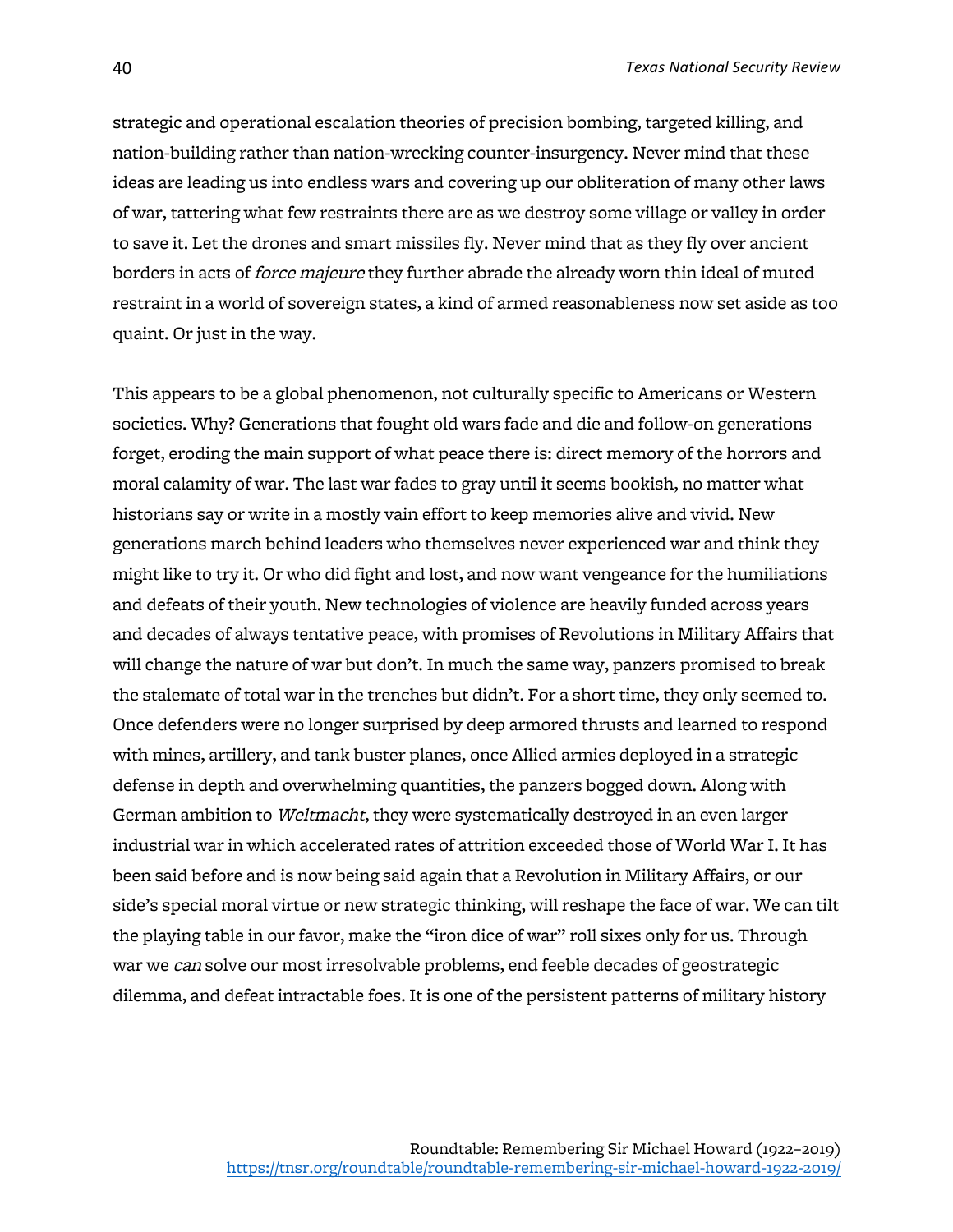that new generations succumb to short-war delusions that lead them into long wars of attrition.<sup>64</sup>

#### False Hopes

 

Howard's writing had none of these vices of bad poetry and worse martial and short-war fantasies. He presented war the way every military historian should: with analytical rigor about how wars are started and waged, won and lost. He never glorified war in veiled nationalist terms or wrote as if morally or emotionally detached from the suffering and destruction that all war entails. I read his lecture delivered a half century ago with respect for its abiding wisdom and humanistic insight, yet also sadness over what he got wrong as he was caught in the middle of history, as we all are. One can picture him at the podium pleading a lifelong hope for restraint in war to cadets and officers of an air force that, at the direction of civilian leaders and in the name of the society that put them in the air, was escalating the bombing campaign over Vietnam even as he spoke, leading to years of ineffable suffering and futile tragedy.<sup>65</sup> That day, he said what he wanted them to do in Vietnam, not what they actually did. He was much more clear-eyed about later American wars, so full of piety and pity. More clear-eyed than I was.

We all make mistakes, especially when talking about current affairs, which are mostly clouded, or future conflicts, which are completely veiled. Nevertheless, students, journalists, and public audiences keep asking historians to make predictions. Howard made fewer mistakes of that sort than most of us because he knew that, with a few regional exceptions, the modern state system is much closer to armed anarchy than to perpetual peace. No other endeavor receives even a fraction of the resources or moral effort humanity devotes to making war, to recovering from war, or investment in future wars made over years and even decades of always tentative peace. Howard hoped, as we all might, that one day an ambition for peace among the states would displace the suspended "war of all

 $^{64}$  I make this argument in *The Allure of Battle: A History of How Wars Have Been Won and Lost* (New York: Oxford University Press, 2017). Specifically, on the failure of the panzer idea, see pages 404–89.

 $^{65}$  Michael Howard, "Strategy and Policy in Twentieth-Century Warfare," Harmon Memorial Lecture in Military History, no. 9, U.S. Air Force Academy, Colorado, 1967, esp. 12.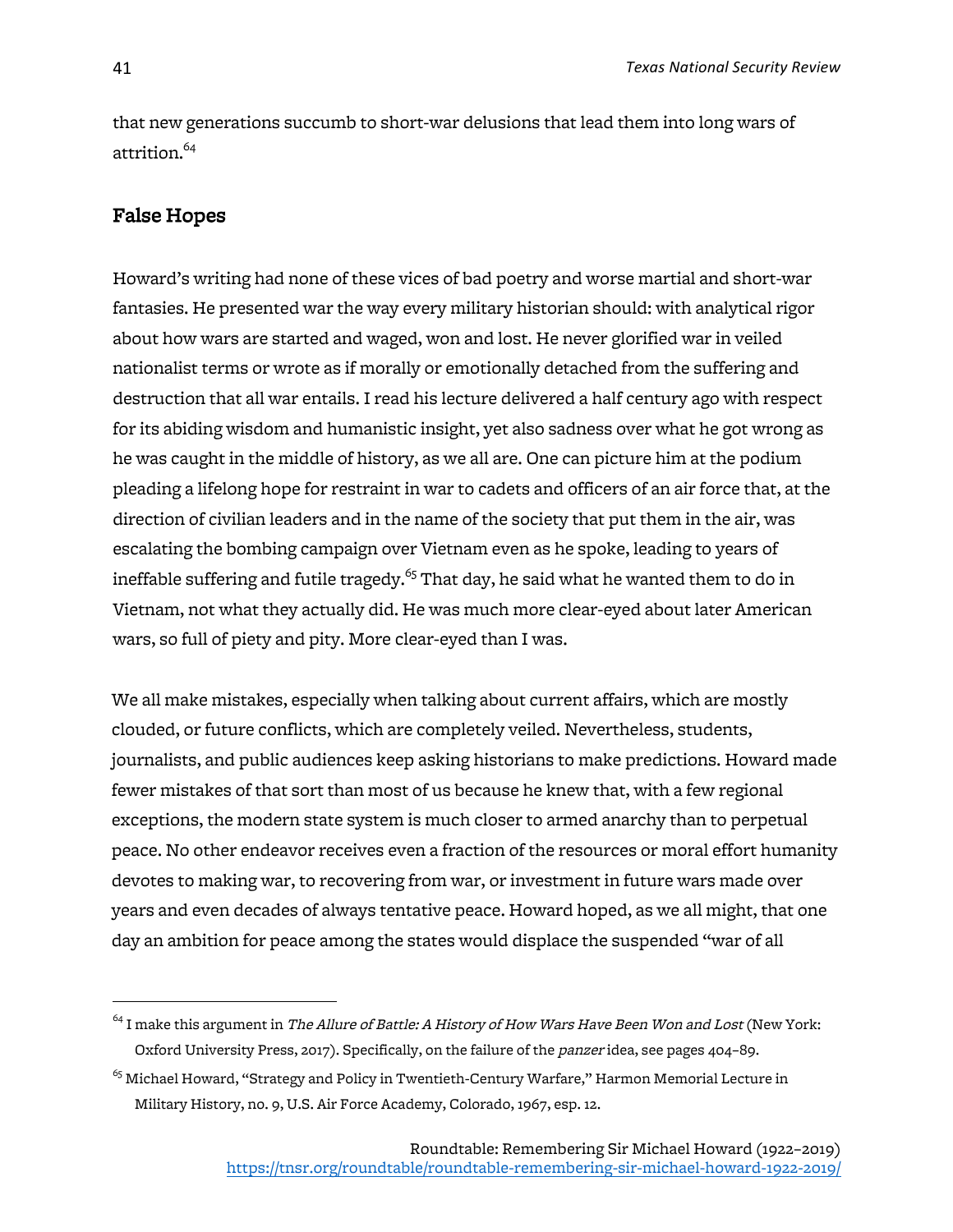against all." Yet, I think that his major error as a historian was to place too much faith in what some now call the "postmodern state"<sup>66</sup> as a vehicle for rearranging world politics in a way that limits or ends war, so that we might one day arrive at the Kantian "league of peace" and stable international order to which he aspired. I think he underestimated the atavistic urge that abides in modern times, deeply informs the era of states, and marks world affairs past, present, and most likely also to come.

I doubt that the modern (or postmodern) state is, as Howard argued and believed, the last, best hope for humanity, or that anything vital really changed in European history in the 18th century. It is noteworthy that a key figure marching through his book on the Franco-Prussian War,<sup>67</sup> the narrowly but deeply admired Helmuth von Moltke, rejected the core moral aspiration to peace of his philosopher countryman, Immanuel Kant.<sup>68</sup> He said instead: "Eternal peace is a dream, and not even a pleasant one. War is a part of God's world order."<sup>69</sup> As French defiance continued inside surrounded and bombarded Paris and gathered pace beyond the capital, the supposedly rational and restrained Moltke lurched toward a solution that was alien to the limited "cabinet war" he had planned: He issued orders to crush all resistance in a "war of extermination." His intent was total: to destroy all opposition throughout France, then to impose a ruthless diktat. When the French still refused to surrender, it was Otto von Bismarck's turn to display calculated cruelty and indulge the wild escalation that marks most modern wars. He ordered villages burned and demanded reprisal hangings and shootings for the smallest act of resistance, such as boys throwing stones or spitting at Prussian troops. His wife went further in private letters, writing that the Prussians should refuse to discriminate by age or gender. "Shoot and stab all the French," she advised her husband, "down to the little babies."<sup>70</sup> It is not a rational peacemaking capacity of modern states that impresses most. It is their war-making

<sup>&</sup>lt;sup>66</sup> Robert Cooper, "The Post-Modern State and the World Order," *Demos* (2000):7-43.

 $^{67}$  Michael Howard, *The Franco-Prussian War: The German Invasion of France, 1870-1871* (New York, Macmillan, 1961).

 $^{68}$ Immanuel Kant, "Perpetual Peace: A Philosophical Sketch" or *Zum ewigen Frieden: ein philosophischer* Entwurf, 1st ed. (Königsberg: 1795).

 $^{69}$  Helmuth von Moltke, "War and Peace," in *Moltke on the Art of War: Selected Writings*, ed. Daniel Hughes (Novato, CA: Presidio Press, 1995), 22.

<sup>&</sup>lt;sup>70</sup> Nolan, Allure of Battle, 312-14, quoted at 314.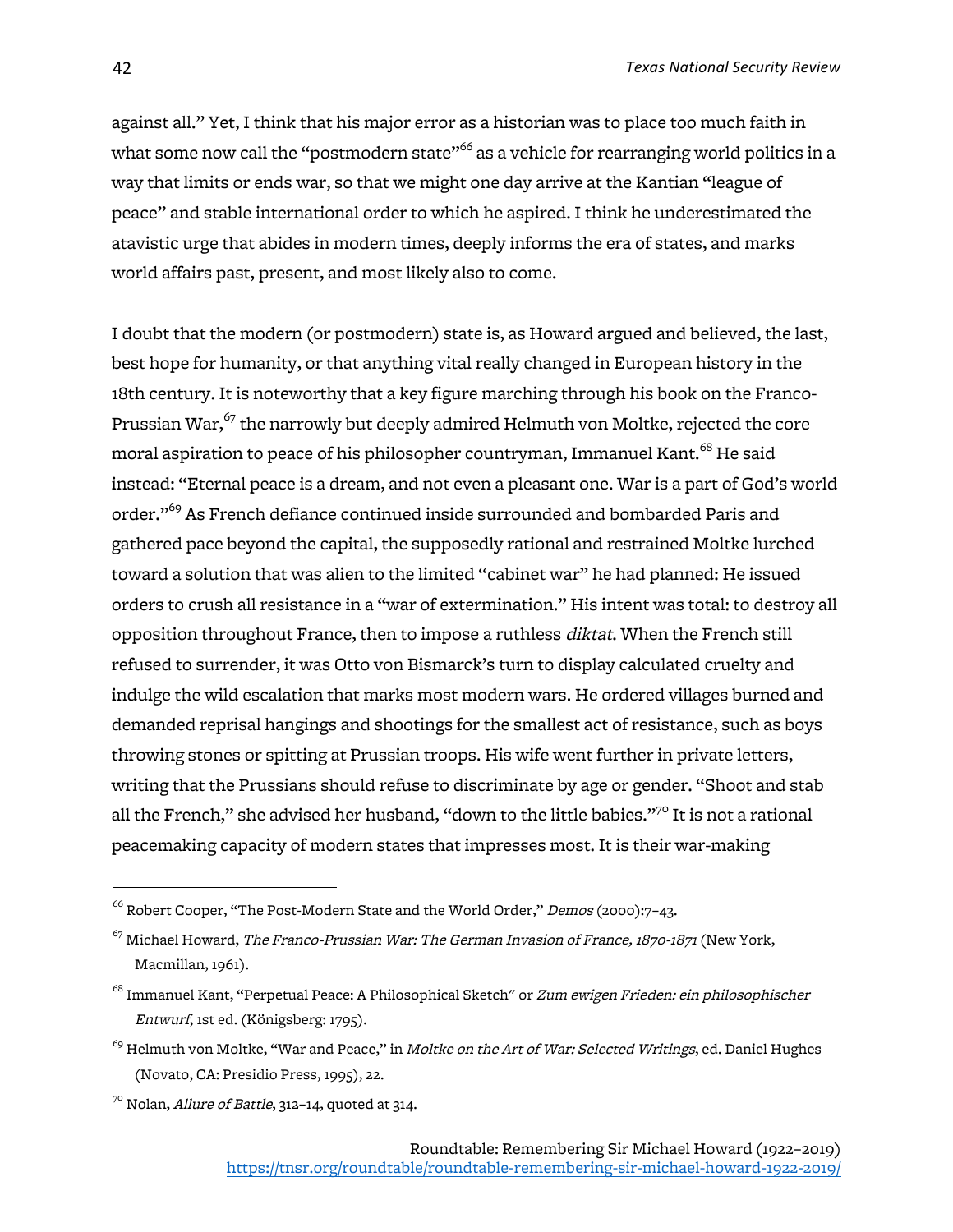capability that has been resorted to more frequently in the past, and likely will be called upon again and again in the future.

As we move into the third decade of the 21st century, chronic, indecisive, and seemingly endless wars of a kind that would have been familiar to Louis XIV and to overconfident Enlightenment philosophes remain the normal state of affairs. Contrary to Howard's hope that humanity has advanced beyond organizational primitivism, it must be pointed out that it was the modern state and its vastly enhanced capacity to mobilize immense technological, economic, human, and moral resources that first made total war a possibility and then a 20th-century reality. It was the states that enabled national, cultural, religious, and ideological vanities to manifest as the first mass armies, sustained opposing trench systems, and then built fleets of strategic bombers. The same capacities and vanities keep intercontinental ballistic missiles waiting in silent silos and hidden submarines as you read this. As we whistle past graveyards of the best laid plans of idealists and diplomats, the history of war almost whistles back, reminding us that war underlies the deepest patterns of world history that are carved by vanity and error, more even than by arrogance or ambition or calculation. What marks all eras are issues of international stability and order in the face of an ancient yet abiding urge to make war.

Those of us privileged to write about the history of war are obligated to approach the topic mostly as Howard did, although we should avoid Clausewitzian substitution of idolatry of "military genius" for the Enlightenment's comparable idolatry of military geometry. It is not enough to record memoranda of the intent of decision-makers and the operational history of a campaign or debate weapon systems and tactics or command decisions. We should dig deeper, as he did, into the loam of moral and physical engagement by ordinary men and women caught up in the most extraordinary events of their lives. We ought to write without falsehoods that hide the brutality of war behind a favored flag or claimed moral mission, and without chauvinist favor to any one nation's uplifted heroes, proclaimed causes, or selfserving martial myths. We should abjure writing that downplays savagery yet avoid ahistorical ideological claims to a superior tradition of Western warfare that is supposedly uniquely virtuous. We ought not write bad histories warped by cruel cultural smugness,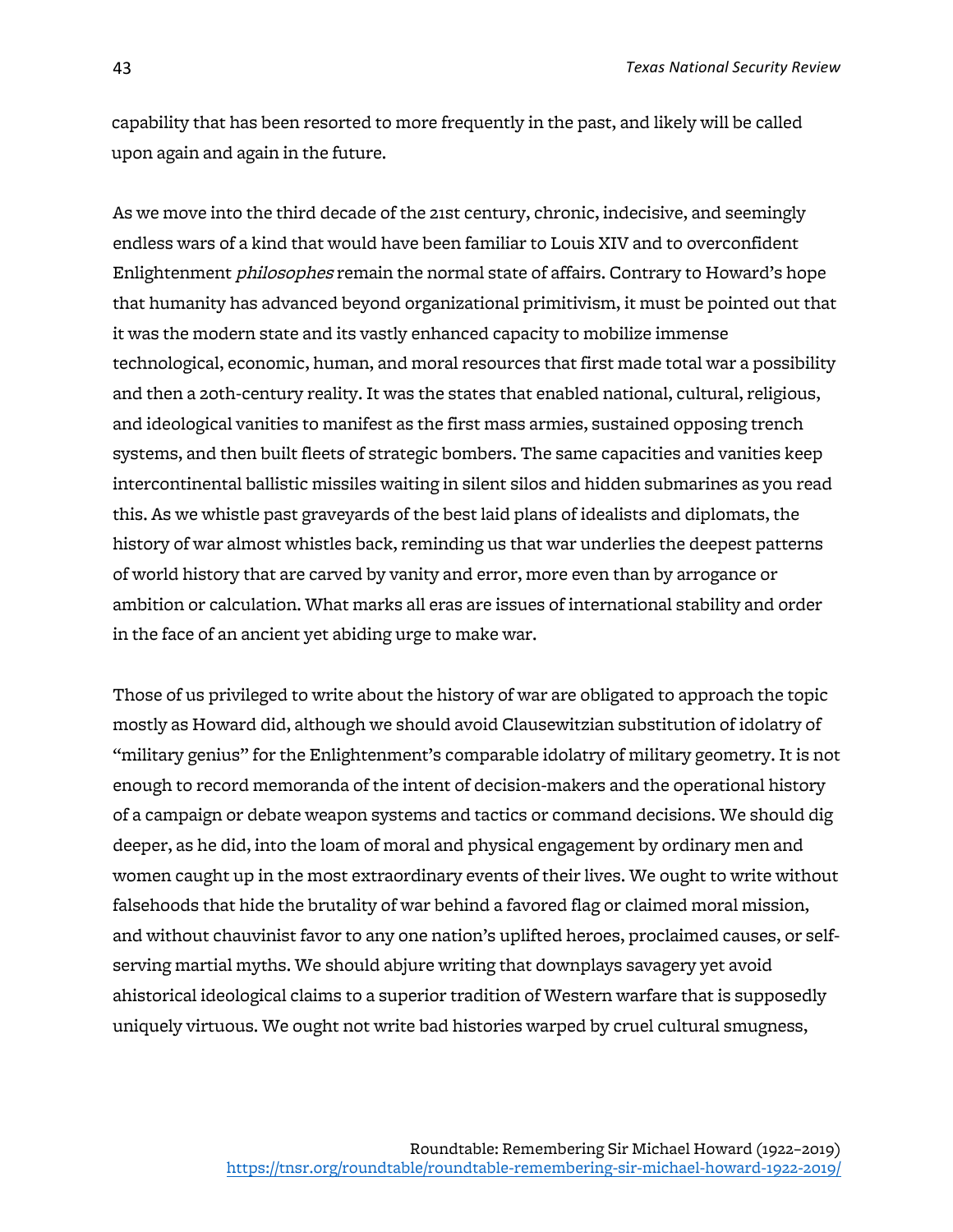wrapped in paeans to special virtues our enemies cannot possibly share.<sup>71</sup> The true tale of war is uglier, more complex, and far more important than any one nation's cause or delusions. In that sense, military history is much too important to be left to historians.

We ought to also critique studies of war in other disciplines that look for final solutions to eternal problems. We should remind readers that history suggests that there are quite a few problems that have no solutions. That we must deal with the "bent twig" of modern nationalism, as Isaiah Berlin once put it, riffing off Kant's 1784 assertion that "out of the crooked timbre of Humanity, no straight thing was ever made."72 We should remember, when asked to say what lessons history has for the present or future, that history teaches so very many lessons it is nearly impossible to know which ones apply. That is why so many military reform projects and state-building efforts that start in rational idealism end in organic failures. Political architecture built on a bad foundation cannot stand once American or NATO or other foreign troops are pulled away, as one suspects Russia, China, and India will also soon learn. It is why a fundamentally pragmatic and problem-solving profession like the modern military consistently fails to absorb the deep lessons about the application of force that Howard taught. Yet, it is also why so many soldiers turn to military history after they retire and begin to gray, to discover more profound truths about what they did or failed to achieve with so much effort, and too often, so very much blood.

It was Howard's special bequest that he taught us how to analyze warfare neutrally, yet without losing sight of the profound pity of war. He also understood that it is unhelpful to write and speak about war, or to propose strategy, using a template of assumed good and evil. He knew that if we succumb to unexamined moral claims we cannot understand the mechanisms of war's evil and the universal pity of war, or why the best laid plans of mice and ministers so often lead to avoidable tragedy.

 $71$  A false assertion of the prevalence of battle culture, and an ahistorical claim to a linear heritage that stretches from classical warfare to modern times, ignoring a thousand years of dominance of siege warfare, is characteristic of the "Western Way of War" thesis argued by Victor David Hansen. See especially, Carnage and Culture: Landmark Battles in the Rise of Western Power (New York: Doubleday, 2001).

 $^{72}$  Isaiah Berlin, "The Bent Twig: On the Rise of Nationalism" in Isaiah Berlin, *The Crooked Timber of* Humanity: Chapters in the History of Ideas (Princeton, NJ: Princeton University Press, 2013), 253–78.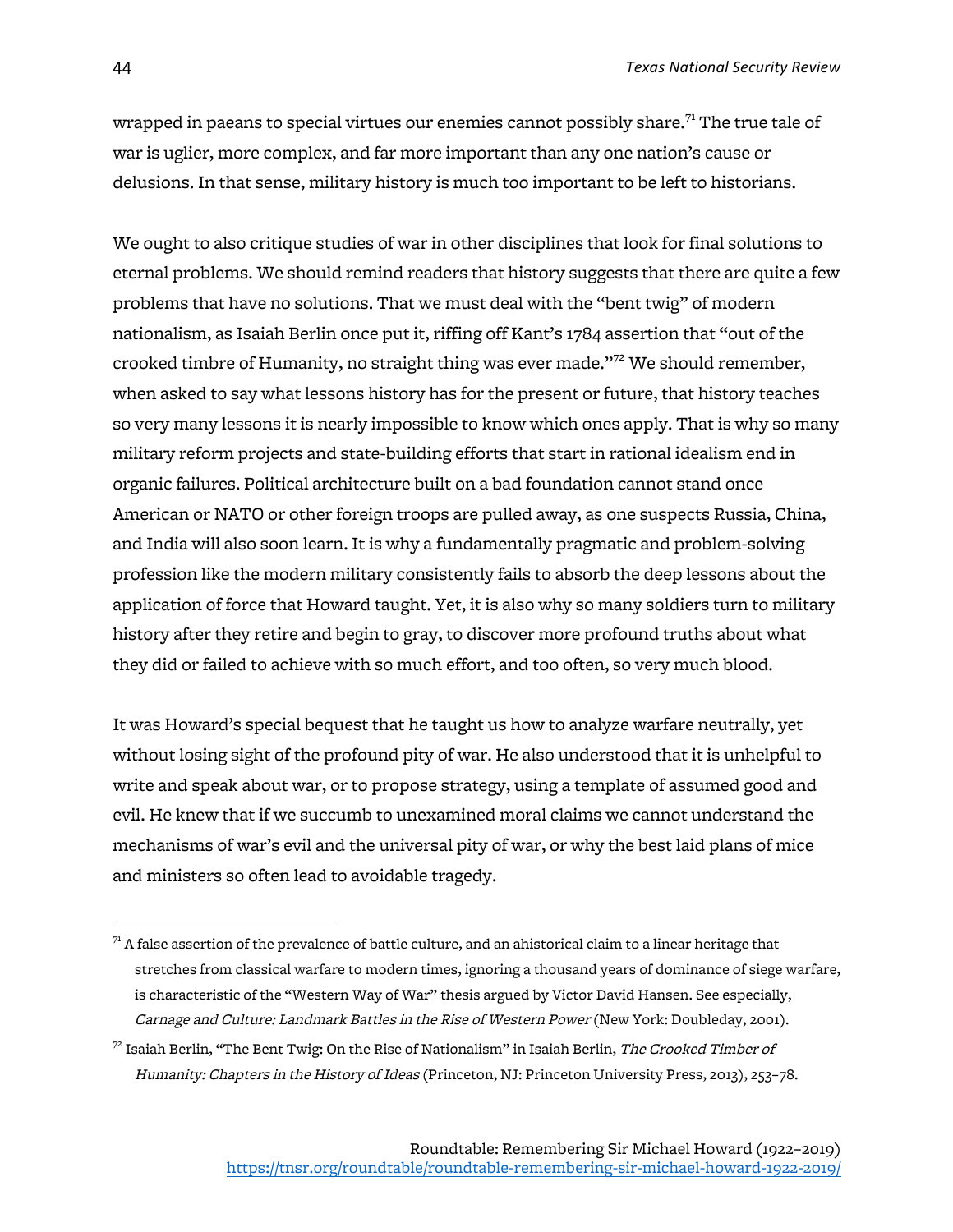I was never privileged to meet Michael Howard. Yet, I feel almost that I did, so clear and sharp and incisive were his many essays and books that I read over the years, so full of encounters with his first-rate wit and mind and his overarching moral sensibility. Fortunately, his books remain on my shelves. I shall revisit them often in the future, as I have done in the past. For his writing was of the kind that keeps one reading, thinking, reconsidering, and wishing that one could sit down to dinner with the author and wade into a free-flowing conversation. To replenish at Aswan, in the Nile of his knowledge.

Cathal J. Nolan is director of the International History Institute at Boston University. His The Allure of Battle: A History of How Wars Have Been Won and Lost (Oxford, 2017), won the Gilder Lehrman Prize in Military History, the first Distinguished Book Award from War on the Rocks, and is a finalist for Book of the Year from Military History Matters. He is now writing Decency: Moral Action in Wartime, for Oxford.



## 5. A Great Captain of Military History

By Paul L. Miles

I remember the exact moment when I was introduced to the work of Michael Howard. It was October 1961, and the occasion was a meeting with the Oxford don who supervised my study of modern history. When I mentioned my particular interest in military history, he said that I might find a book written by Michael Howard, one of his former students, interesting. The book was *The Franco-Prussian War*, which had just been published.<sup>73</sup>

 $^{73}$  Michael Howard, *The Franco-Prussian War: The German Invasion of France, 1870-1871* (New York: Macmillan, 1961).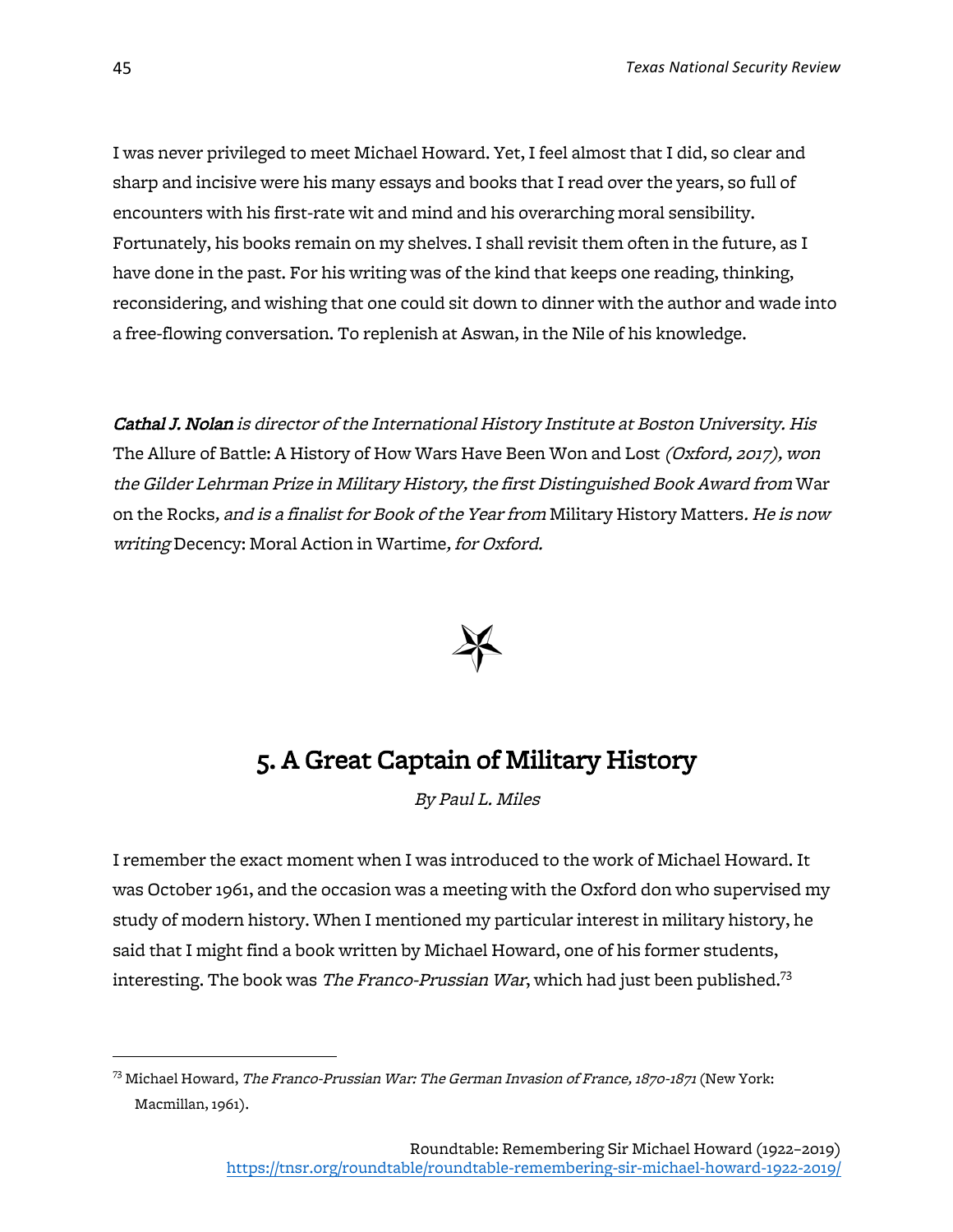To say that I found *The Franco-Prussian War* interesting would be an understatement. Howard's account of what the French call the War of 1870 was so engaging and provocative that I decided to become, admittedly from a distance, a student of this relatively young historian.<sup>74</sup> I was determined to read everything Howard wrote, a goal that, given his productivity, became increasingly challenging — and daunting.

Michael Howard was a true Renaissance man, a scholar who explored every dimension of war. In what ways did Howard demonstrate his catholic interests and prolific scholarship? I can provide only a representative sampling.

Not surprisingly for someone who collaborated with Peter Paret in translating and editing Carl von Clausewitz's On War, much of Howard's work examines the relationship between politics and warfare, particularly the coordination of policy and strategy. Books such as The Continental Commitment and Grand Strategy, a volume in the United Kingdom's official history of strategy in World War II, and essays such as "Strategy and Policy in Twentieth-Century Warfare" attest to his grasp of this strand of military history.<sup>75</sup>

While Howard and Paret's edition of *On War* can be considered Howard's most important contribution to the study of military thought, it is just one example of scholarship that illuminates the theoretical foundations of strategy. Essays such as "Jomini and the Classical Tradition in Military Thought" and "The Influence of Clausewitz" explicate the roots — and relevance — of traditional strategy. Especially noteworthy is Howard's essay on Jomini, an

 $^{74}$  I say "from a distance" because I did not meet Howard until he gave the keynote address for a symposium sponsored by the Department of History at the United States Military Academy in 1982. At that time, Howard was the Regius Professor of History at Oxford.

 $^{75}$  Carl von Clausewitz, *On War*, ed. and trans. Michael Howard and Peter Paret (Princeton, NJ: Princeton University Press, 1976); Michael Howard, The Continental Commitment: The Dilemma of British Defense Policy in the Era of the Two World Wars (London: Maurice Temple Smith, 1972); Michael Howard, Grand Strategy, vol. 4, August 1942-September 1943 (London: Her Majesty's Stationery Office, 1972); Michael Howard, "Strategy and Policy in Twentieth-Century Warfare," in Howard, Studies in War and Peace (New York: Viking, 1971).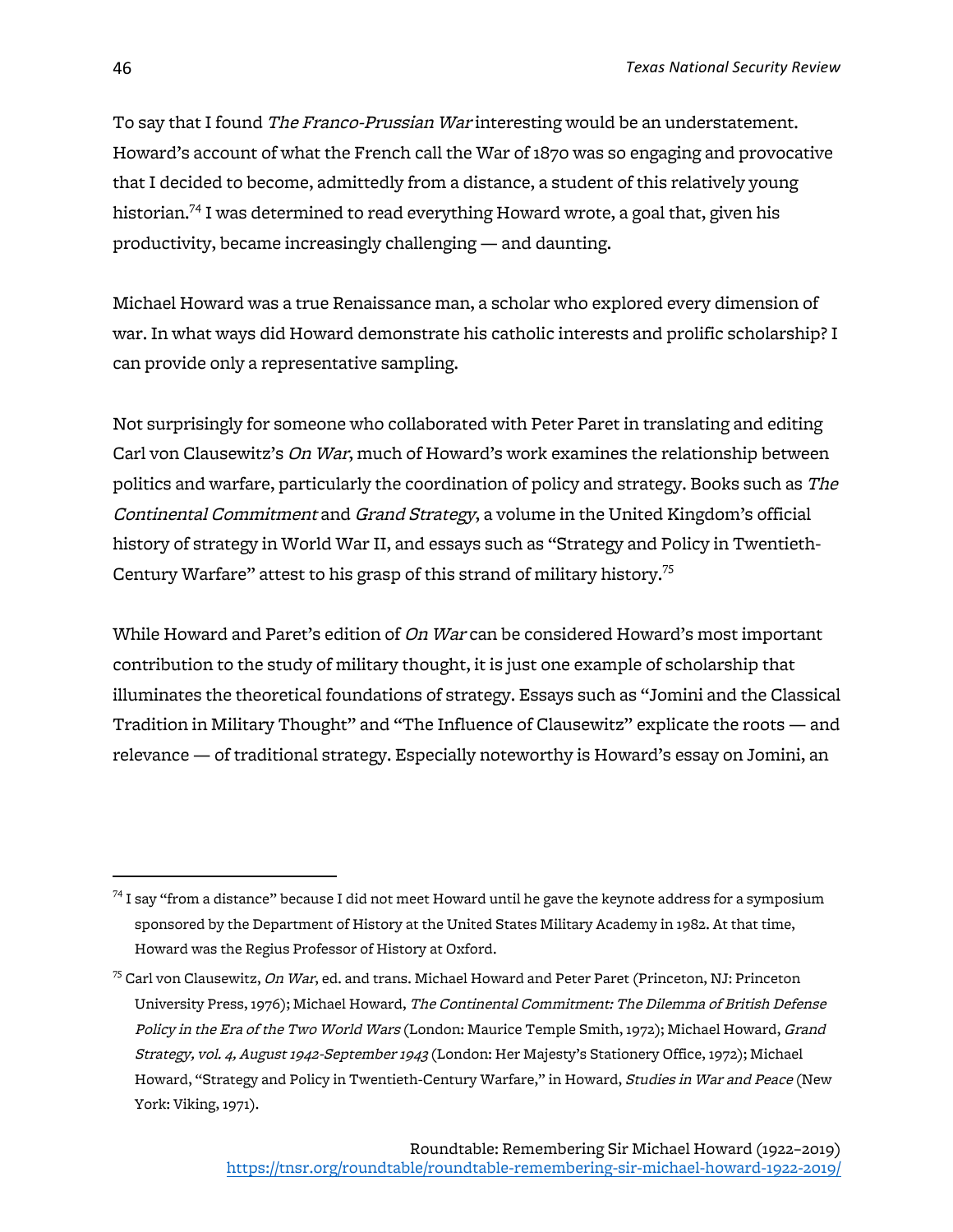incisive critique of Jomini's Art of War that restores the Swiss military theorist to his rightful place in the history of military thought.<sup>76</sup>

The fact that Howard's career developed during the nuclear age no doubt accounts for his attention to the role of science and technology, particularly the implications of technological breakthroughs for both military and foreign affairs. As Howard explained in the early 1970s, he had focused during an "intellectual pilgrimage" of the previous 15 years on two lines of inquiry: "the traditional study of military history, and the study of international relations in the light of nuclear and missile technology."<sup>77</sup> One of his earliest essays, "Strategy in the Nuclear Age," which drew on a 1957 lecture for the Royal United Services Institute in London, proved to be a harbinger of commentaries, such as "War and Technology" and "On Fighting a Nuclear War," that explore the "technological dimension of strategy."<sup>78</sup>

And while eschewing as a rule the great man theory of history, Howard did not hesitate to scrutinize the record of military leaders and statesmen who loom large in the history of not only war but also international relations. His essays on personalities as disparate as the Duke of Wellington, Field Marshal Bernard Montgomery, and Henry Kissinger demonstrate a flair for portraiture. Consider, for instance, Howard's characterization of Kissinger: The former national security adviser and secretary of state "was a historian before he was a statesman, not, like Clarendon or Guizot, a statesman turned historian; so he had an

 $^{76}$  Michael Howard, "Jomini and the Classical Tradition in Military Thought," in *The Theory and Practice of* War, ed. Michael Howard (London: Casssell, 1965); Michael Howard, "The Influence of Clausewitz," in Clausewitz, On War.

 $77$  Quoted on dust jacket of *Studies in War and Peace*.

 $^{78}$  Michael Howard, "Strategy in the Nuclear Age," *RUSI Journal* 102, no. 608 (1957): 473-82, https://doi.org/10.1080/03071845709423439; Michael Howard, "War and Technology," RUSI Journal 132, no. 4 (1987): 17–22, https://doi.org/10.1080/03071848708522802; Michael Howard, "On Fighting a Nuclear War," in Howard, The Causes of War (Cambridge, MA: Harvard University Press, 1983). For Howard's formulation of the "technological" and other dimensions, see, Michael Howard "The Forgotten Dimensions of Strategy," Foreign Affairs 57 (Summer 1979): 975–86, https://www.foreignaffairs.com/articles/1979-06-01/forgotten-dimensions-strategy.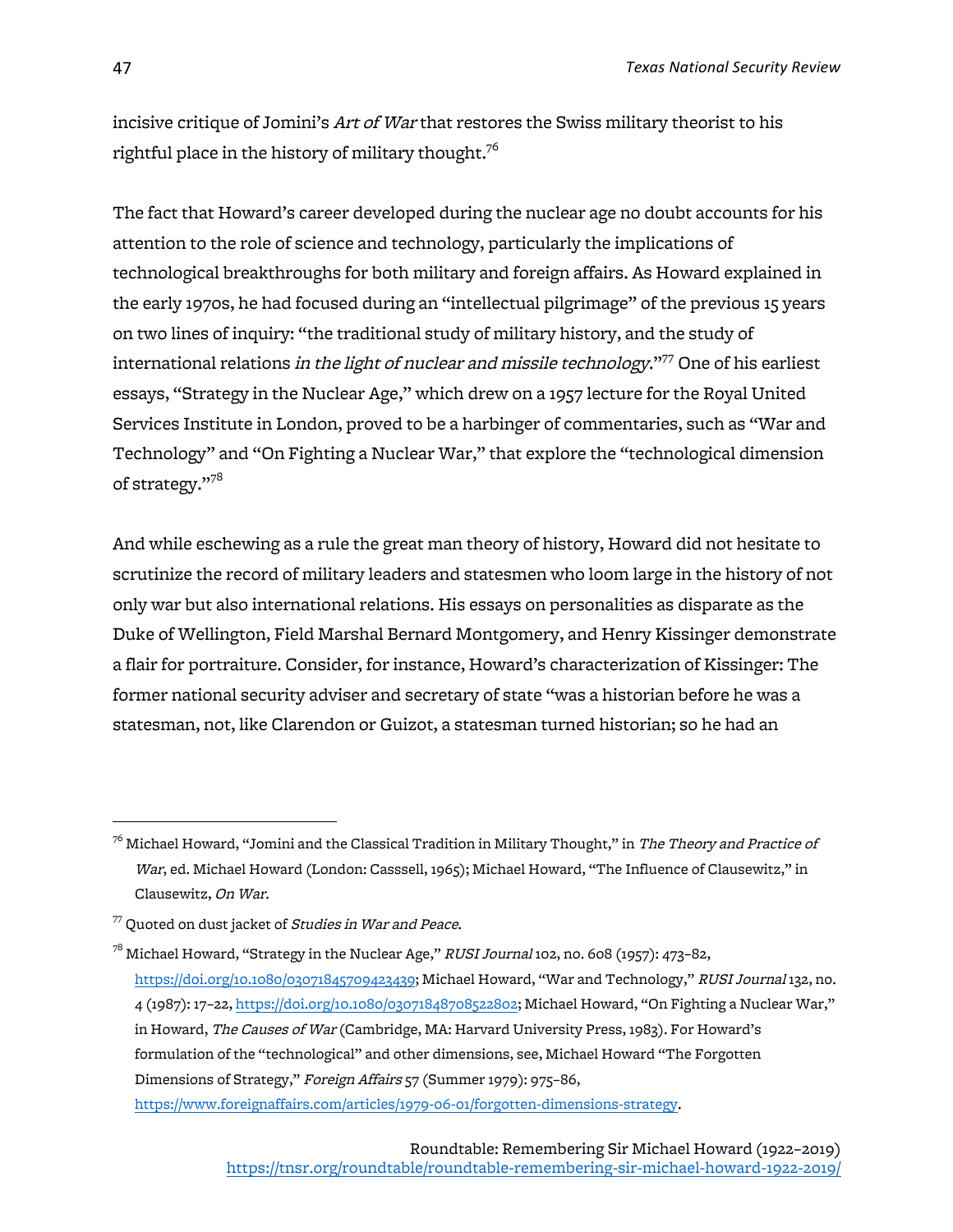awareness, paralleled only perhaps by that of Churchill, that the events which he was helping to shape might one day be converted into history by himself."<sup>79</sup>

Howard made comparable contributions to historiography. "The Use and Abuse of History" and "Military History and the History of War" regularly appear on syllabi for graduate courses in the field.<sup>80</sup> Finally, we should not overlook his gift for synthesis, a talent displayed in *War in European History* and *The First World War*.<sup>81</sup>

#### The Revisionist Work

 

Laying aside the above aspects of Howard's corpus, what makes his writings so provocative and consequential is the revisionist perspective he brings to some shopworn issues. Take, for example, his reconsideration of two topics: the making of Allied strategy in World War II and the "cult of the offensive" in World War I.

When Howard published The Mediterranean Strategy in the Second World War in 1968, explaining disagreement between British and American strategists in terms of opposing "ways of war" prevailed among historians of World War II. According to Maurice Matloff, author of Strategic Planning for Coalition Warfare, the U.S. Army's official history of strategy in World War II, the Anglo-American debate over strategy for the war with

 $^{79}$  Michael Howard, "Wellington and the British Army," in Howard, *Studies in War and Peace*; Michael Howard, "Montgomery," in Howard, Causes of War; Michael Howard, "Kissinger," in Howard, Causes of War, 225.

 $^{\rm 80}$  Michael Howard, "The Use and Abuse of Military History," *RUSI Journal* 138, no. 1 (1993): 26–30, https://doi.org/10.1080/03071849308445676; Michael Howard, "Military History and the History of War," in The Past as Prologue: The Importance of History to the Military Profession, ed. Williamson Murray and Richard Hart Sinnreich (New York: Cambridge University Press, 2006). See also, Michael Howard, The Lessons of History (Oxford: Clarendon Press, 1981).

 $^{81}$  Michael Howard, *War in European History* (New York: Oxford University Press, 1976); Michael Howard, *The* First World War (New York: Oxford University Press, 2002).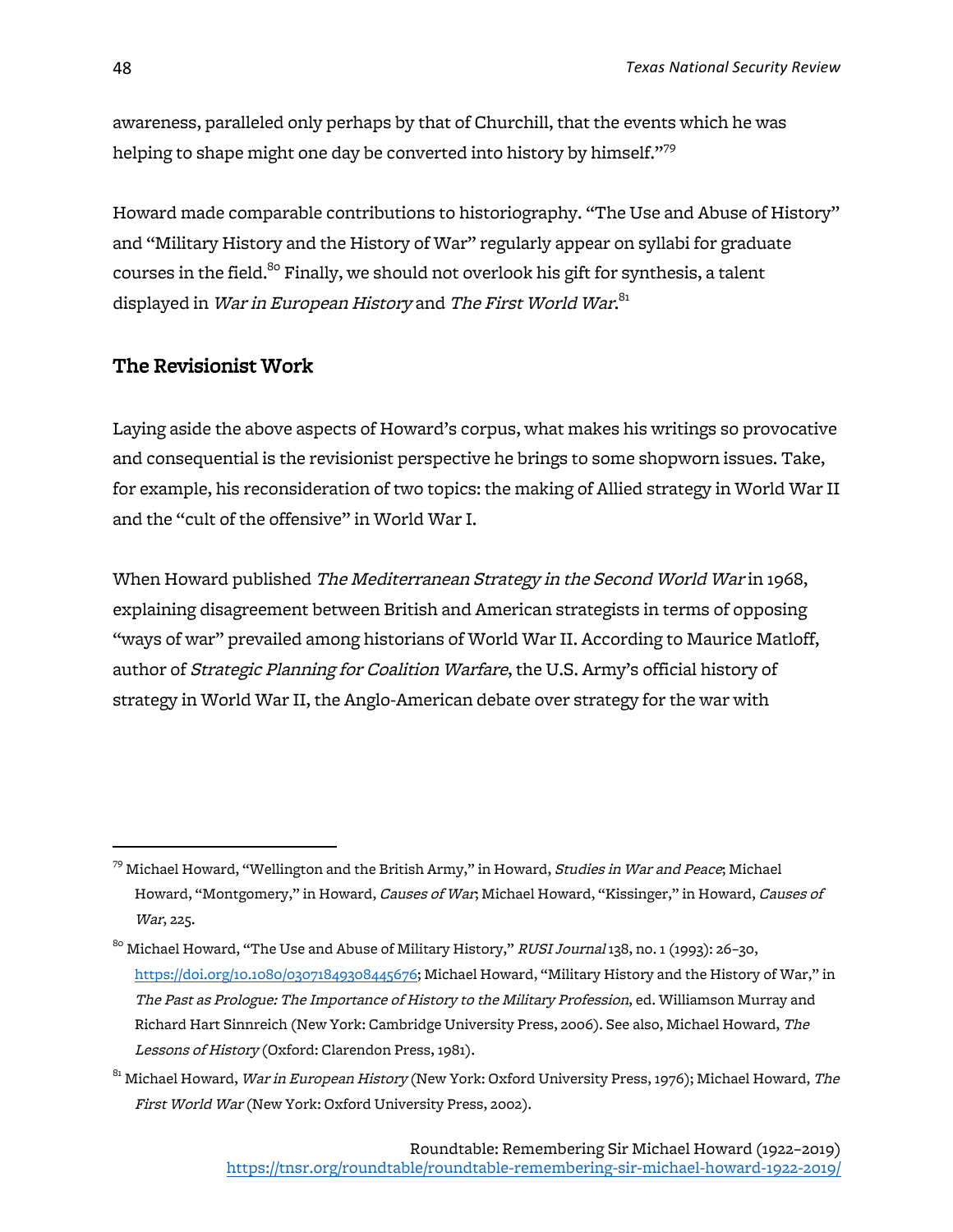Germany reflected a clash between "the principle of opportunism and long-range commitments, between a war of attrition and a war of mass and concentration." $82$ 

Howard was not persuaded. The key to the evolution of Allied strategy, he argued, especially for the Mediterranean theater, was not to be found in the story of striking compromises between a "British Way in Warfare," characterized by exploitation of sea power and conduct of so-called peripheral operations, and an "American Way of War," marked by the concentration of ground forces and pursuit of a decisive battle.<sup>83</sup> After investigating the context of the decisions that led to the landings in North Africa in 1942 and the invasions of Sicily and Italy in 1943, Howard concluded, "The development of British and Allied — strategy was a piecemeal affair, in which the military leaders had often simply to do what they could, where they could, with the forces which they had to hand." In other words, feasibility was a more reliable guide to understanding Allied strategy than strategic doctrine or national ways of war.<sup>84</sup>

Twenty years after reconsidering Allied strategy for the Mediterranean theater in World War II, Howard tackled the significance of the offensive doctrine that underlay war plans of the European powers on the eve of World War I. The 1980s were a time when exploring the implications of the "cult of the offensive," a belief in the primacy of the offense that bordered on ideology, was popular among both military historians and political scientists.<sup>85</sup> Excessive faith in the superiority of the offense, they asserted, had precluded European general staffs from coming to grips with advances in weapons technology that enhanced the

 $82$  Maurice Matloff, *Strategic Planning for Coalition Warfare, 1943-1944* (Washington, DC: Office of the Chief of Military History, Department of the Army, 1959), 42.

 $^{83}$  Basil H. Liddell Hart popularized the concept of a "British way in warfare" in *The British Way in Warfare* (New York: Macmillan, 1932). For Howard's critique of the latter, see, "The British Way in Warfare: A Reappraisal," in Howard, Causes of War. On the genesis of the American way of war, see, Russell F. Weigley, The American Way of War: A History of United States Military Strategy and Policy (New York: Macmillan, 1973), xx–xxii.

 $^{84}$  Michael Howard, *The Mediterranean Strategy in the Second World War* (New York: Praeger, 1968), 2.

 $^{85}$  See, for example, Stephen Van Evera, "The Cult of the Offensive and the Origins of the First World War," International Security 9, no. 1 (Summer 1984): 58–107, https://www.jstor.org/stable/2538636; and Jack L. Snyder, The Ideology of the Offensive: Military Decision Making and the Disasters of 1914 (Ithaca, NY: Cornell University Press, 1984).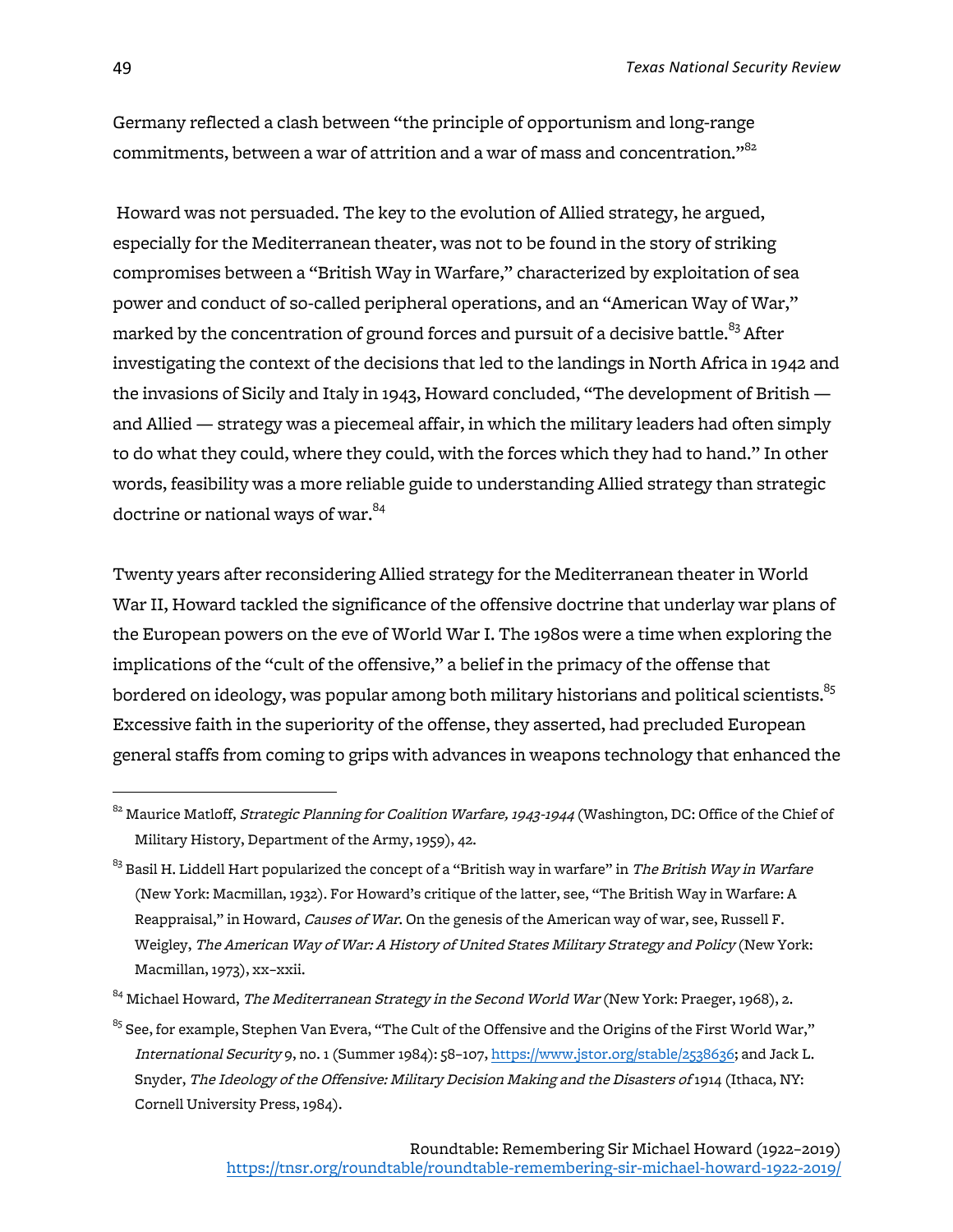power of the defense. In particular, military leaders had failed to learn the "lessons" of the Russo-Japanese War, a conflict that foreshadowed what British theorist J. F. C. Fuller called the "defensive trinity" of bullet, spade, and wire.<sup>86</sup> The cult of the offensive offered an explanation of not only the outbreak of war in 1914 but also the subsequent prosecution of costly and futile offensives.

Howard brought a revisionist perspective to bear on the topic. In "Men Against Fire," he acknowledged that the costly offensives undertaken by the belligerents, particularly on the Western Front, had left an image of "strategic and tactical blindness virtually unparalleled in history." But rather than validating such an image, Howard argued that the military leaders who planned the offensive operations and the political leaders who endorsed the offensives were "neither blind to the likely consequences of their attacks nor ill-informed about the defensive power of twentieth-century weapons." None of them expected the war could be won without heavy losses.<sup>87</sup>

In developing his line of thought, Howard demonstrated that rather than being indifferent to prewar advances in weapons technology, European general staffs had "exhaustively analyzed" the influence of firepower on tactics. Moreover, regular forces "knew that the best answer to the rifle was a spade." The level of casualties sustained during the course of the war did not result from rigid adherence to faulty doctrine but from "inefficiency, inexperience, and the sheer organizational problems of combining force and maneuver on the requisite scale." As he put it when reviewing the French experience, the problem with the French army "was not so much that it was offensively minded as that it was inefficient."88

 $^{86}$  J. F. C. Fuller, *The Conduct of War, 1789-1961: A Study of the Impact of the French, Industrial, and Russian* Revolutions on War and Its Conduct (New Brunswick, NJ: Rutgers University Press, 1961), 163–64.

 $^{87}$  Michael Howard, "Men Against Fire: The Doctrine of the Offensive in 1914," in *Makers of Modern Strategy* from Machiavelli to the Nuclear Age, ed. Peter Paret (Princeton, NJ: Princeton University Press, 1986), 510.

<sup>&</sup>lt;sup>88</sup> Howard, "Men Against Fire," 526, 523.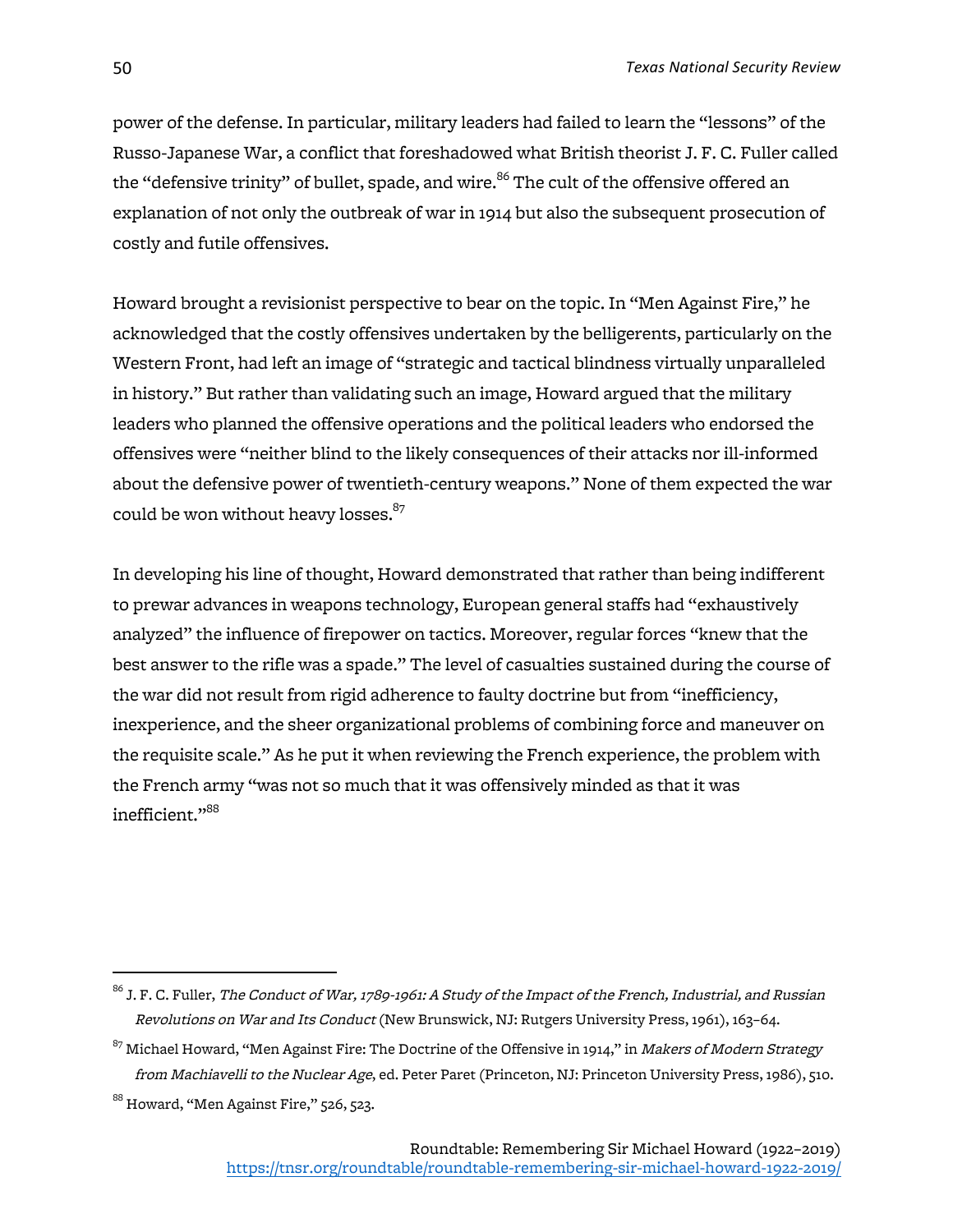#### Bringing War and Society Together

 

How, then, should we place Howard's contributions to military history in perspective? One way is to note that his work explored all of the salient dimensions of strategy that he himself highlighted in "The Forgotten Dimensions of Strategy," that is, the operational, logistical, social, and technological. Another way, one that resonates in today's academy, is to acknowledge the instrumental role he played in laying the groundwork for the "war and society" school of thought. Whether examining the origins, conduct, or consequences of war, Howard emphasized the force of societal factors. Indeed, as the Guardian noted in its obituary of Howard, "The unifying theme of all his work was the placing of military history and strategic thought in the broadest social and political context."<sup>89</sup>

"[The historian] has to study war not only . . . in the framework of political history, but in the framework of economic, social, and cultural history as well," declared Howard in 1975. Thirty years later, when he published his memoir *Captain Professor*, he reiterated his philosophy of military history: "The history of war, I came to realize, was more than the operational history of armed forces. It was the study of entire societies. Only by studying their cultures could one come to understand what it was they fought about and why they fought in the way they did."<sup>90</sup>

Along with Howard, other historians who embraced the idea of war and society broadened the concept to include the study of the interaction of society and military institutions not only in war but also in peacetime. But whatever the precise definition, the war and society school, sometimes labeled the "new military history," quickly became, as Robert Citino

<sup>&</sup>lt;sup>89</sup> "Sir Michael Howard Obituary," https://theguardian.com/books/2019/dec/01/sir-michael-howard-obituary, emphasis added.

 $9^\circ$  Howard, *War in European History,* x; Michael Howard, *Captain Professor: The Memoirs of Sir Michael* Howard (London and New York: Continuum, 2006), 145. In one of his last public appearances, a RUSI conference marking the 100th anniversary of the outbreak of World War I, Howard stressed the importance of understanding the social — and moral — factors that shaped European society's response to war in 1914. See, Michael Howard "The Great War and the Mentalité of 1914," RUSI Journal 159, no. 4 (2014): 14–16, https://doi.org/10.1080/03071847.2014.949484.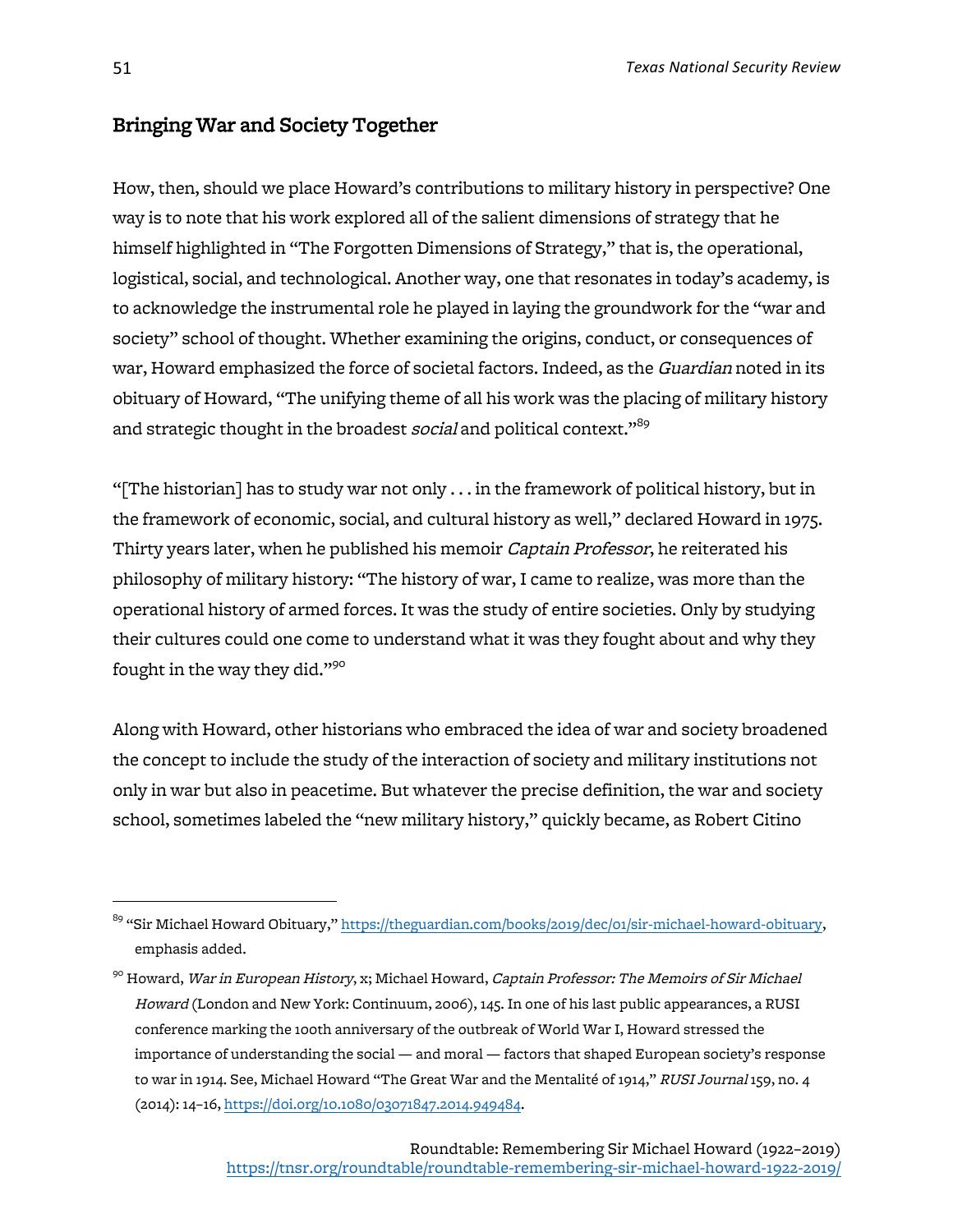noted in 2007, "an integral, even dominant, part of the parent field from which it emerged."<sup>91</sup>

Citino and Tami Davis Biddle recently observed that developments in the field have overtaken the phrase "new military history." It is no longer new. Military historians have for some time seen the field as encompassing "not only the study of military institutions in wartime, but also the study of the relationships between military institutions and the societies that create them; the origins of war, societies at war, and the myriad impacts of war on individuals, groups, states, and regions."<sup>92</sup> The fact that military history is now defined in such expansive terms brings additional meaning to the epithet accorded Howard by the *Daily Telegraph*: "doyen of military historians."<sup>93</sup>

When I was introduced to the study of military history as a cadet at West Point in the late 1950s, the textbook was Great Captains Before Napoleon, a survey of the exploits of Alexander, Caesar, Gustavus Adolphus, and Frederick the Great. At that time, the study of great captains ranked with the analysis of decisive battles and campaigns as the most popular approach to military history. Sir Michael Howard was, in his own way, a great captain of military history.

Col. Paul L. Miles, U.S. Army, Retired, is a former associate professor of history, United States Military Academy, and lecturer in military and diplomatic history at Princeton University. A graduate of West Point, he holds an M.A. in modern history from Oxford

 $91$  Robert M. Citino, "Military Histories Old and New: A Reintroduction," American Historical Review 112, no. 4 (October 2007), 1071, https://doi.org/10.1086/ahr.112.4.1070. On the meaning of the "new military history," see also, John Whiteclay Chambers II, "The New Military History: Myth and Reality," Journal of Military History 55, no. 3 (1991): 395–406; and Joanna Bourke, "New Military History," in Modern Military History, ed. Matthew Hughes and William J. Philpott (Basingstoke, UK: Macmillan, 2006).

 $92$  Tami Davis Biddle and Robert M. Citino "The Role of Military History in the Contemporary Academy," Society for Military History White Paper, Sept. 27, 2018, https://www.nationalww2museum.org/war/articles/role-military-history-contemporary-academy.

 $93$  "Professor Sir Michael Howard, OM, Doyen of Military Historians Who Had Experienced War at First Hand and Won an MC," Daily Telegraph, https://www.telegraph.co.uk/obituaries/2019/12/01/professor-sirmichael-howard-doyen-military-historians-had-experienced/.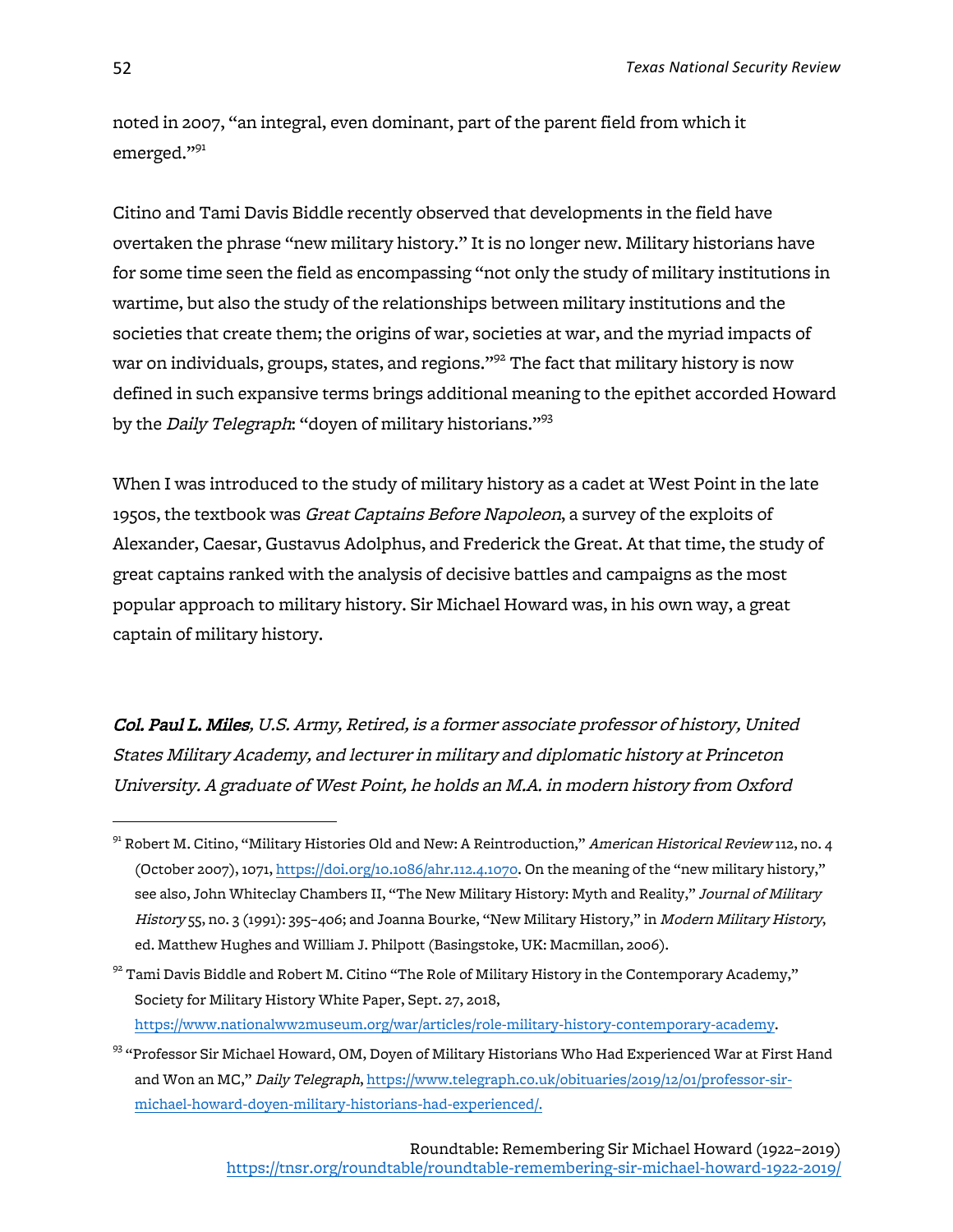University and Ph.D. from Princeton. During the Vietnam War, he commanded an Army engineer company at Cam Ranh Bay and later served as aide de camp to the chief of staff, U.S. Army, and member of the Joint Military Commission that implemented the military provisions of the Paris Peace Accords. His essays on U.S. military policy and strategy include "Marshall as Grand Strategist," in George C. Marshall: Servant of the American Nation (Palgrave Macmillan, 2011), and "Roosevelt and Leahy: The Orchestration of Global Strategy" in FDR and the U.S. Navy (St. Martin's, 1998).



### 6. Strategy and Policy in Twentieth-Century Warfare

By Michael Howard

This lecture was given at the U.S. Air Force Academy in 1967 as part of the academy's Harmon Memorial Lectures in Military History.

My pleasure in accepting the very great honour which you have done me in inviting me to be the first foreign scholar to deliver the Harmon Memorial Lecture in Military History was tempered only by the uncertainty which I always feel as to what "military history" is, if indeed it exists at all as an independent category of historical studies, and whether, if it does, I am a military scholar.

Fifty years ago neither in the United States nor in the United Kingdom would anybody have seriously raised the question. Everyone knew what military history was. It was the history of the armed forces and of military operations. Its subject-matter occupied an insulated arena, with little if any political or social context. The military historian, like the military man himself, moved in a closed, orderly hierarchical society with inflexible standards, deep if narrow loyalties, recondite skills and lavish documentation. He chronicled the splendours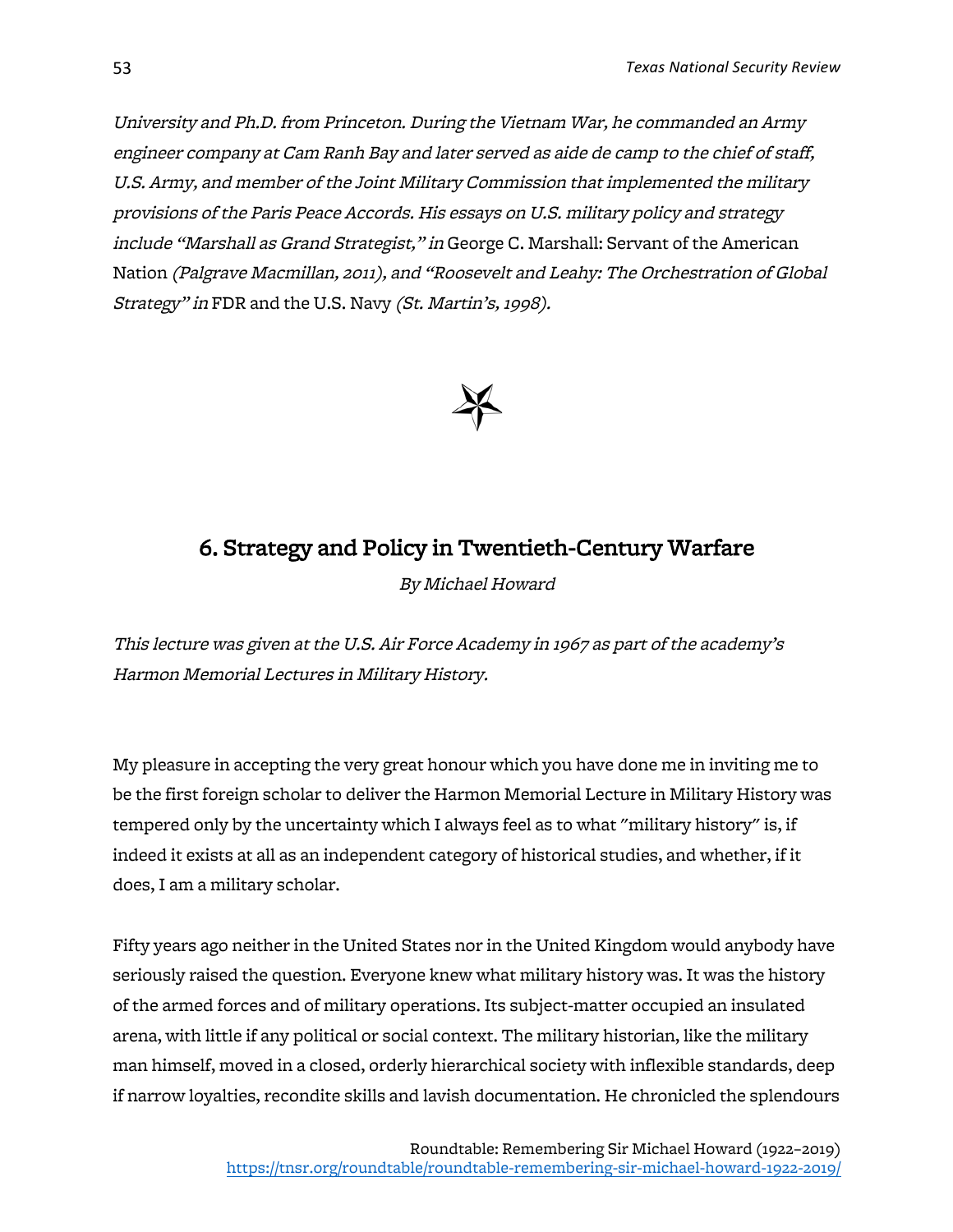and the miseries of man fighting at the behest of authorities and in the service of causes which it was no business of his to analyse or of theirs to question.

This kind of combat and unit history still serves a most valuable function both in training the professional officer and in providing essential raw material for the more general historian. To write it effectively calls for exceptional experience and skills. But it is not surprising that so limited a function attracted very few historians of the first rank. It is more surprising that so many historians of the first rank, for so many years, thought it possible to describe the evolution of society without making any serious study of the part played in it by the incidence of international conflict and the influence of armed forces. So long as military history was regarded as a thing apart, it could not itself creatively develop, and general historical studies remained by that much the poorer. The credit for ending this unhealthy separation was due very largely to scholars of the United States — particularly the group which Professor Quincy Wright collected around him at the University of Chicago and those who gathered under Edward Mead Earle at Princeton. But it [was] due also to the foresight of the United States Armed Services themselves in enlisting, to write and organise their histories of the Second World War, such outstanding scholars as Dr. Kent Greenfield, Dr. Maurice Matloff, Dr. W. Frank Craven and Professor Samuel E. Morison, to name only the leaders in this gigantic enterprise. The work which they produced is likely to rank as one of the great historiographical series in the world, and its influence on military history has been profound. Today, the history of war is generally seen as an intrinsic part of the history of society. The armed forces are studied in the context of the communities to which they belong, on which they react, and so formidable a share of whose budgets they absorb. And their combat activities are considered, not as manoeuvres isolated from their environment as much as those of a football game, but as methods of implementing national policy, to be assessed in the light of the political purpose which they are intended to serve.

The number of wars in modern history in which a narrow study of combat operations can provide a full explanation of the course and the outcome of the conflict is very limited indeed. In Europe from the end of the Middle Ages up till the end of the eighteenth century, the performance of armed forces was so far restricted by difficulties of communications and supply, by the limited capabilities of weapons, by the appalling incidence of sickness, and above all by the exigencies of public finance and administration, that warfare, although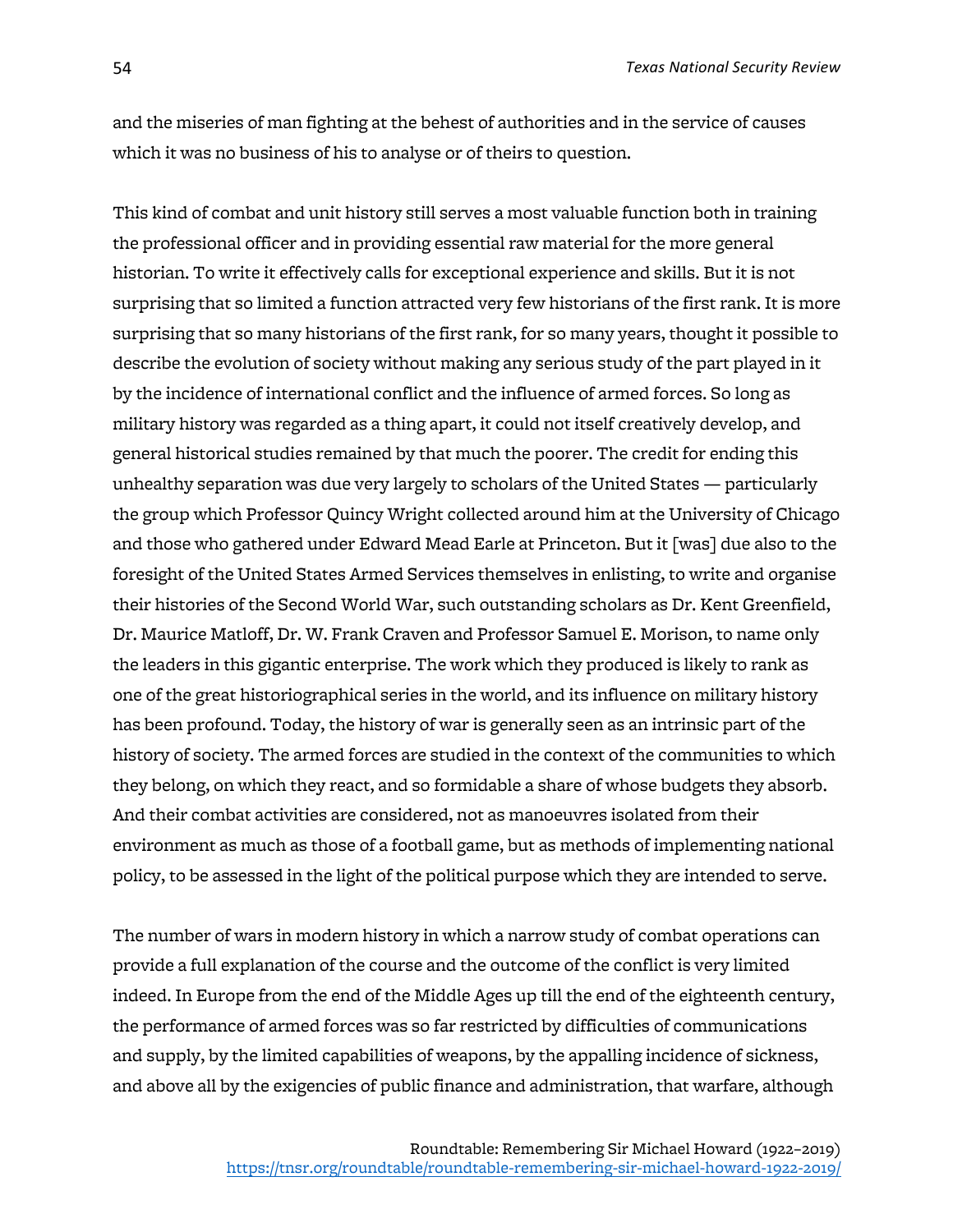almost continuous as a form of international intercourse, was seldom decisive in its effects. When States tried to support military establishments capable of sustaining a hegemony in Europe, as Spain did in the sixteenth century and as France did in the seventeenth, their undeveloped economies collapsed under the strain. More prudent powers kept their campaigns within limits set by a calculation of their financial capacity. Military operations thus came to be regarded as part of a complicated international bargaining process in which commercial pressures, exchanges of territory, and the conclusion of profitable dynastic marriages were equally important elements. The results of the most successful campaign could be neutralised by the loss of a distant colony, by a court intrigue, by the death of a sovereign, by a well-timed shift in alliances, or by the exhaustion of financial credit. There are few more tedious and less profitable occupations than to study the campaigns of the great European masters of war in isolation — Maurice of Orange, Gustavus Adolphus, Turenne, Montecucculli, Saxe, even Marlborough and Frederick the Great; unless one first understands the diplomatic, the social and the economic context which gives them significance, and to which they contribute a necessary counterpoint. Any serious student of American history knows how widely he must read not only in his own historical studies but in the political and economic history of Britain and of France before he is to understand how and why the United States won its independence, and the part which was played in that struggle by force of arms. A study of the campaigns of Washington, Cornwallis, and Burgoyne really tells us very little.

This was the situation up till the end of the eighteenth century, with the advent of Napoleonic warfare, the situation changed radically. During the last few years in the eighteenth century both political conditions and military techniques developed to such an extent, that now unprecedented proportions of the manpower of the nation could be called up and incorporated into armies of equally unprecedented size. These armies could be controlled and manoeuvred so as to meet in a single battle, or series of battles, which would decisively settle the outcome of the war. With national resources thus concentrated and at the disposal of a single commander, the destiny of the State hung on the skill and judgement with which he deployed his forces during a few vital days. The campaigns of Marengo and Austerlitz, of Jena and Wagram, of Leipzig and Waterloo possessed all the dramatic unities. Forces well matched in size and exactly matched in weapons, operating within rigid boundaries of time and space, could by the skill of their commanders and the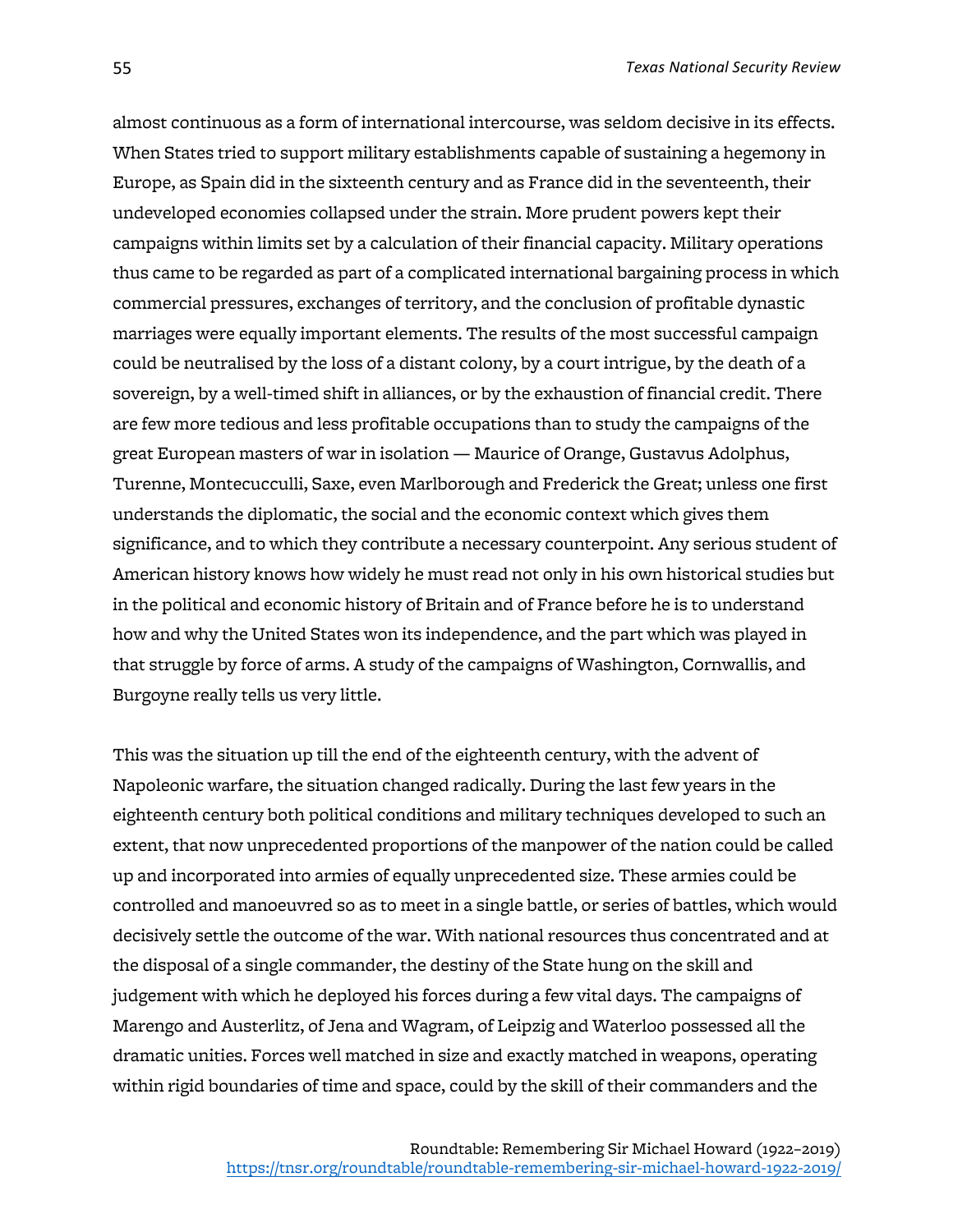endurance and courage of their troops settle the fate of nations in a matter of hours. Military operations were no longer one part in a complex counter point of international negotiation: they played a dominant solo role, with diplomacy providing only a faint apologetic obligato in the background. There were of course many other factors involved, other than the purely military, in the growth of the Napoleonic Empire and, even more, in its ultimate collapse; but the fact remained that Napoleon had lived by the sword and he perished by the sword. The study of swordsmanship thus acquired a heightened significance in the eyes of posterity.

Nothing that happened in Europe during the next hundred years was to undermine the view that war now meant the interruption of political intercourse and the commitment of national destinies to huge armies whose function it was to seek each other out and clash in brief, sanguinary and decisive battles. At Magenta and Solferino in 1859 the new Kingdom of Italy was established. At Königgrätz in 1866 Prussia asserted her predominance in Germany, and by the battle of Sedan four years later a new German Empire was established which was to exercise a comparable predominance in Europe. Operational histories of these campaigns can be written — indeed they have been written in quite unnecessarily large numbers — which, with little reference to diplomatic, economic, political or social factors, contain in themselves all necessary explanation of what happened and why the war was won. Operational history, therefore, in the nineteenth century, became synonymous with the history of war. It is not surprising that the soldiers and statesmen brought up on works of this kind should in 1914 have expected the new European war to take a similar course: the breach of political intercourse; the rapid mobilization and deployment of resources; a few gigantic battles; and then the troops, vanquished or victorious as the case might be, would be home by Christmas while statesmen redrew the frontiers of their nations to correspond to the new balance of military profit and loss. The experience of the American Civil War where large amateur armies had fought in totally different conditions of terrain, or the Russo-Japanese War which had been conducted by both belligerents at the end of the slenderest lines of communications, seemed irrelevant to warfare conducted in Europe by highly trained professional forces fighting over limited terrain plentifully provided with roads and railways.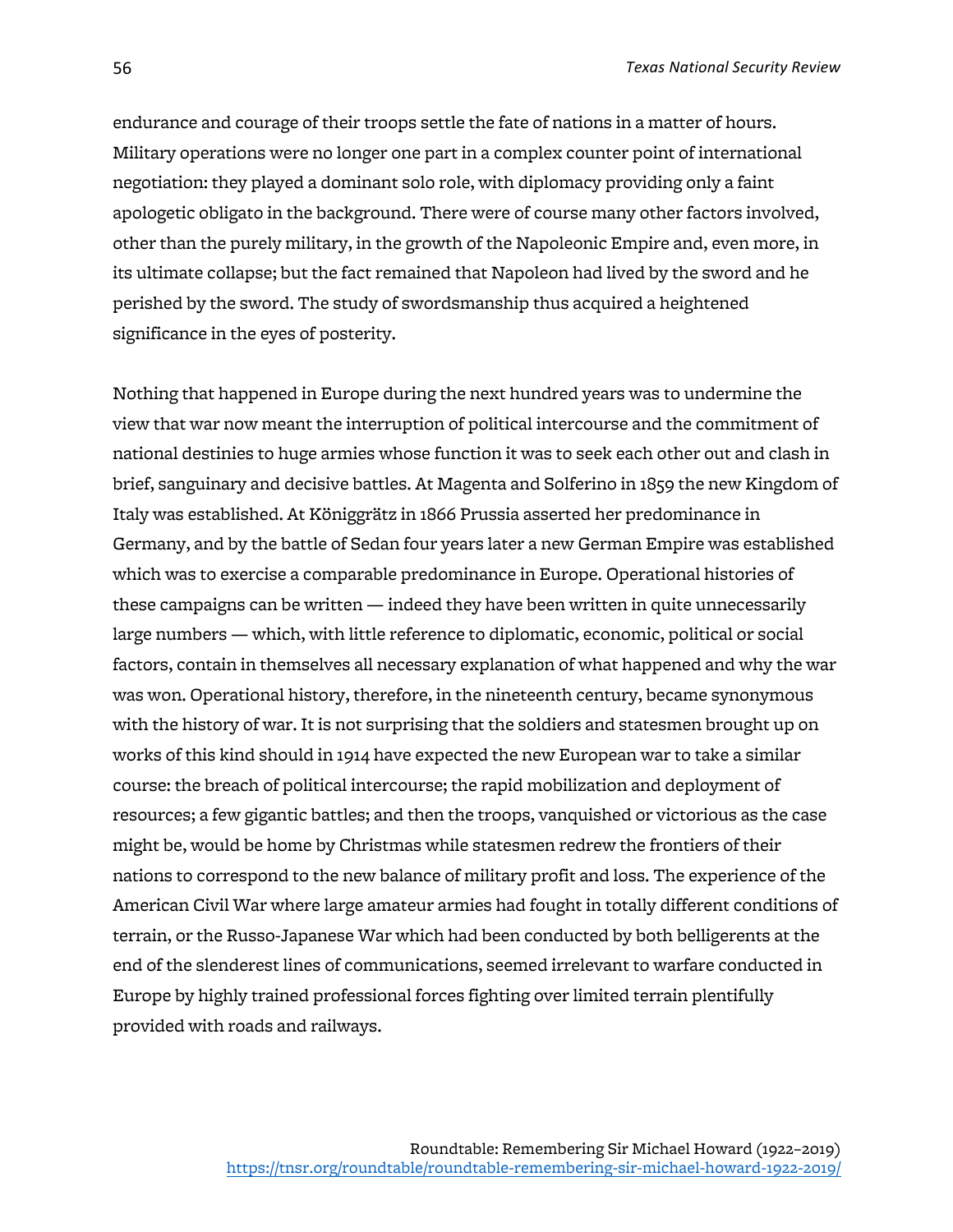The disillusioning experience of the next few years did not at first lead to any major reappraisal of strategic doctrine by the military authorities of any of the belligerent powers. The German High Command still sought after decisive battles in the East while they encouraged their adversaries to bleed themselves to death against their western defences. The powers of the Western Entente still regarded their offensives on the Western Front as Napoleonic battles writ large: prolonged tests of endurance and willpower which would culminate in one side or the other, once its reserves were exhausted, collapsing at its weakest point and allowing the victorious cavalry of the opponent to flood through in glorious pursuit. From this view the United States Army, when it entered the war in 1917 did not basically dissent. The object of strategy remained, in spite of all changes in weapons and tactics, to concentrate all available resources at the decisive point, compelling the adversary to do the same, and there slug it out until a decision was reached. To this object all other considerations, diplomatic, economic and political, had to be subordinated.

But paradoxically, although military developments over the first hundred years had established the principle, indeed the dogma, of the "decisive battle" as the focus of all military (and civil) activity, parallel political and social development had been making it increasingly difficult to achieve this kind of "decision." On the Napoleonic battlefield the decision had to be taken by a single commander, to capitulate or to flee. It was taken in a discrete situation, when his reserves were exhausted, or the cohesion of his forces broken beyond repair. He could see that he had staked all and lost. And since the commander was often the political chief, as well, such a military capitulation normally involved also a political surrender. If it did not, then the victor's path lay open to the victim's capital, where peace could be dictated on his own terms. But by 1914 armies were no longer self-sufficient entities at the disposal of a single commander. Railways provided conduits along which reserves and supplies could come as fast as they could be produced. Telegraph and telephone linked commanders in the field to centres of political and military control where a different perspective obtained over what was going on at the battlefield. If by some masterpiece of tactical deployment an army in the field could be totally annihilated, as was the French at Sedan or the Russian at Tannenberg, a government with sufficiently strong nerves and untapped resources could set about raising others. Armies could be kept on foot and committed to action so long as manpower and material lasted, and national morale remained intact. Battles no longer provided clear decisions. They were trials of strength,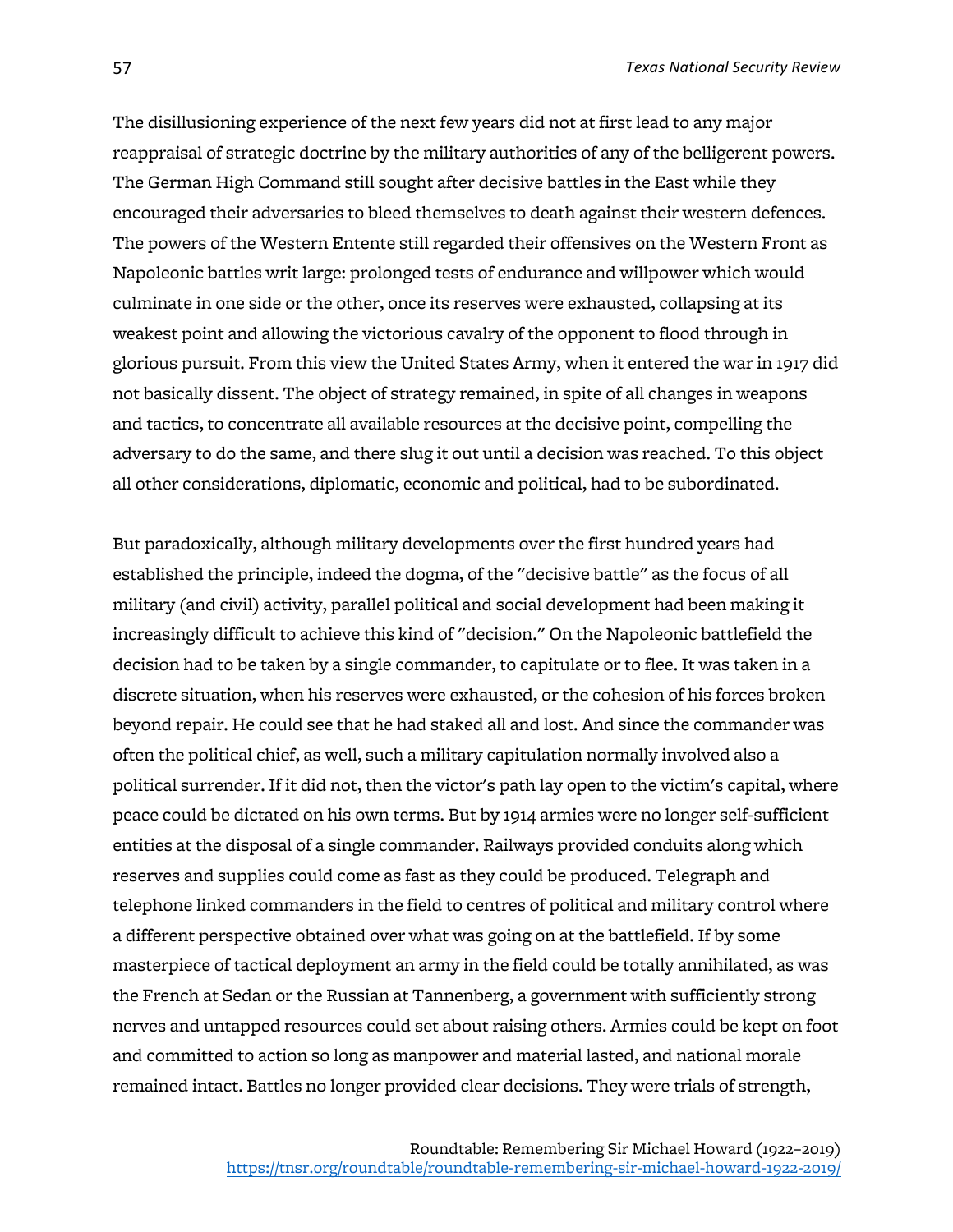competitions in mutual attrition in which the strength being eroded had to be measured in terms not simply of military units but of national manpower, economic productivity, and ultimately the social stability of the belligerent powers. That was the lesson, if anybody had cared to learn it, of the American Civil War. European strategists had studied and praised the elegant manoeuvres of Jackson and Lee, but it was the remorseless attrition of Grant and the punitive destruction of Sherman which had ultimately decided the war. And once war became a matter of competing economic resources, social stability and popular morale, it became too serious a business to be left to the generals. Operations again became only one factor out of many in international struggle, and a "military" history or a combat history of the First World War can give only a very inadequate account indeed of that huge and complicated conflict.

For with the increasing participation of the community at large in the war there went the broadening of the political basis of society. The necessary efforts would not be made, and the necessary sacrifices would not be endured, by populations which were merely servile or indifferent: that had been the lesson Napoleon had taught the Prussians in 1806, and they had learned it well. Popular enthusiasm had to be evoked and sustained. A struggle in which every member of society feels himself involved brings about a heightening of national consciousness, an acceptance of hardship, a heroic mood in which sufferings inflicted by the adversary are almost welcomed, and certainly stoically endured. If more men are needed for the armies, they will be found, if necessary from among 15-16 year-olds. Rationing is accepted without complaint. Sacrifice and ingenuity will produce astonishing quantities of war material from the most unpromising economic and industrial base. Necessity and scientific expertise will combine to produce ingenious new weapons systems. And as the long process of attrition continues, at what point can it be "decided" that the war is lost?

By whom, moreover, is the decision to be made? The situation may deteriorate. The army may fight with flagging zeal; statistics of self-mutilation and desertion may show shocking increase; but the army does not break and run. Factories may work spasmodically and slowly, turning out increasingly inferior products: but they do not close their doors. The population grows undernourished and indifferent, absenting itself from work whenever it can safely do so, but it does not revolt. A staunch government can endure all this and still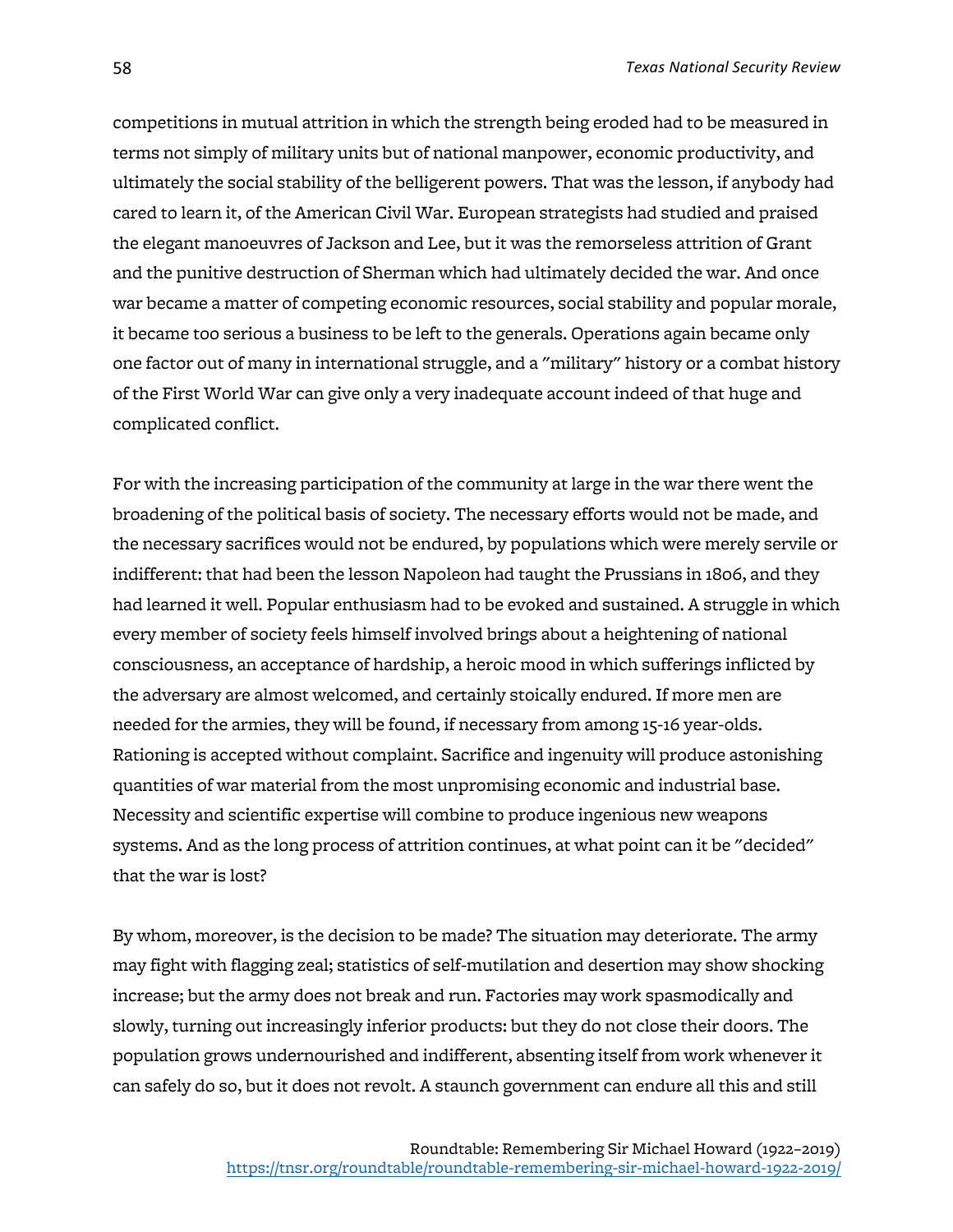carry on, so long as its police and its military remain loyal. Open dissent is, after all, treasonable. The emotional pressures no less than the political necessities of a wartime society create an environment in which moderation, balance, and far-sighted judgement are at a discount. Few men were more unpopular and ineffective, in France, Britain, and Germany during the First World War than those courageous souls who pressed for a compromise peace. Resolution and ruthlessness are the qualities which bring men to the front as leaders in wartime, and if they weaken there will be others to take their place. Ultimately nothing short of physical occupation and subjugation may prove adequate to end the war. That was what we found with Germany in 1945, and so I suspect the Germans would have found with Britain five years earlier. One of the most distinctive and disagreeable characteristics of twentieth century warfare is the enormous difficulty of bringing it to an end.

After the First World War, the classical strategic thinking came under attack from several quarters. There were the thinkers, in Britain and Germany, who hoped to replace the brutal slaughter of mutual attrition by new tactics based on mobility and surprise, which, by using armoured and mechanized forces instead of the old mass armies, would obtain on the battlefield results as decisive as those of Napoleon's campaigns. In the blitzkrieg of 1939 and 1940 it looked as if they had succeeded. The armies of Poland and France — not to mention those of Denmark, Norway, Holland, Belgium and Great Britain — were destroyed or disrupted so rapidly that the political authorities were left literally defenceless and could only capitulate or flee. But this proved a passing phase in warfare, applicable only under temporary conditions of technical disequilibrium and effective only in the limited terrain of Western Europe. When the German armed forces met, in the Russians, adversaries who could trade space for time and who had developed their own techniques of armoured defence and offence, battles became as strenuous, and losses as severe, as any in the First World War.

Then there were the prophets who believed that it might be possible so to undermine the morale and the political stability of the adversary with propaganda and subversion that when battle was actually joined he would never have the moral strength to sustain it. This doctrine was based on a grotesque overestimate of the contribution which Allied propaganda had made to the collapse of the Central Powers in 1918. It appeared justified by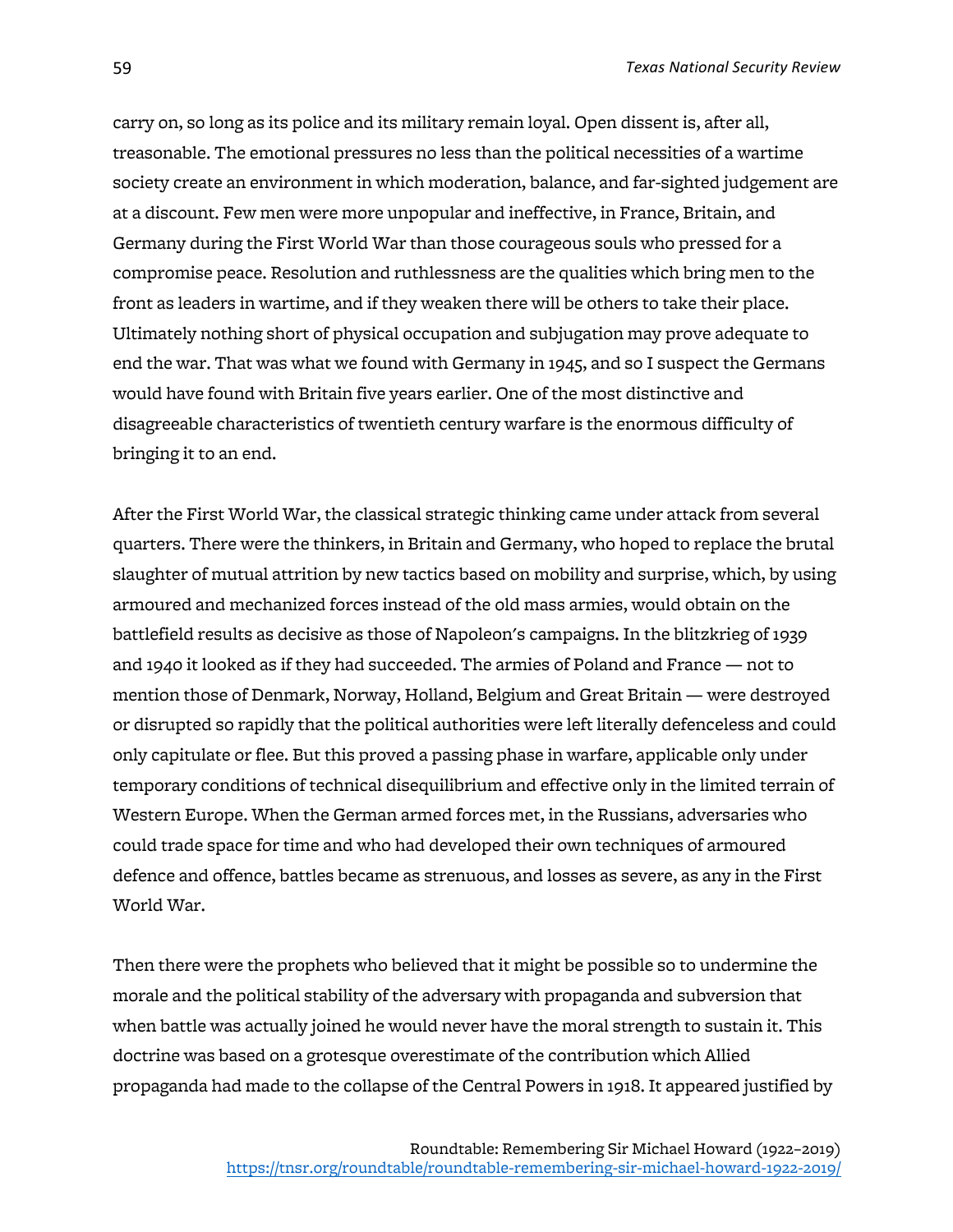the rapidity with which the French armies collapsed in 1940 and the apparent equanimity with which France concluded peace with her conqueror and her hereditary foe. But propaganda and subversion, although very valuable auxiliaries to orthodox military action, cannot serve as a substitute for it. The British were to rely very heavily on these methods to try to undermine the Nazi Empire when they confronted it on their own in 1940 and 1941; but it was only when the United States entered the war, when Allied armed forces were deployed in strength in the Mediterranean and when the Russians were beginning to beat the Germans back from Stalingrad that these political manoeuvres began to show any signs of success.

Finally there were the prophets of air power, of whom the most articulate was the Italian Giulio Douhet, who believed that surface operations could be eliminated altogether by attacks aimed directly at the morale of the civilian population; a population who would, if their cities were destroyed around them, rise up and compel their governments to bring the war to an end. This doctrine, as we now know, overestimated both the destructiveness of high-explosive bombs and the capacity of aircraft to deliver them accurately and in adequate numbers to their targets in the technological conditions then obtaining; while it equally underestimated the capacity of civilian populations to survive prolonged ordeals which previously might have been considered unendurable. Bombing, in its early stages, in fact did a great deal to *improve* civilian morale. It gave a sense of exhilaration, of shared sacrifices, a determination not to yield to an overt form of terror. It engendered hatred, and hatred is good for morale. In its later stages, bombing did indeed result in increasing apathy and war weariness among the civilian populations of Germany and Japan; but it produced from them no effective and concerted demand that the war should be brought to an end. It was only one form, if the most immediate and terrifying, of the pressures being brought to bear on their societies to force a decision which their leaders stubbornly refused to take.

So the Second World War, like the First, was a conflict of attrition between highly organised and politically sophisticated societies, in which economic capacity, scientific and technological expertise, social cohesion and civilian morale proved to be factors of no less significance than the operations of armed forces in the field. The disagreements between British and American military leaders over Grand Strategy arose primarily from the British belief that much attrition could be to a great extent achieved by indirect means — by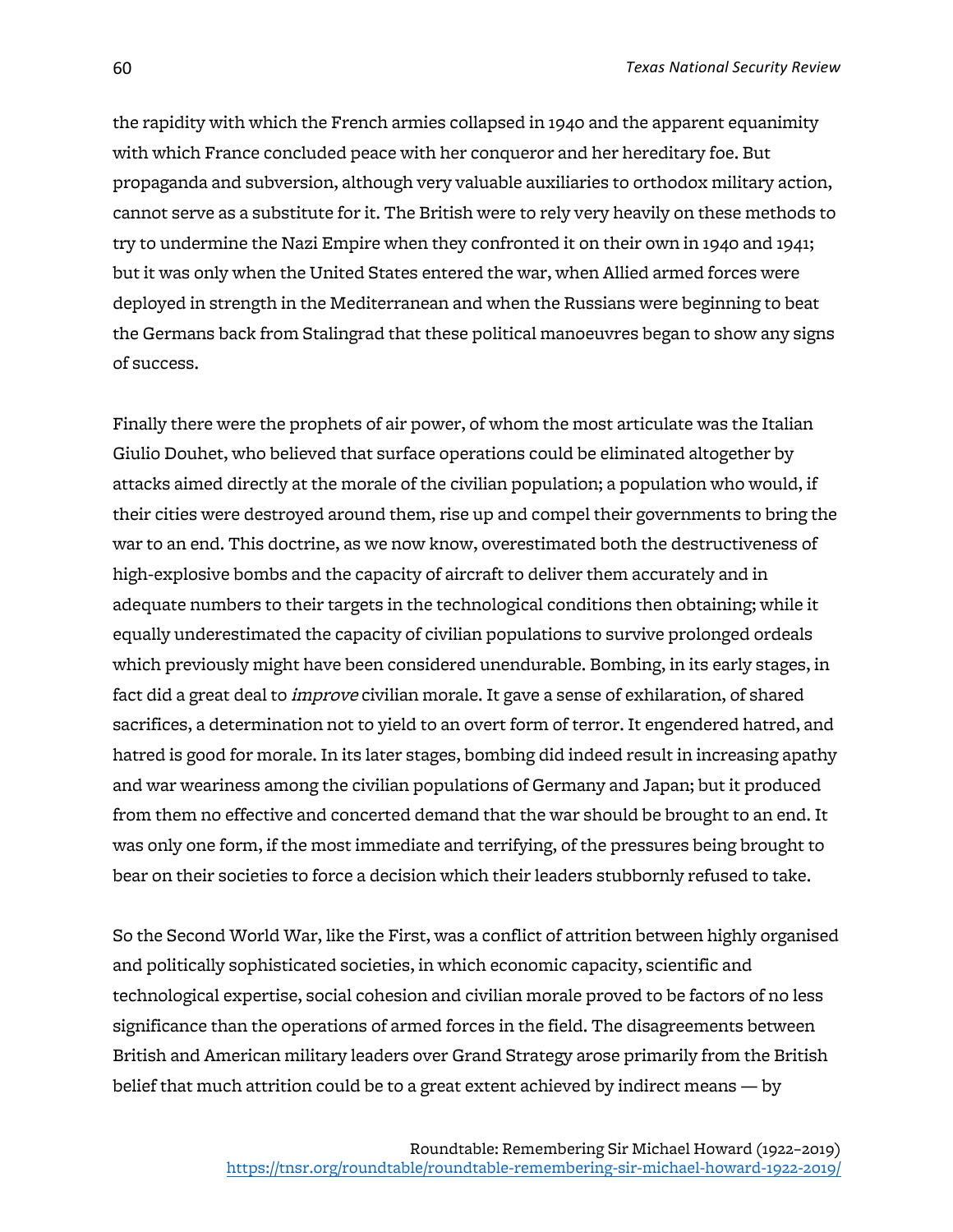bombing, by blockade, by propaganda, by subversion; whereas the United States Army believed that there could be no substitute for the classical strategic doctrine of bringing the enemy army to battle and defeating him at the decisive point and that could only be as it had been thirty years earlier, on the plains of Northwest Europe, in the kind of prolonged slugging match which Grant had taught it to endure but which Britain, after the Somme and Passchendaele, had learned, with some reason, to dread. The Americans had their way. Yet in the battles in France there was no clear decision; there was only a slow ebbing of moral and material forces from the German armies until retreat imperceptibly became rout, and military advance became political occupation. Then it was seen that the strength of the German nation had been drained into its armed forces — much as that of the Confederacy had been eighty years before; and the destruction of those armed forces meant the disappearance of the German State.

When the object in war is the destruction of the adversary's political independence and social fabric, the question of persuading him to acknowledge defeat does not arise. But the States of the modern world — certainly those of modern Europe — have seldom gone to war with so drastic an objective in mind. They have been concerned more frequently with preventing one another from pursuing policies contrary to their interests, and compelling them to accept ones in conformity with them. Wars are not simply acts of violence. They are acts of persuasion or of dissuasion; and although the threat of destruction is normally a necessary part of the persuading process, such destruction is only exceptionally regarded as an end in itself. To put it at its lowest, the total elimination of an adversary as an organised political entity, the destruction of him as an advanced working society, normally creates a dangerously infectious condition of social and economic chaos — as the Germans found with the Russian Revolution of 1917. It is likely to increase the postwar political and economic troubles of the victorious side — as the Allies found after 1945. Normally, it makes better sense to leave one's adversary chastened and submissive, in control of his own political and social fabric, and sufficiently balanced economically, if not to pay an indemnity in the good old style, then at least not to be a burden on the victors and force them to pay an indemnity to him. This means that, although the threat of destruction must be convincing, it is in one's interest to persuade the adversary to acknowledge defeat before that threat has to be carried out — a truism which loses none of its force in the nuclear age. In making war,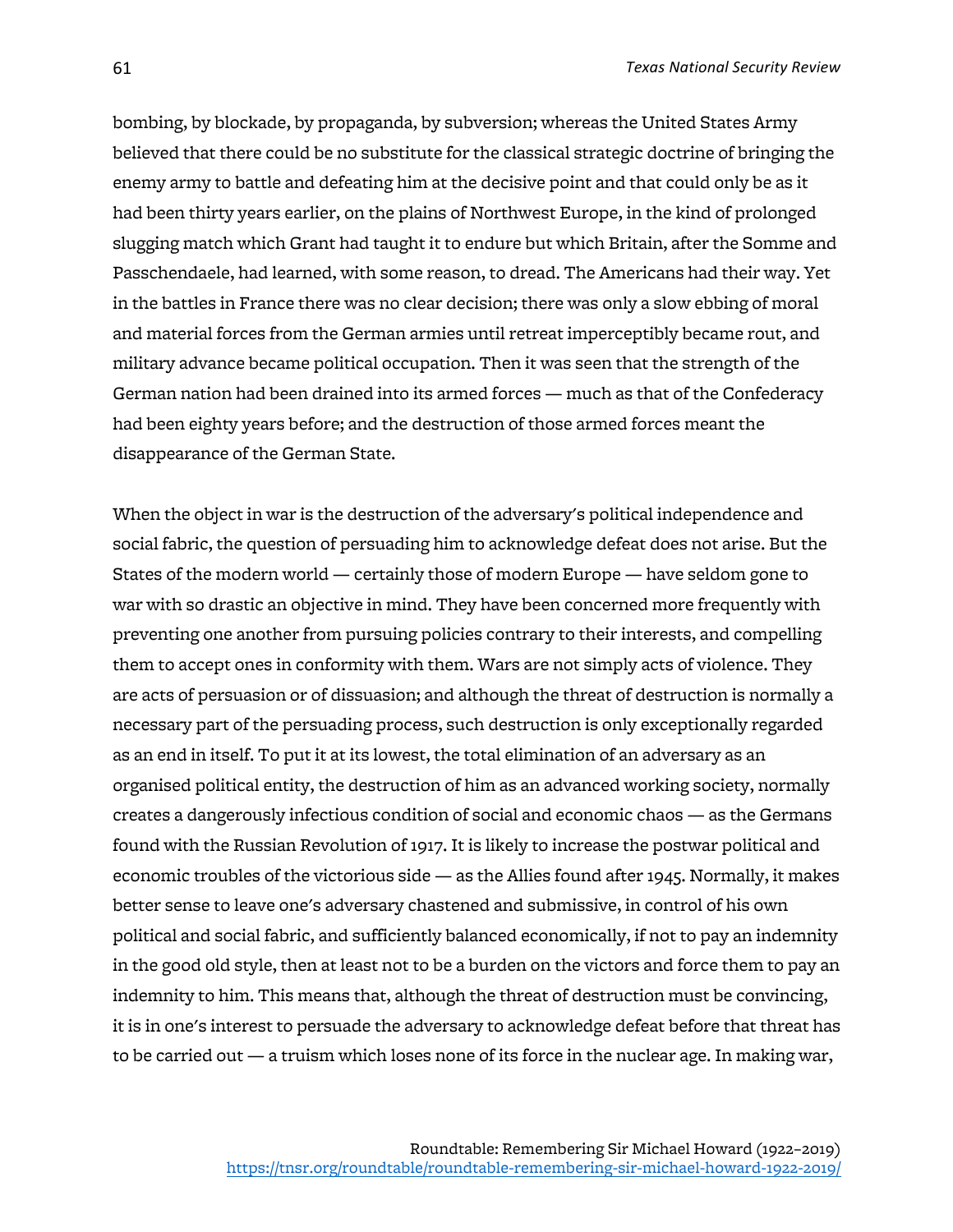in short, it is necessary constantly to be thinking how to make peace. The two activities can never properly be separated.

What is making peace? It means persuading one's adversary to accept, or to offer, reasonable terms — terms in conformity with one's own overall policy. Broadly speaking, there are two ways in which this persuasion can be carried out. First it can be directed to the enemy government or regime itself, as is normally the case in so-called "limited wars." In such wars it is not part of one's policy to disrupt the social or political order in the enemy country. The existing regime, misguided as its policy may be, is probably the best that can be expected in the circumstances, and one does not want to see it replaced by wilder men or crumble into total anarchy. Alternatively, one may despair of men in power ever being brought to acknowledge defeat, as we despaired of Hitler; and even if they were to acknowledge defeat, of being relied on to abide by any agreement thereafter. Then one must seek to replace them by a more pliable regime. This can consist either of members of the same governing group seizing power by coup d'etat, as the Italian Army did in 1943 and the Anti-Nazi conspirators tried to do in July 1944. Or one may aim at a fundamental social and political revolution — or counterrevolution — which will sweep away the old order altogether and install a government which is ideologically sympathetic to one's own.

Any one of these methods involves persuading significant individuals or significant groups in the opposing community, either those who already possess power or those who are capable of achieving power, that they have nothing to gain from further resistance, and a great deal to lose. In achieving such persuasion, there is, to borrow a famous phrase, no substitute for victory. It was not until defeat stared them in the face that substantial groups, in the Central Powers in the First World War or the Axis Powers in the Second, began to take effective measures to bring the war to an end. But the victor must still realise the enormous difficulties which will confront these groups in wartime from within their own society — in democracies from public opinion, in totalitarian societies from the secret police. If they are to carry public opinion with them — or opinion within their own elites it may be necessary for the victor to make concessions to provide them with incentives as well as threats. It may be clear to them that peace at any price is better than continued and inescapable destruction, but peace with some semblance of honour provides a better basis for postwar stability, both on an international basis and within the domestic framework of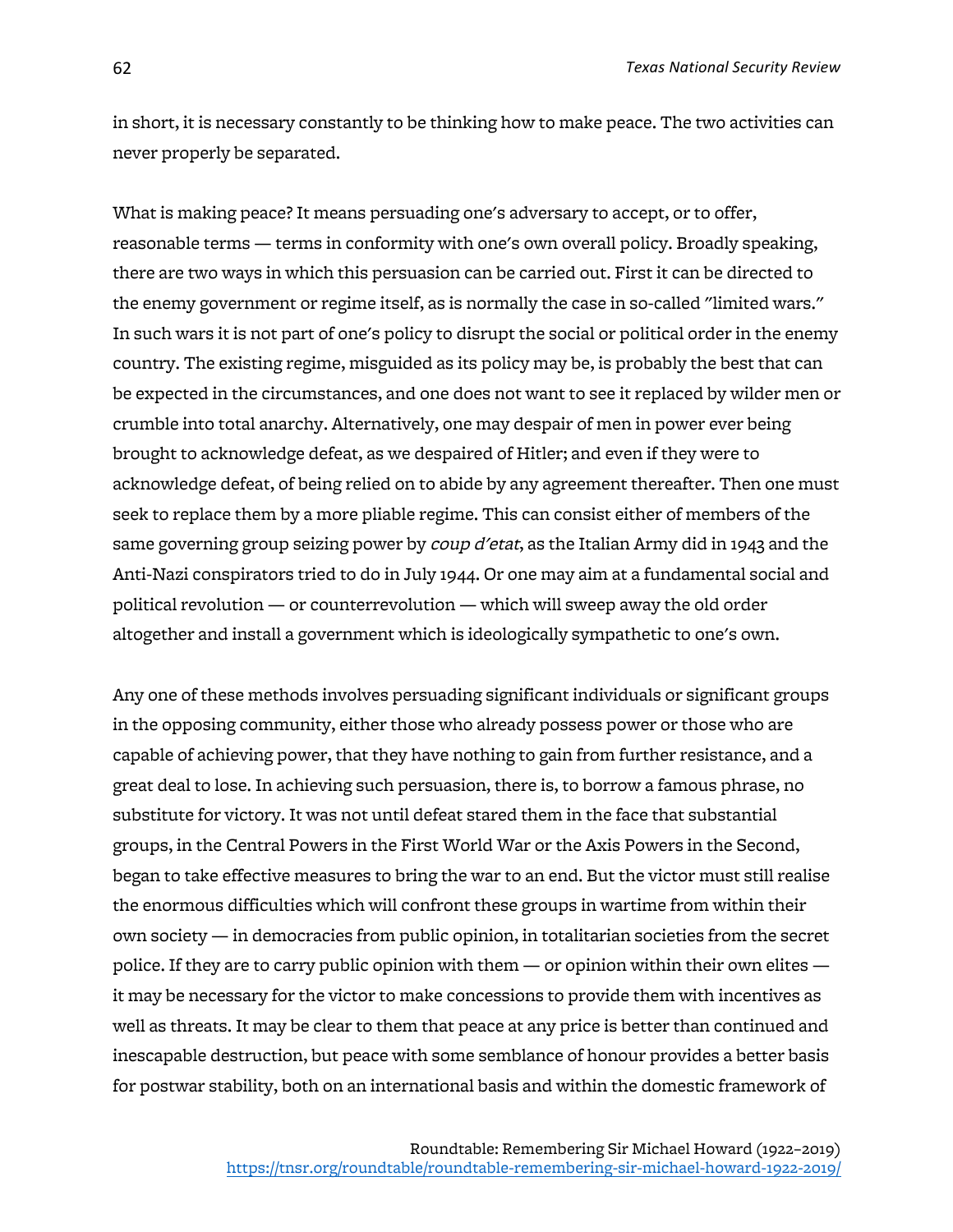the defeated power. Strategy and policy have to work hand in hand to provide inducements as well as threats to secure a lasting settlement.

Everything that I have said so far applies to wars between States — organised communities fighting over incompatible goals. But most of the conflicts which have occurred since 1945 have not been of this kind at all. One can call them wars of liberation, guerrilla, insurgency or partisan wars, revolutionary wars, or, to use the rather charming British understatement "emergencies." In all of them, the object on both sides has been the same. It is, by the judicious use of force or violence, to compel the other side to admit defeat and abandon his attempt to control certain contested territories. In this conflict the traditional method of destroying the armed power of the enemy is not sufficient, or sometimes even necessary: of yet greater importance is the maintenance, or the acquisition, of the positive support of the population in the contested area. The capacity to exercise military control and to prevent one's opponent from doing the same is clearly a major and probably a decisive factor in gaining such support; yet if a guerrilla movement, in spite of repeated defeats and heavy losses, can still rely on a sympathetic population among whom its survivors can recuperate and hide, then all the numerical and technical superiority of its opponents may ultimately count for nothing.

In this kind of struggle for loyalties, military operations and political action are inseparable. In a more real sense than ever before, one is making war and peace simultaneously. The guerrilla organization is a civil administration as much as a fighting mechanism. It acquires increasing political responsibilities with its increasing military success until ultimately its leaders emerge from hiding as fully-fledged Heads of State and take their place among the great ones of the world. The established regime, on the other side, is concerned to keep operations within the category of policing, the maintenance of law and order, and to preserve the image of legitimate power which gains it the support of the uncommitted part of the population. In this struggle schools and hospitals are weapons, as important as military units. Defeat is acknowledged, not when one side or the other recognises that the destruction of its armed forces is inescapable, but when it abandons all hope of winning the sympathy of the population over to its side. In such a struggle it must be admitted that a foreign power fights indigenous guerrillas under disadvantages so great that even the most overwhelming preponderance in military force and weapons may be insufficient to make up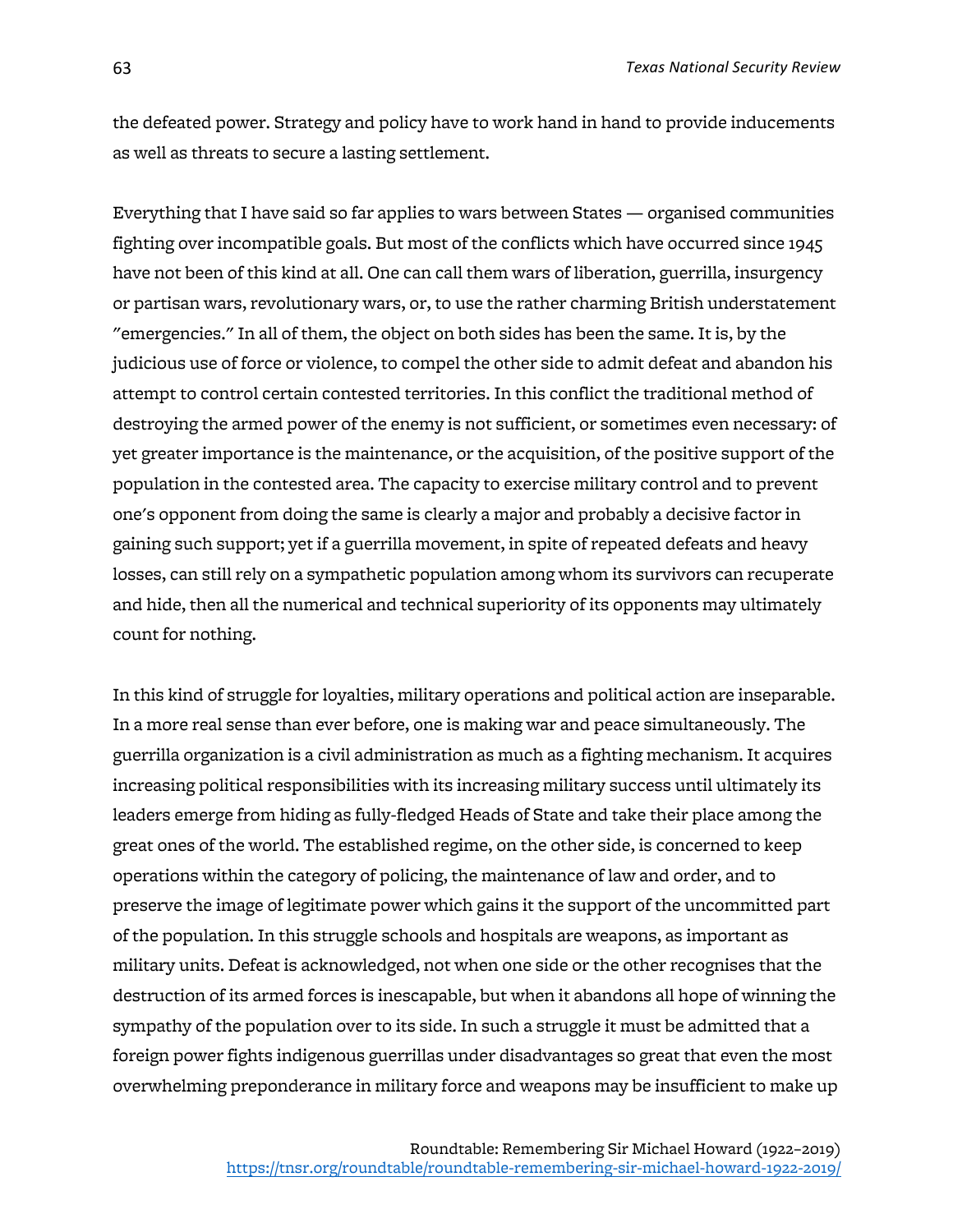for them. In such wars, as in those of an earlier age, military operations are therefore only one tool of national policy, and not necessarily the most important. They have to be coordinated with others by a master hand.

In Viet Nam today, the United States faces two tasks. It has to help the government of South Viet Nam to attract that measure of popular support which alone will signify victory and guarantee lasting peace; and it has to persuade the government of North Viet Nam to abandon — and to abandon for good — its interference in the affairs of its neighbor. In tackling the first of these tasks it has to solve the difficulties with which both the French and the British wrestled in their colonial territories, with varying degrees of success, for the past twenty-odd years. In carrying out the second it faces what one can now call the traditional problem of 20th century warfare: how to persuade the adversary to come to terms without inflicting on him such severe damage as to prejudice all chances of subsequent stability and peace. In my personal judgement the Government of the United States, in tackling these tasks, has so far shown a far greater insight into their implications than it is given credit for by its critics, either of the Right or of the Left. It has understood that although armed force is, regrettably, a necessary element in its policy, that force must be exercised with precision and restraint; and that its exercise, however massive, will be not only useless but counterproductive if it is not integrated in a policy based on a thorough comprehension of the societies with which it is dealing, and a clear perception of the settlement at which it aims.

Operational histories of the Viet Nam campaign will one day be produced, and we can be sure that, in the tradition of American official histories, they will be full, frank, informative and just. But they will be only a part of the history of that war. The full story will have to spell out, in all its complexity, how the struggle has been waged, for more than twenty years, and between many participants, for the loyalties of the Vietnamese peoples. Such a study will show how policy and strategy have or have not been related. It is unlikely to distinguish clearly between military history on the one hand and social, political and economic history on the other. But it will shed much light on the problem which is of central concern to all mankind in the 20th Century, and to whose study the military historian — however we may define him — must cry to make some contribution: Under